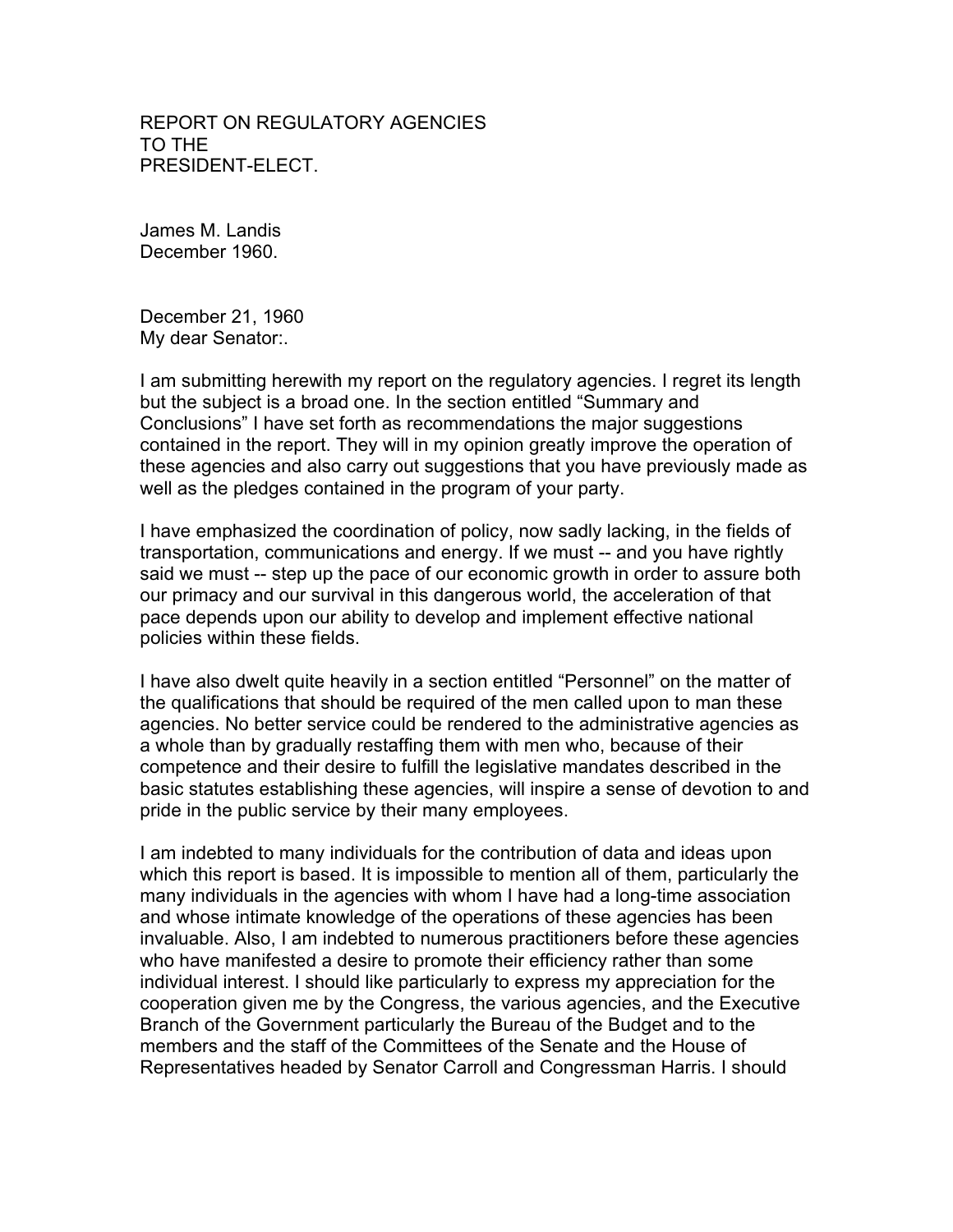also like to express my gratitude to my associates who have given most generously of their time to this work.

In conclusion, I want to express my thanks to you for this opportunity to reevaluate a governmental process that has been a continuing concern of mine for some thirty years.

Sincerely yours, JAMES M. LANDIS James M. Landis.

Senator John F. Kennedy United States Senate Washington 25. D. C.

TABLE OF CONTENTS

## **INTRODUCTION**

- I. THE PROBLEMS
- A. Delays in the Disposition of Adjudicatory proceedings
- B. Costs
- C. Personnel
- D. Ethical Conduct
- E. Administrative Procedures
- F. Administrative Organization
- G. The Formulation of Policy Within the Agency
- H. Inter-Agency Policy Formulation
- I. Relationship of the Agencies to the Executive
- J. Relationship of the Agencies to the Legislative
- II. SUGGESTED REMEDIES
- A. Delay. Costs and Agency Organization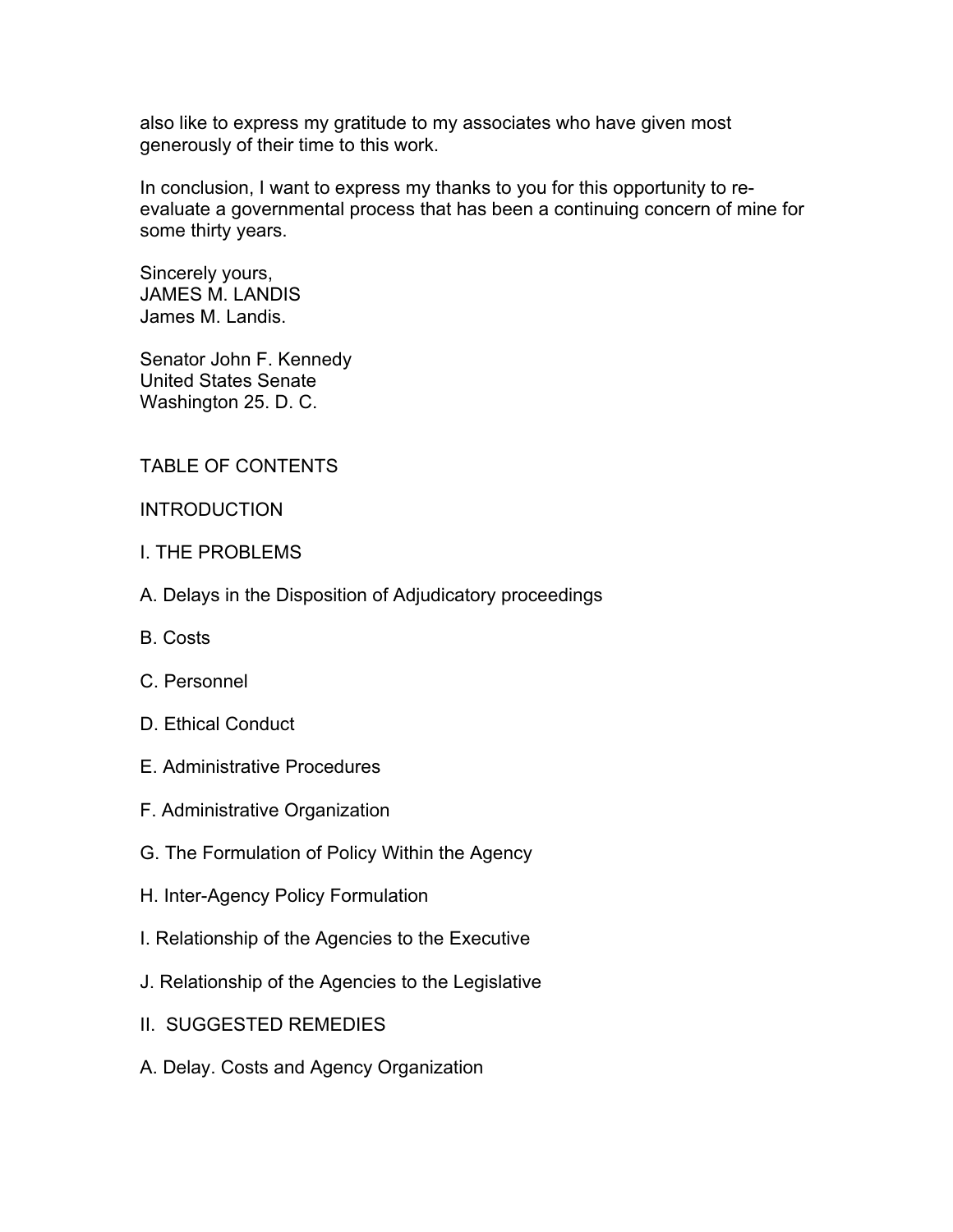- 1. The Interstate Commerce Commission
- 2. The Civil Aeronautics Board
- 3. The Securities and Exchange Commission
- 4. The Federal Trade Commission
- 5. The Federal Communications Commission
- 6. The Federal Power Commission
- 7. The National Labor Relations Board
- 8. Other Regulatory Agencies
- 9. Action Immediately Desirable
- B. Personnel
- C. Ethical Conduct and Industry Orientation
- D. Administrative Procedure
- E. The Coordination of Agency Policy
- F. Relationship of the Agencies to the Executive and the Legislative.

## SUMMARY AND CONCLUSIONS

# **INTRODUCTION**

The general problem of the administrative agencies and their role in government has been a subject of consideration for the past twenty-five years by various branches of the government, bar associations and legal and political science scholars. These studies, extremely voluminous in character, have ranged over many topics from the fairness of the procedures employed in the adjudication of cases to the relationship that these agencies should bear to the Executive on the one hand and to the Legislative Branch of the Government on the other. Specific proposals for the internal reorganization or consolidation of various agencies have emanated from time to time and to a degree have become effective through legislation or through such powers as they have been delegated to the President under the various Reorganization Acts.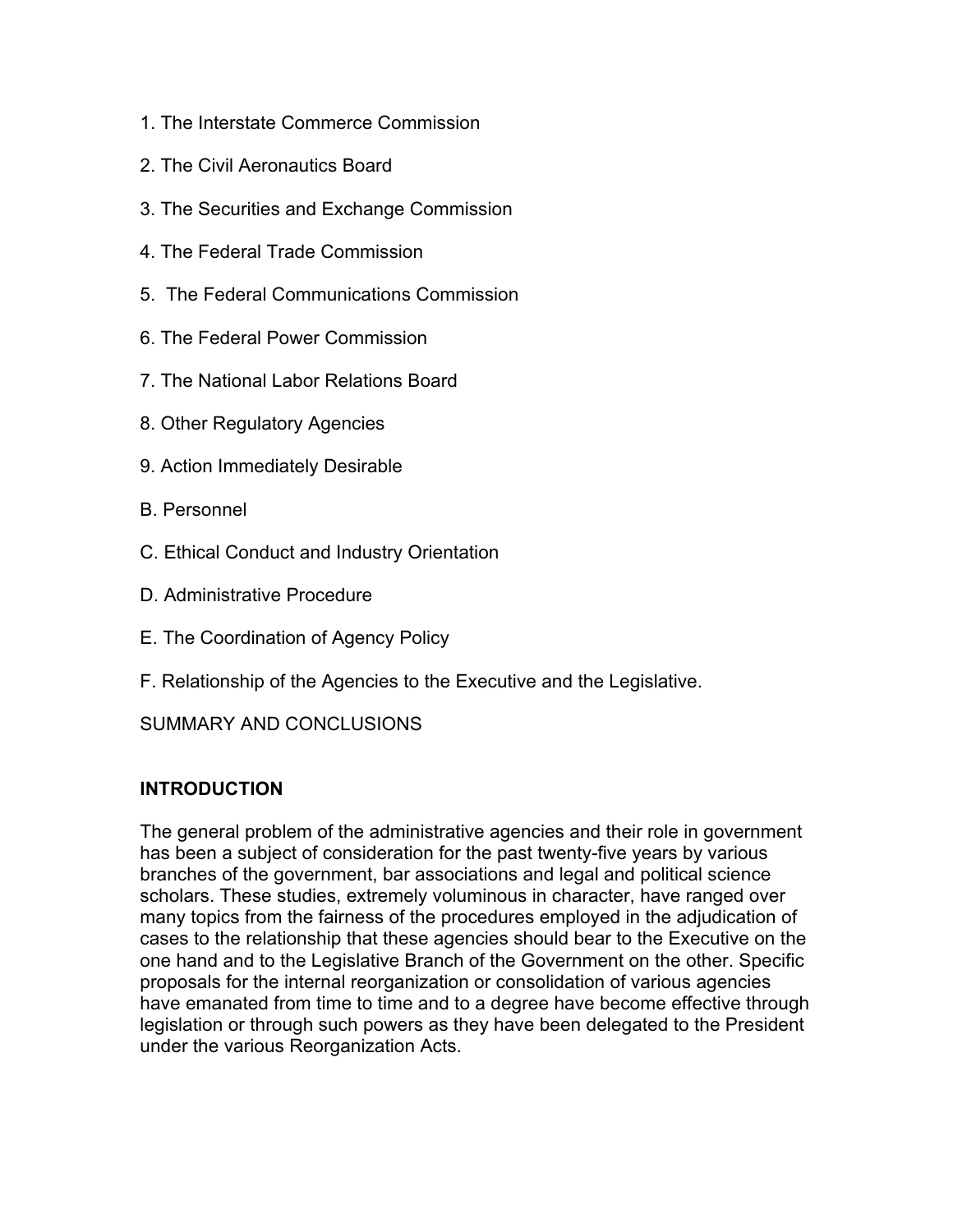There has been no lack of concern with the general problem but, viewing the subject in the large, the concrete results achieved by these voluminous studies bear a very small ratio to the time and effort that the studies and investigations themselves have consumed.

Effective procedural solutions, so necessary to the proper functioning of the administrative agencies, have admittedly not been achieved despite the sweeping studies which culminated in the Administrative Procedure Act of 1946 and the many studies which have followed. Spectacular instances of executive, legislative and industry interference with the disposition of matters before the agencies have been uncovered. Expansion of the role, power and duties of the agencies has continued and despite the absence of effective solution of and increasing concern with their problems they now embrace within their regulatory powers almost every significant aspect of our national being.

Their continued existence Is obviously essential for effective government. The complexities of our modern society are increasing rather than decreasing. The advent of atomic energy, of telecommunications, of natural gas, of jet aircraft, to cite only a few examples, all call for greater surveillance by government of the appropriate use of these resources to further the admittedly dim but recognizable aims of our society.

A reappraisal of the various functions and activities of the regulatory agencies is thus desirable at this very critical period of our national life for reasons that are only too apparent. The scope of responsibility entrusted to these agencies is enormous, exceeding in its sweep, from the standpoint of its economic impact perhaps, the powers remaining in the Executive and the Legislative. This is true despite the fact that such powers as they exercise are generally delegated to them by the Legislative. This delegation followed upon the conviction that the problems in a particular area were so manifold and complex that the Congress simply had neither the time nor the capacity to handle them. Similarly the delegation to them of adjudicatory powers stemmed from the conviction that the issues involved were different from those that theretofore had been traditionally handled by courts and thus were not suited for judicial determination. These delegations, once made, are rarely recalled or retracted; on the contrary, the tendency is to expand them as more and more complex problems arise. The legislative standards under which the delegations are made are similarly increasingly loosened so that not infrequently the guide in the determination of problems that face the agencies is not much more than their conception of the public interest.

This reappraisal to be of any value as a guide for action must have concreteness. Mere generalities will be useless. Nevertheless, absent generalizations that can be spelled out of facts, forward and constructive thinking is difficult. The experience of the past twenty-five years cannot be overlooked, nor can the existence of a problem in one agency be evaluated without the recognition that it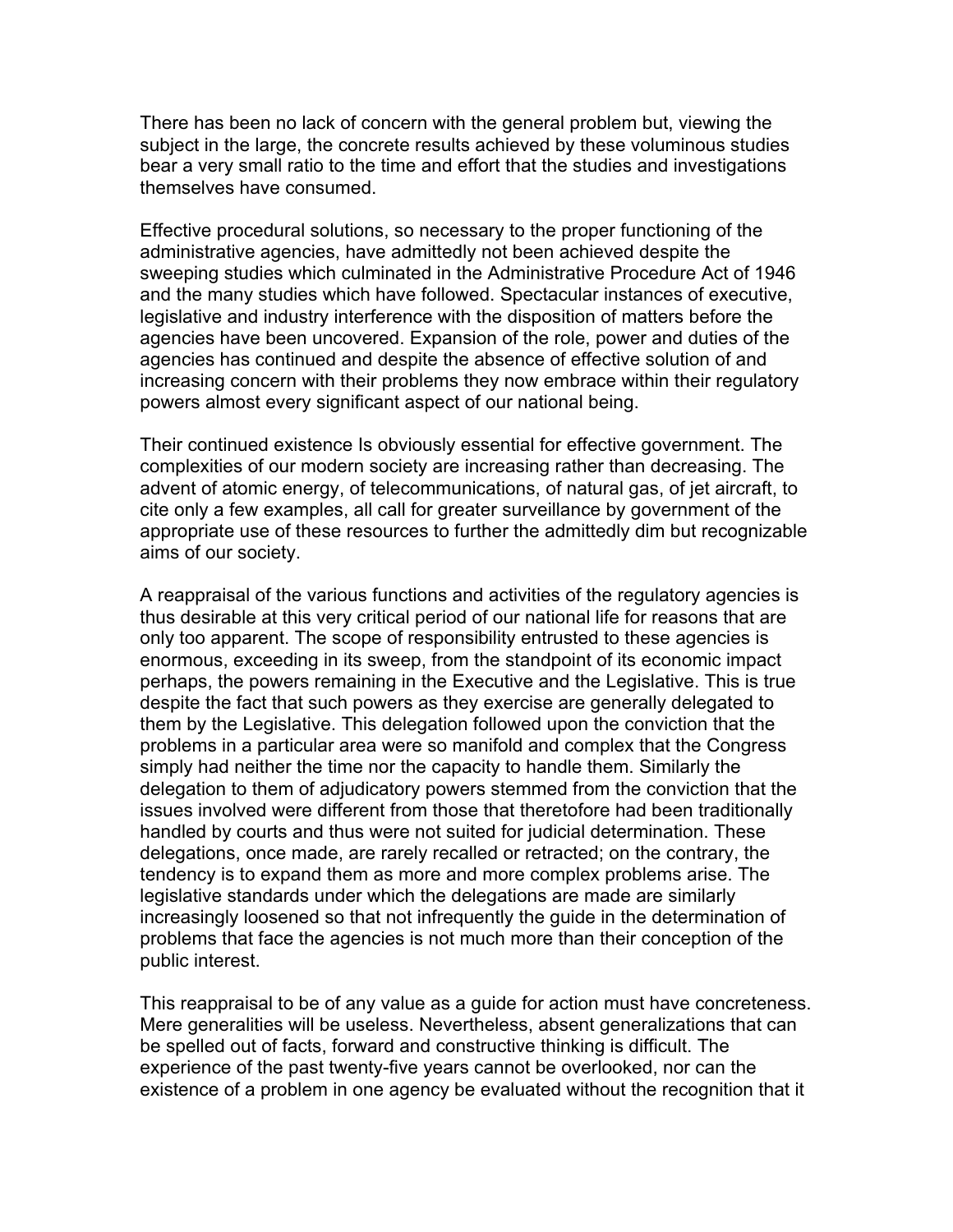has basic common aspects with like problems in other agencies. The approach, moreover, must be impartial in, the sense that it should neither be a diatribe against the administrative process -- a tendency characteristic of able but older 3 scholars of the 1930's; nor should it have a bias in favor of the administrative disposition of matters, an attitude not uncommon among government servants too imbued with the bureaucracies that they administer.

Finally, it must be remembered that we cannot regard our government as simply a government of laws and not of men, but rather a government of laws by men. Although the mechanisms we create for administration may be more or less well adapted to a particular task, the individuals that operate them singly or as a group have the ultimate responsibility of guidance and control.

The results of their operations will thus reflect not only efficiency or inefficiency but more importantly the ideals and goals that within the framework of the basic law can fairly be achieved.

# **I. THE PROBLEMS**

There is no single solution which can be projected for problems common to all the regulatory agencies. Indeed, no one can even correctly define the term "regulatory agency," or enumerate the group that comes within such a concept. Classification of these agencies under the category of "independent" or "executive" is also meaningless. No rational line has been pursued by the Congress in differentiating the "independent" agencies from those embraced within some Executive Department. The regulation of stock exchanges, for example, has been delegated to an "independent" agency whereas the regulation of commodity exchanges is under the jurisdiction of an Executive Department. Similarly misrepresentation in the sale of articles, including drugs, is the concern of an independent agency, whereas so-called mislabeling of foods, drugs and insecticides, which reaches far beyond the mere label, is a concern of an Executive Department.

At various times in the last twenty-five years so-called general problems came to the surface. Twenty or more years ago the procedural aspect of administrative regulation and adjudication was the uppermost problem. The prime emphasis then was placed on the combination of prosecuting and adjudicatory functions within the same agency. It was the concern with this problem that led eventually to the passage of the Administrative Procedure Act of 1946 with its emphasis upon the internal separation of these functions within the agency and the granting of some degree of independence to the hearing examiners. It was the same emphasis that altered the pattern in 1947 of the National Labor Relations Board to deprive the Board of much of its power to initiate proceedings, transferring this function to an independent General Counsel -- an experiment which after a decade of trial and error is not likely to be repeated.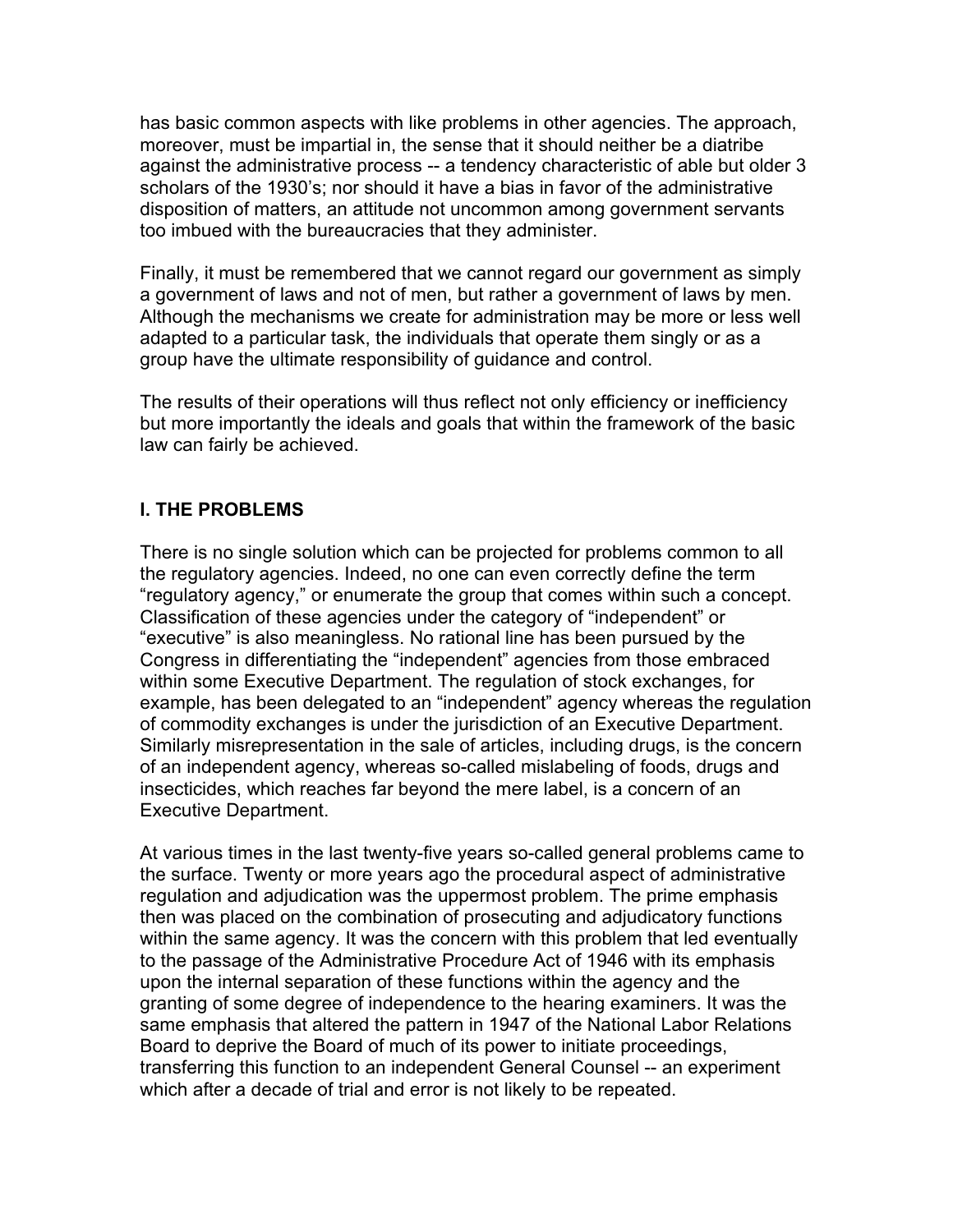Of late the emphasis has shifted to questions of conflicts of interest and *ex parte* presentations as well as to an effort to transfer certain adjudicatory functions to administrative tribunals or courts. The tendency here is again further to judicialize the administrative process and, in the opinion of many observers, to overjudicialize it to a point where stagnation is likely to set in. More recently a less legalistic approach has been taken, namely to treat the agency as more of a managerial mechanism so as to free it in its broader aspects from the burdens entailed by judicial requirements. This, for example, is the basic thought underlying such studies as those of Professor Emmette S. Redford of the University of Texas and those initiated through various management consultant firms by the Bureau of the Budget.

All of these have had then value and in then way have alleviated certain distressing tendencies becoming apparent on the administrative scene. Certain fundamental problems have, however, not been solved. On the contrary, their persistence is too serious to be longer ignored, for their prevalence is threatening to thwart hopes so bravely held some two decades ago by those who believed that the administrative agency, particularly the "independent" agency, held within it the seeds for the wise and efficient solution of the many new problems posed by a growingly complex society and a growingly benevolent government. It is to these problems that this report addresses itself.

## **A. Delays in the Disposition of Adjudicatory proceedings**

Inordinate delay characterizes the disposition of adjudicatory proceedings before substantially all of our regulatory agencies. In the Civil Aeronautics Board, for example, the average age of dockets closed by formal proceedings in 1960 was some 32 months. As of June 30, 1959, out of 464 proceedings then pending, 166 had been pending for more than 3 years. The Federal Trade Commission as of June 30, 1959, had 309 cease and desist orders pending, of which 118 had been pending for more than one year and 30 for more than 3 years. In the Federal Power Commission the backlog of pending cases in 1959 was almost four times as great as in 1957. Only last September that Commission announced that it would take 13 years with its present staff to clear up its pending 2,313 producer rate cases pending as of July 1, 1960, and that with the contemplated 6500 cases that would be filed during that 13 year period it could not become current until 2043 A.D. even if its staff were tripled. Contested proceedings before the Interstate Commerce Commission tend to run from 18 to 36 months, and numerous proceedings before the Federal Communications Commission and the Maritime Board have been pending for more than 3 years. The statutory period of 20 days during which a normal registration statement covering the issuance of new securities becomes effective under the Securities Act of 1933 has in practice been lengthened to some 40 to 60 days. Numerous similar statistics can be gathered from other agencies, including individual instances when even 10 and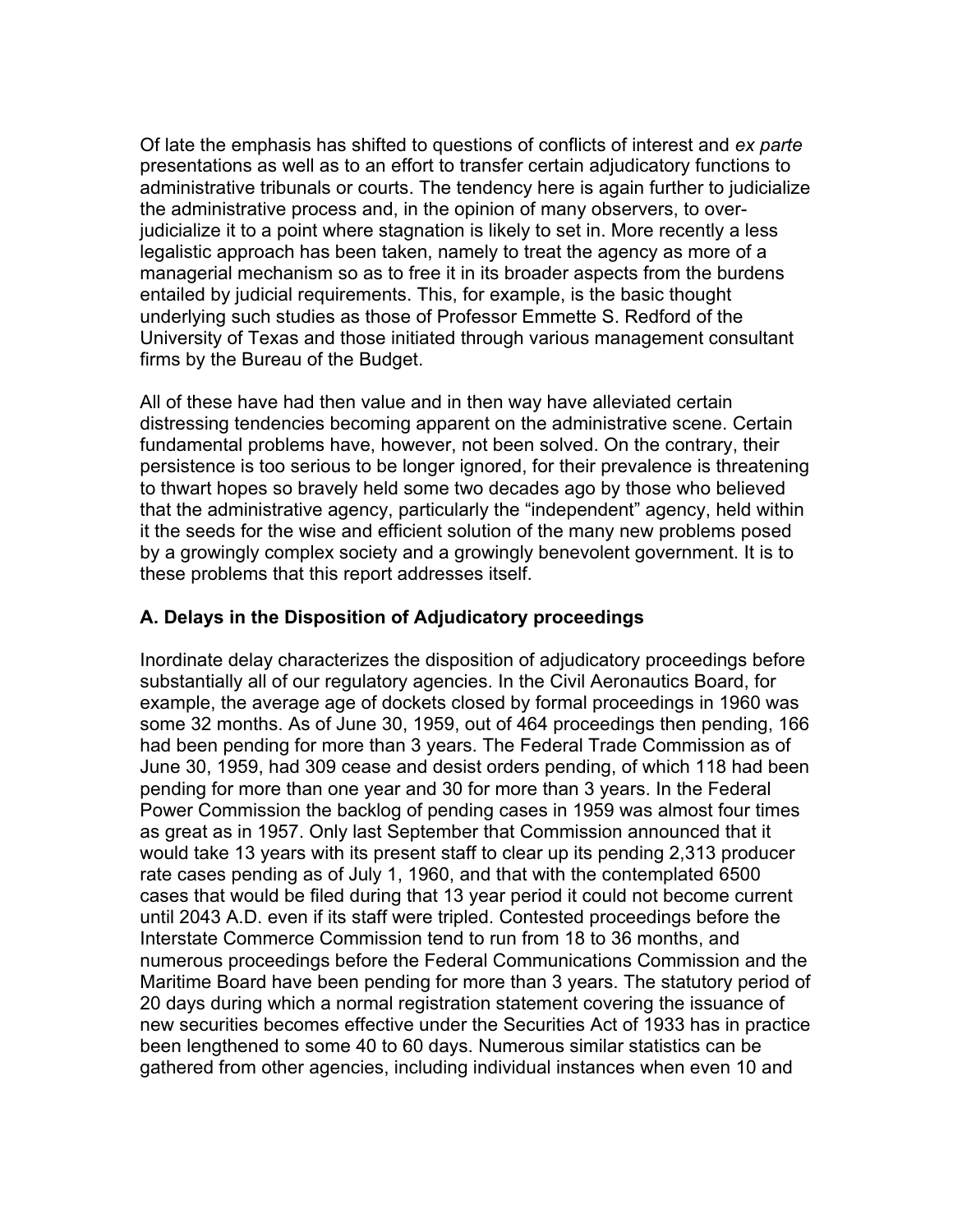14 years have elapsed before a final determination has been made. They all corroborate the fact of interminable delay.

The causes making for delay are not uniform. Some are due to inadequate budgets. A period of economic rigor, if not parsimony seems to have characterized the Bureau of the Budget's attitude toward the various agencies beginning in 1952, an attitude that was slowly being relaxed in 1960. During the fiscal year 1950, when 496 registration statements were filed with the Securities and Exchange Commission, the Bureau of the Budget approved 1,130 employees for the Commission, of which 1060 were authorized by Congress. As of fiscal year 1955 with 849 registration statements filed with the Commission only 717 employees were approved by the Budget Bureau of which 699 were authorized by Congress. As of fiscal year 1960 with 1628 registration statements filed with the Commission only 978 employees had been approved by the Budget Bureau of which 954 were authorized by Congress Obviously either extravagance characterized the situation in 1950 or parsimony in 1960. In any event, the statutory waiting period during that decade was in substance tripled. Similar situations prevailed in many other agencies.

The blame, if any, for this situation does not rest purely on the Budget Bureau. The agency heads themselves, presumably under the general direction of the Executive Office of the President, curtailed their requests despite the growing pressure of the business pending before them for disposition. Congress similarly exhibited the same tendencies. Indeed, despite the decision of the Supreme Court of the United States in the *Phillips* case in 1954 (347 U. S. 672) empowering in the Federal Power Commission to fix rates for producers of natural gas and clearly envisaging a need for greatly expanded personnel, a request for a supplemental appropriation of \$300,000 was cut to \$100,000.

Some causes for delay are peculiar to the particular agency. Following the *Phillips* case, the Federal Power Commission was flooded with rate filings by the numerous producers of natural gas. In general, these new rates were allowed to go into effect on the condition that any reductions later determined by the Commission should be refunded to the consumers. Since legislation was shortly thereafter introduced to deprive the Commission of this aspect of its rate-making power, the Commission appears to have refrained from any real effort to deal with its docket on the theory that the passage of these bills, in the manner of a *deus ex machina*, would relieve them totally and finally of this sudden accretion in their business. The bills, however, were vetoed on two occasions and the problem in an immensely exaggerated form still rests on the door step of the Commission, since rate increase has now been pancaked upon rate increase. The consequences of this inaction have been serious, particularly to the individual natural gas consumers since, unlike the large industrial consumers, they cannot easily convert to a cheaper fuel and thus benefit from the restraint placed upon rising prices to industrial consumers by the existence of competitive fuel prices.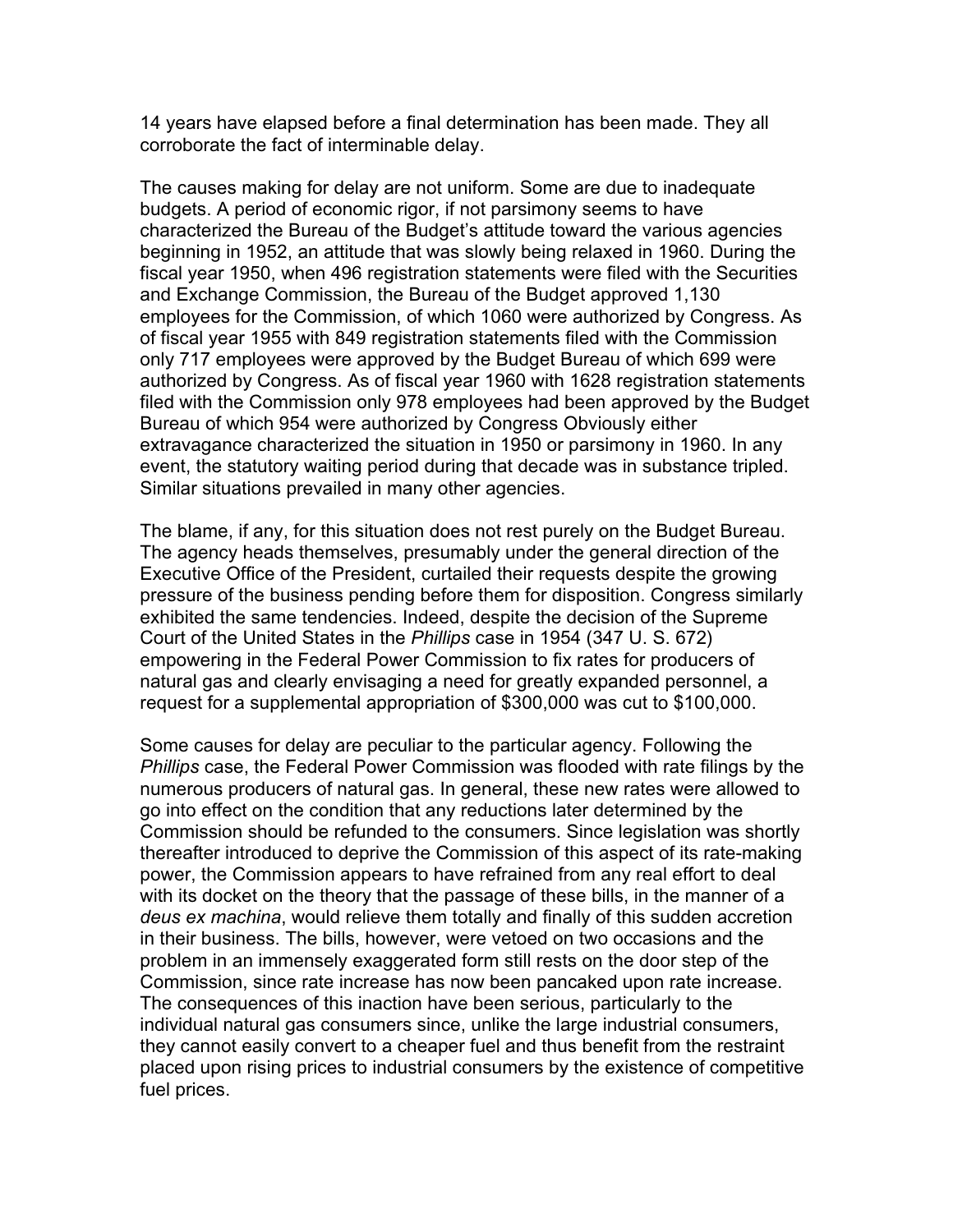The situation in the Federal Communications Commission appears to derive from other causes, primarily the inability of that Commission to make up its mind on some of the broad issues that face it. Despite the patent failure evident by 1955 of the allocation system devised in 1952 to provide a viable economic life for users of the UHF frequencies in the same market, five years have now elapsed without any appreciable dent being made on this problem. True, during these years an extensive investigation was made by other sources of this problem, primarily by the Subcommittee on Communications of the Senate Committee on Interstate and Foreign Commerce. The Communications Commission, like the Federal Power Commission, may have hoped that some magic formula would spring from these investigations which would relieve it of the necessity for independent courageous action. If so, that hope was stillborn and the Commission's problem still remains. Here again delay has serious consequences on the destiny of television, for additional VHF channels have not been made available with the result that the existing monopoly of the established networks, particularly in the two TV channel markets, cannot economically be challenged by existing or potential programming entities. The recent action of the Commission in instituting a rule-making proceeding which may make available some VHF frequencies in one and two station markets may be something of a palliative to this situation but it is hardly a comprehensive answer.

The chief causes of these many delays, however, are the growing business before the regulatory agencies. Mere budget increases only occasionally will give an answer to this congestion. If these cases require disposition by the agency heads themselves, increases in the subordinate staff are not the answer. Far more searching answers are required, some of which are discussed at a later stage in this report. This is not to say that the agencies will not have before them over the years to come cases of complexity that will take years to conclude. But even with respect to these cases, measures to make less rather than more complex what is an inherently complex problem, must be devised.

## **B. Costs**

Originally it was believed that a public benefit would ensue from the fact that the cost of pursuing an administrative remedy would be substantially less than the existing method of resort to the courts. This hope has not been realized except in those instances when the government itself has the duty in the public interest to pursue a remedy which otherwise would have had to be pursued by the private individual.

Studies as to the extent of these costs -- strange as it may seem -- have not been made. Apart from the costs to the individual petitioner, the costs to the government itself must be considered. The overall costs themselves derive from two factors: first, the time element involved in waiting for an ultimate administrative determination and judicial review, if any, and, second, the length of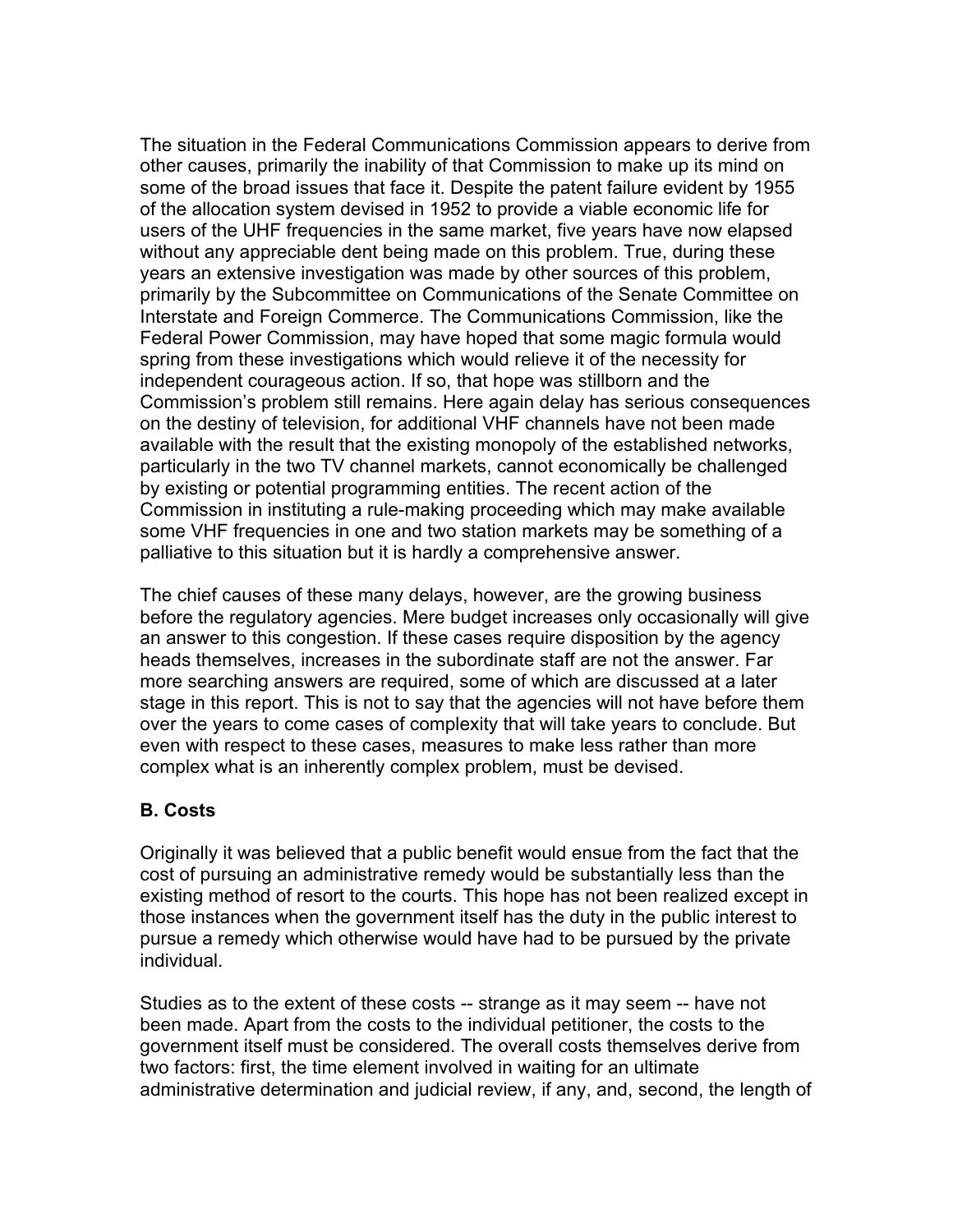the hearings that precede such a determination. Given a hearing with a record of some 20,000 pages, the costs merely of the acquisition of that record alone will total some \$20,000. Additional costs in the preparation of numerous exhibits, the hiring of experts, such as engineers and accountants, fees paid to lawyers, and the expenses of housing and feeding this group of men during the weeks of hearings, bring the total to a very substantial sum. If some twenty or thirty participants or intervenors are involved in the proceeding, the overall cost becomes staggering. In the *Seven States Case* before the Civil Aeronautics Board, in which there were 150 parties and intervenors with 225 appearances noted and in which hearings lasted for 20 days, or the *Phillips Petroleum Co.* rate case before the Federal Power Commission in which 76 lawyers entered appearances for 33 parties and intervenors and in which the hearings consumed 82 days and oral argument before the Commission two further days, the total costs must have run into the millions. This latter case incidentally was only a later phase of proceedings initiated in 1948, and the decision recently made in 1960 is likely to be subjected to further review.

These examples of the scope of costs are not unusual. They mean that to be successful in a petition for an important certificate of public necessity and convenience or a television or radio license the petitioner must be well-supplied with funds, which the petitioner must be willing to wager on his chances of being successful. The result is that in many situations the small businessman is practically excluded from an opportunity to compete. A factor that tends to increase these costs is that in many cases they are passed on to the public in the form of rate increases or subsidies based upon their allowance as an operating expense, so that the companies lack any real incentive to cut them down.

A further element of costs in many situations is the resort to public relations techniques to create a national atmosphere congenial to the position of a particular petitioner or intervenor -- an expensive operation -- in the hope that such an atmosphere will produce a decision favorable to the applicant. On several occasions the larger airlines have resorted to this technique, as well as applicants for licenses or special privileges before the Federal Communications Commission. See e.g.. *American President Lines*,7 C. A. B. 799, 818; Proceedings subsequent to the decision in *United Airlines v. C. A. B*, 278 F. (2d) 446.

Indirect costs stemming from the factor of delay in the final determination can also assume large proportions. They are difficult to measure but from testimony recently adduced they can run into the millions with respect to a particular case. Delays in the issuance of pipe-line certificates by the Federal Power Commission have resulted in increased costs of from two to ten million dollars, costs that are inevitably passed on to the public. Delays in the establishment of rates for the transportation of gas are presently holding up programs for expansion which can involve over \$100 million of steel construction which in the light of the present employment of our steel capacity means much to the steel industry and the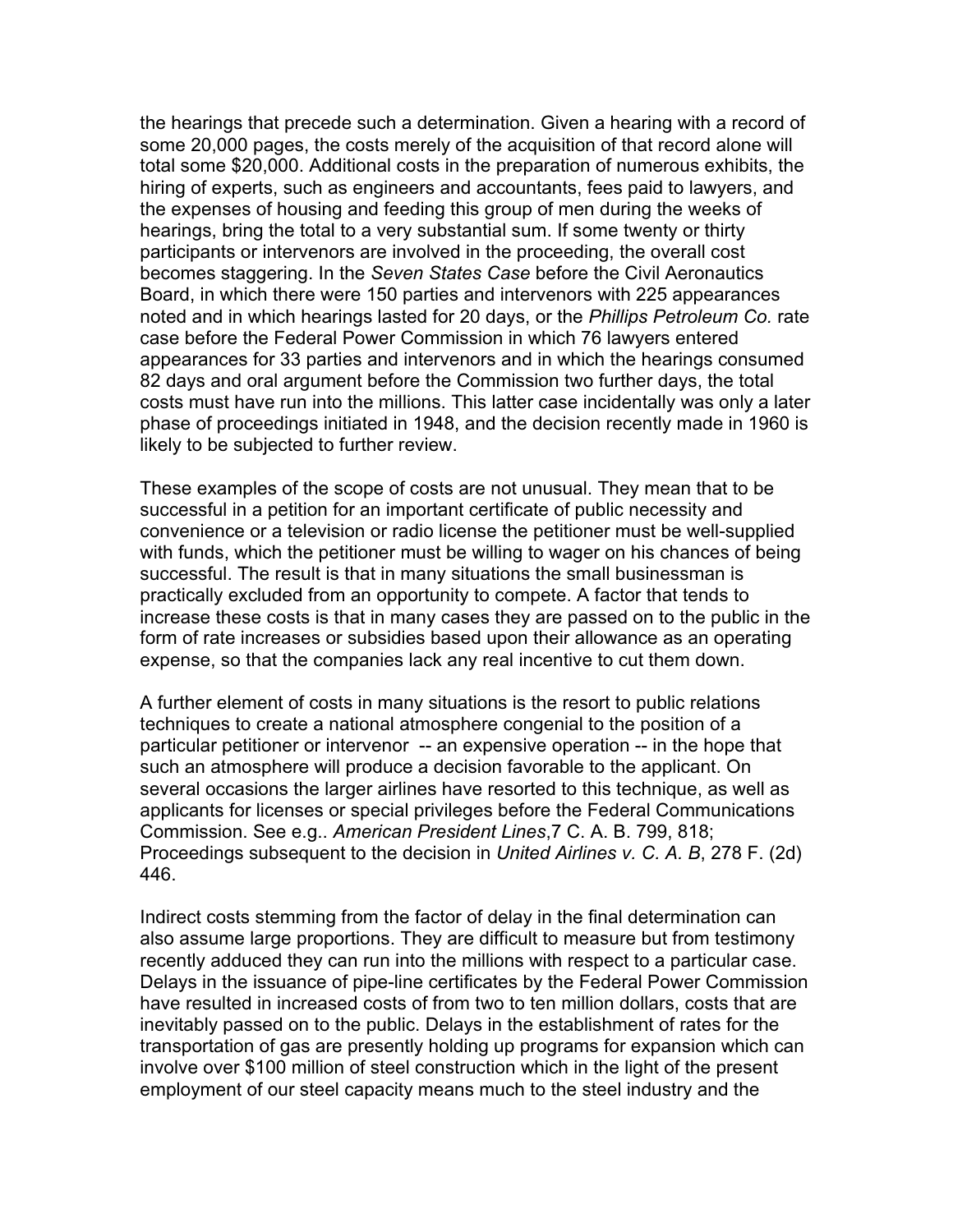unemployment situation. Some \$500 million is now held up under the suspension policy of the Federal Power Commission with reference to rates filed by natural gas producers, some of which is theoretically distributable to consumers but which practicably after the lapse of four to six years may never reach them. The delay in route cases before the Civil Aeronautics Board, such as the *Southern Transcontinental Route Case*, has held up procurement policies for commercial aircraft to an unknown degree. Delays in the time in which registration statements have become effective due to the burden of work before the Securities Exchange Commission have increased underwriting costs and forced resort to means of financing less desirable and more expensive.

# **C. Personnel**

It is generally admitted by most observers that since World War II a deterioration in the quality of our administrative personnel has taken place, both at the top level and throughout the staff.

The causes for this are complex. The years since 1946, despite the Korean War, have been years of relative complacency as contrasted with the period from 1933 to 1941. The fires that then fed a passion for public service have burned low, making recruitment an increasingly difficult task. Careful scrutiny of agency members from the standpoint of their qualifications as well as their prejudices in behalf of administering the legislative goals to which they were to be committed, was during these years too often replaced by a consideration of what political obligations could be repaid through appointments. The area of so-called Schedule C appointments, free from Civil Service requirements, was increased affecting seriously the morale of those persons who looked upon government service as a career. Advancements to choice positions were also less rarely made from the staff. Instead outsiders not infrequently less qualified were appointed to these positions.

These attitudes have had a serious impact upon the regulatory agencies. At the top level initial expertise would be lacking and the want of devotion to the public service militated against its acquisition through continuing tenure. Top administrative positions appear to have been sought frequently as stepping stones to further political preference or to positions of importance within the industries subject to regulation. A too common complaint at the bar is that the staffs have captured the commissions and that independent and bold thinking on the part of the members of these agencies is absent. These factors in turn reacted upon the staffs. Lacking challenges for creative effort, recruitment of outstanding younger men lagged perceptibly. Where in the 1930's a majority of the leading graduates of our better law schools chose public service, in the 1950's only a handful could be drawn away from the opportunities offered them by private practice. Even the spirit once displayed by the veterans of the early years ebbed through the absence of leadership at the top.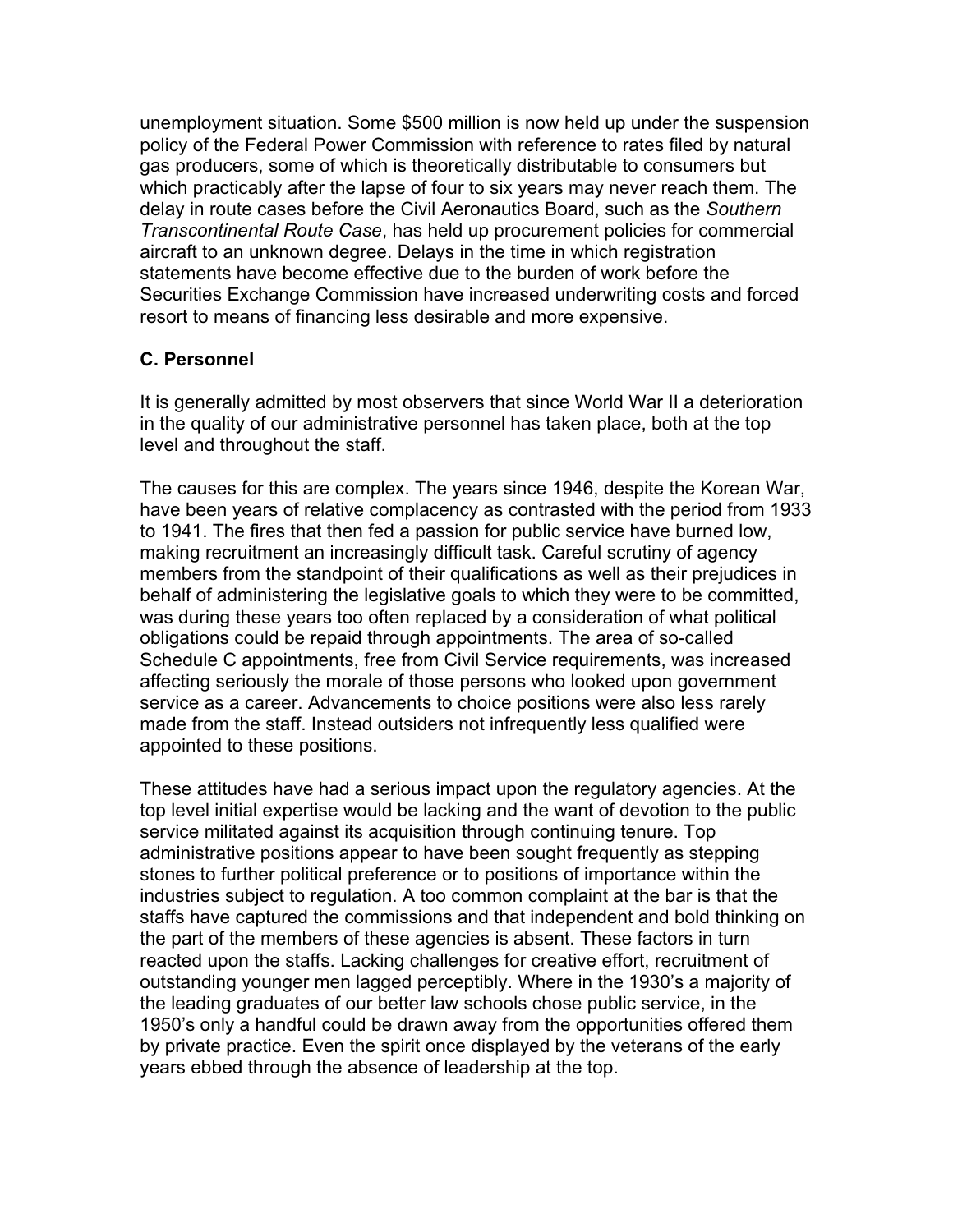Two measures designed to cure this situation have failed to do so. The first was a general and, indeed, generous increase in compensation payable, particularly at the top and bottom rungs. But even where salaries were made comparable in large measure to those paid by private industry this situation has not been corrected. The spark, the desire for public service, has failed of re-ignition.

A second measure, designed to afford a greater opportunity for leadership to the chairmen of our important Commissions has strangely missed fire. Prior to World War II, these chairmen were generally elected by the Commission members. Often the chairmanship was rotated year by year and, as in the case of the Federal Trade Commission and the Interstate Commerce Commission, the chairman became little more than the presiding officer at commission meetings. In other commissions the chairman took a position of leadership primarily through his personality, although possessing few powers other than those possessed by his colleagues. Since World War II, reorganization plans have allowed the President to appoint the chairman and have made the chairman responsible for the administrative direction and organization of his agency. The Interstate Commerce Commission, however, succeeded in arousing sufficient Congressional pressure to defeat the application of such a plan to it.

The obvious design of this provision of the various reorganization plans was to make the chairman the contact for agency affairs with the office of the President and, by enhancing his powers, to increase his prestige and to put him in a real position of leadership with reference to his agency. The measure has failed to achieve this purpose Some chairmen, for fear of upsetting their colleagues, have not exercised the power delegated to them but referred responsibilities entrusted to them to the collective judgment of their colleagues. Some chairmen designated by the President have simply not had the qualifications or commanded the respect required to assume their rightful position. A device, that could have been of great value, has thus not been properly utilized.

## **D. Ethical Conduct**

Much attention has recently been centered on efforts, unfortunately too frequently successful, to sway the judgment of the members of regulatory agencies by so-called *ex parte* approaches or arguments, usually personalized, made off the record in proceedings that should be decided on the record. The extent of these *ex parte* approaches has only partially been revealed. They come from various sources -- the office of the President, members of the Congress, and the regulated industries. Some are made in good faith; others to further a personal desire regardless of the public interest. Many of them emanate from lawyers striving to press their clients cause, indeed, one of the worst phases of this situation is the existence of groups of lawyers, concentrated in Washington itself, who implicitly hold out to clients that they have means of access to various regulatory agencies off the record that are more important than those that can be made on the record. These lawyers have generally previously held positions of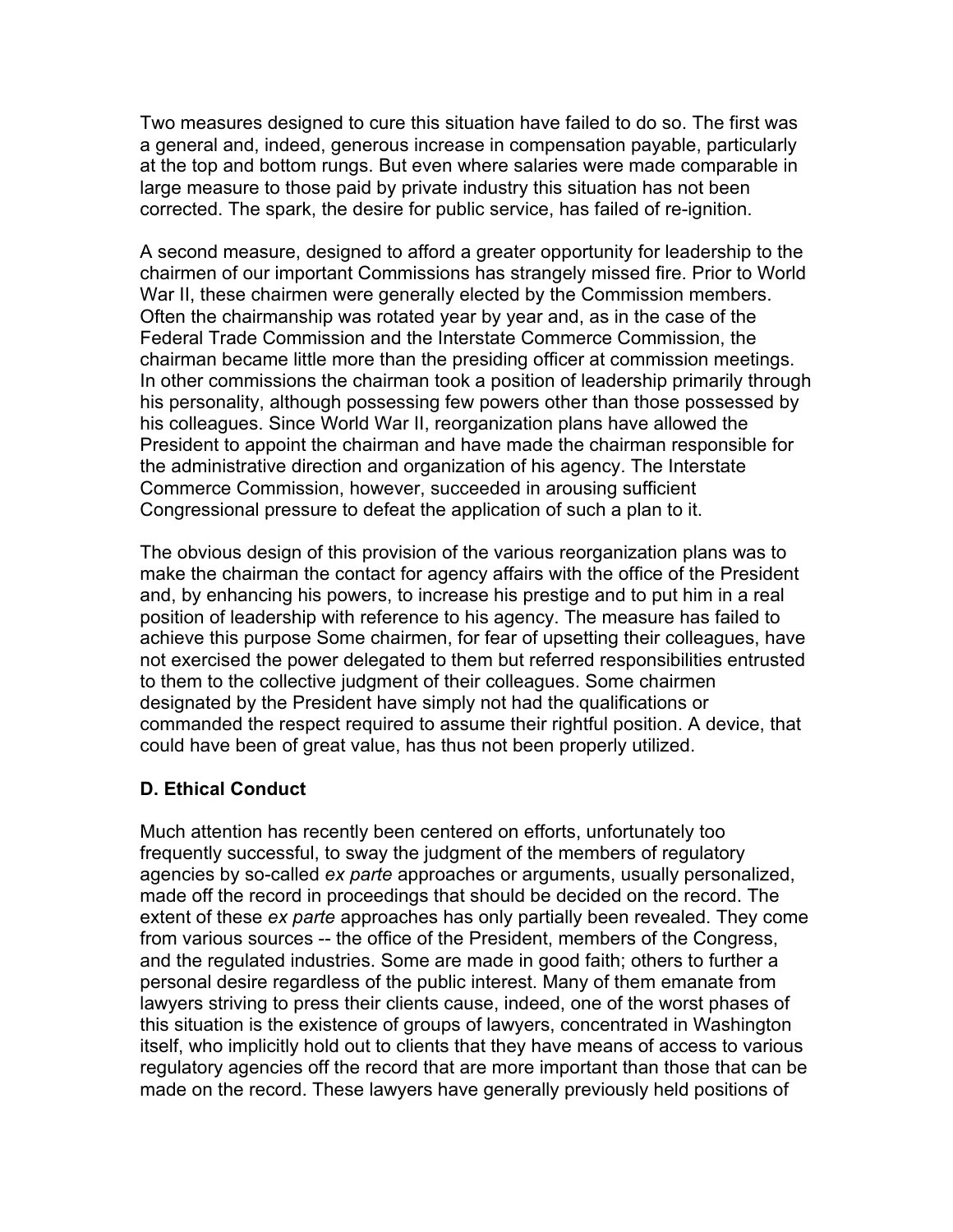more or less importance in the Government. The examination of the appointment diary of one of the present Commissioners gives strong inferential although not definitive proof of what these off-the-record approaches can imply.

One of the most extraordinary situations where these influences play a significant part -- a situation technically legalized by the Civil Aeronautics Act -- revolves about the White House itself. Under that Act the President has the ultimate determination as to which carriers shall fly what international and overseas routes. The grant of that privilege to the President was based on a conception that his responsibility for the conduct of foreign affairs and national defense might require some variations in such disposition of these awards that the Civil Aeronautics Board might make. Since 1943, however, the decisions of the Board have been varied by the President in a manner that is definitely indicative of the exercise of power in ways never contemplated by the original Act. Although the approaches to the "White House" are necessarily shrouded in mystery, enough evidence exists to establish the fact that in this particular field "lobbying" in its worst sense was prevalent.

Instances have also recently been uncovered of actual malfeasance in the sense of bribery among high administrative officials. More serious than these are the subtle but pervasive methods pursued by regulated industries to influence regulatory agencies by social favors, promises of later employment in the industry itself, and other similar means.

Malfeasance to some degree will always characterize any human institution. The federal judiciary has not been immune from it. Laws exist which make malfeasance by administrators a crime and in the graver situations convictions of offenders have been obtained. The *ex parte* problem, however, is more insidious and more difficult to cope with. To shut off administrators from contact with the regulated industries except through formal proceedings is to restrict their means of gathering that very expertise that was the reason for the creation of the agency. To shut them off from persons, such as mayors and members of Congress, who are pressing for the public interest as they see it, is to keep them away from a grass roots exploration of what the needs of any segment of the public are. On the other hand, some restraints upon off-the-record approaches must be placed, in view of the fact that the extent of these has grown rather than lessened since World War II. Means of dealing with this problem are suggested in a later section of this report.

## **E. Administrative Procedures**

Administrative procedures and practices have been a constant concern of the agencies themselves, the courts, the bar and scholars for a time long antedating World War II. Pleas for flexibility in these procedures characterized the situation in the early 1930's. Application of even lax rules of evidence to administrative proceedings, particularly when they were being conducted by laymen, was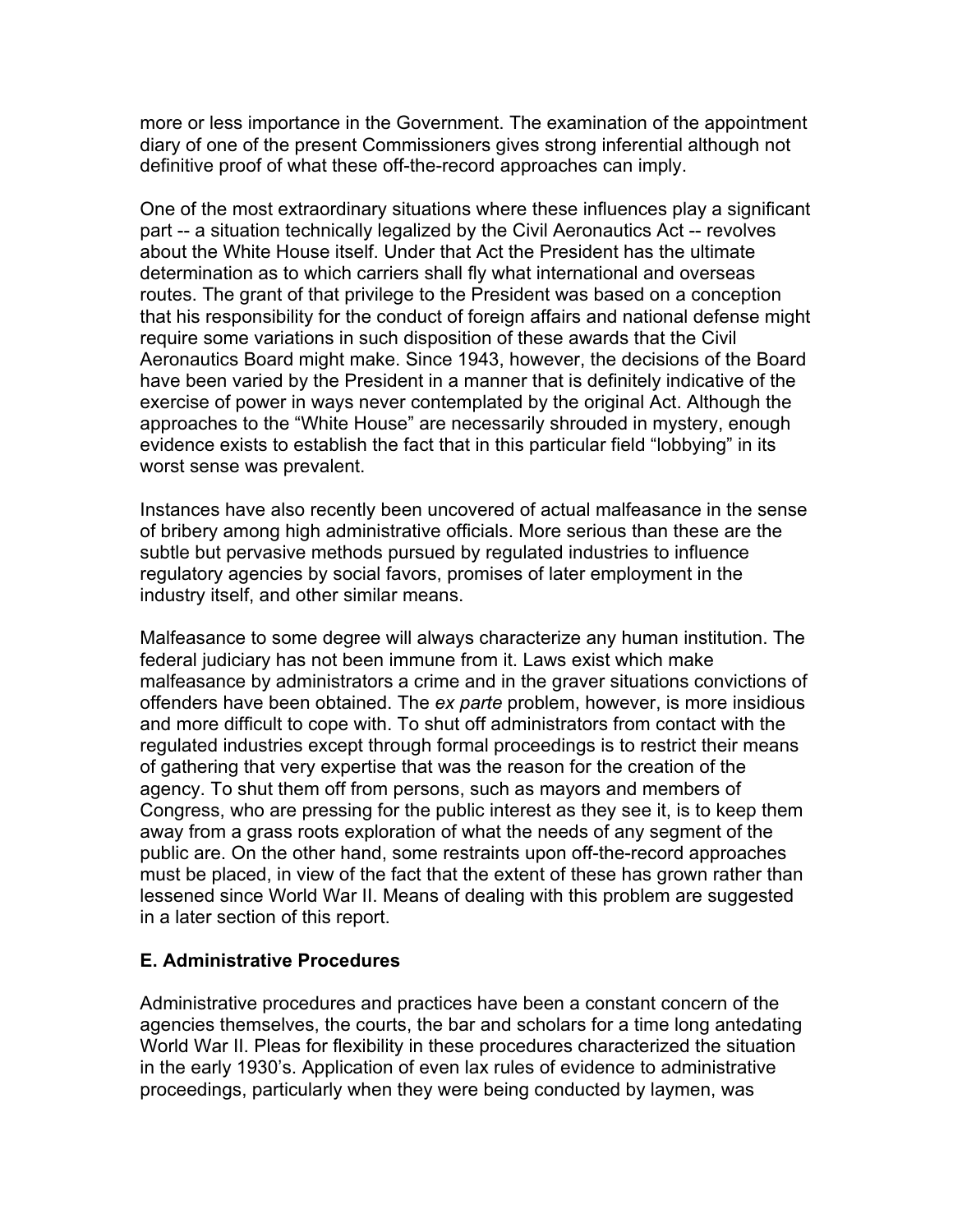thought undesirable. Commingling of the prosecuting and adjudicatory functions was deemed not only necessary but advisable.

A reaction to these tendencies set in during the latter part of that decade. Records had become unduly long, causing expense and delay. Procedures unchecked by basic requirements other than loose concepts of due process varied from agency to agency bringing a sense of confusion into the entire administrative process. The combination of the functions of prosecutor and judge, especially in the hands of laymen, developed a belief that elements of fairness were too frequently absent. Courts through their exercise of the power of judicial review sought to remedy some of these matters but the cures suggested frequently only increased the difficulties faced by the agencies in disposing of the business that confronted them.

Beginning about 1938 concerted efforts were made to deal with these problems. At the outset, spurred on by an antagonism to the very powers exercised by the regulatory agencies, the bar as a whole sought to impose the straight-jacket of traditional judicial procedure on the agencies. They were countered by other forces which sought to retain the value of the administrative process but still advocated reforms that would assure fairness in the exercise of powers delegated to the agencies. Some eight years thereafter a compromise between these two opposing views was effected by the enactment of the Administrative Procedure Act of 1946. That Act, however one may evaluate it, is far from a definitive solution of the problem with which it dealt. It has achieved some uniformity of procedure, some assurance of the application of fairer standards, but with its emphasis on "judicialization" has made for delay in the handling of many matters before these agencies.

Revisions and amendments to the Administrative Procedure Act are a constant and continuing concern of both the bar and the government. This is bound to continue and it is good that it should continue. No single mind and no group of minds can in any short period of time grapple with all the complexities of administrative procedure and bring forth a reasonably definitive code. This is a problem which has to be tackled piece by piece and year by year by men who have a continuing concern with its ever-changing phases. No "Hoover Commission" or "Advisory Committee" established other than on a continuing basis can hope to evolve those procedures that should govern the many different problems that the various regulatory agencies face. The traditional concepts themselves are elusive. Rate-making, for example, has as many different facets as a diamond. In the regulation of railroad rates considerations are present that are wholly different from the regulation of rates for electric power or the transmission of gas or oil. Air passenger fares and air freight rates present variant problems due in part to the rapid obsolescence of equipment. Rates for natural gas producers pose an entirely different story. The attempt to analogize these methods through a common concept of a rate of return on invested capital has a more theoretical than realistic basis. Procedures for the discovery of the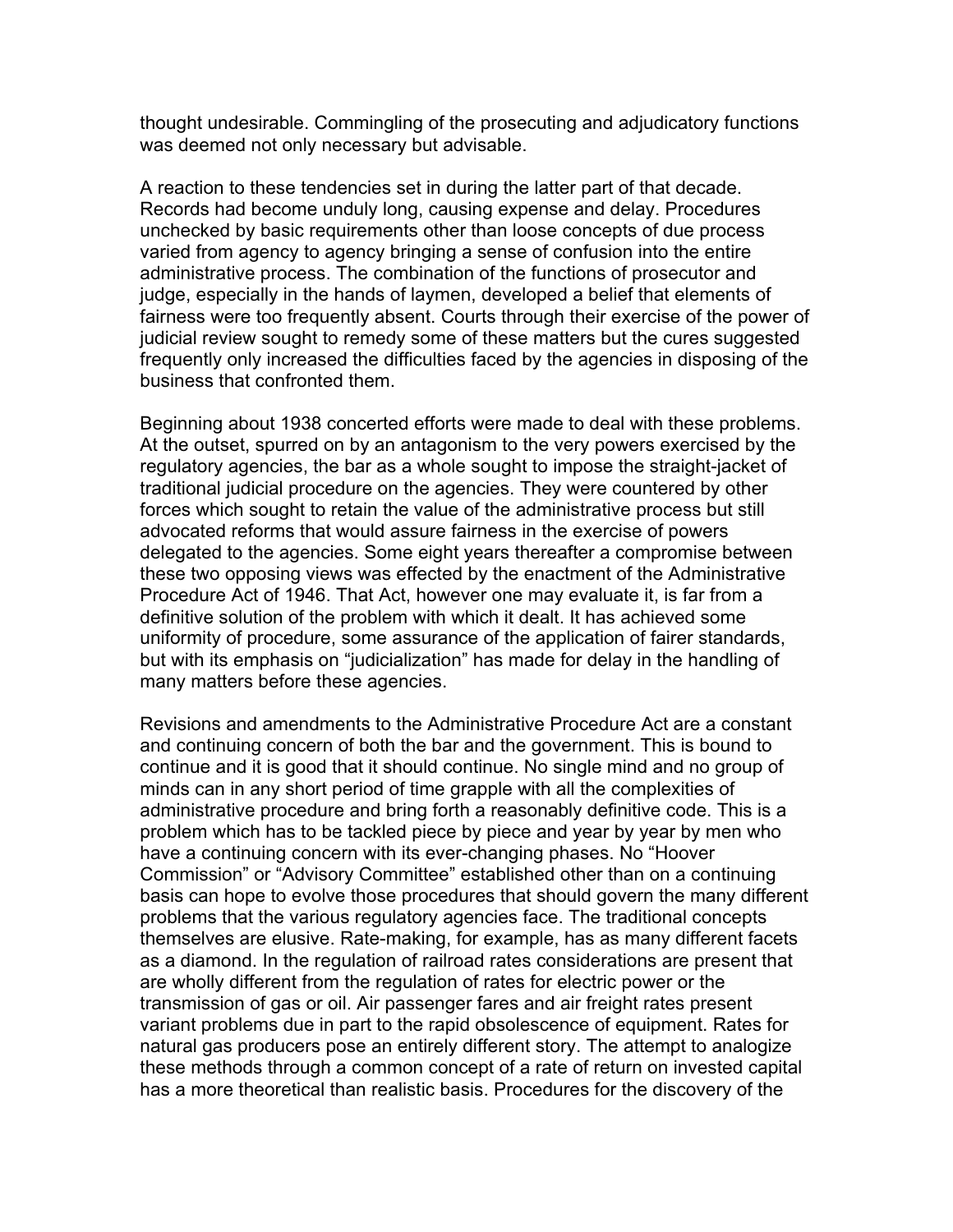facts upon which these differing judgments must be made cannot (and should not) necessarily be uniform.

Very recently suggestions have been advanced that due to modern techniques for the assemblage of facts, the older "judicialized" forms may well be supplanted. The exact technology applicable to such a process has not as yet been clearly articulated. But if judgments of regulatory agencies in many fields such as rates are, in truth, business judgments rather than judgments conforming to a legal theory, techniques which do not rest upon the tedious process of examination and cross-examination and which underlie honest business judgments made by the industries may have a value in the handling of substantially the same problem by the agencies. Indeed, in certain areas of transportation, the issue no longer is a fair rate of return on invested capital but how much the traffic can bear since the public interest requires the economic survival of the particular means of transport. Minimal and, perhaps, subsidized rates will be the most recurring issue, rather than the determination of maximal rates which was required in an age of non-competing modes of transportation.

# **F. Administrative Organization**

Akin to the problem of administrative procedure is that of the organization of the regulatory agencies. Various general proposals have been made during the past few years. One of the most radical, recently pressed by a former member of the Civil Aeronautics Board, is a separation of their "policy" functions from the adjudicatory functions. These "policy" functions would be transferred to an executive department, leaving the adjudicatory functions with the commission members. The commission as a body is said to be incapable of policy making since it is required to adopt the wrong procedures, namely quasi-judicial methods, to formulate policy.

Admittedly many of the commissions have neglected their planning or creative functions. This is due in large part to the burden of the routine business thrust upon them and also to the caliber of appointment which have been made in recent years. Planning and policy making have, however, on occasion been carried on effectively by commissions. The specialist study by the Securities and Exchange Commission, its unlisted trading study, its examination of corporate reorganization, its investment company study, its examination of corporate trustees, the public utility holding company study of the Federal Trade Commission, its basing point study, the international route study of the Civil Aeronautics Board, are all examples of effective studies and planning undertaken by commissions all of which have eventuated in basic national policies. "Policy" is also formulated in the process of decision making as witness the differentiation of private versus public offerings of securities or the contrasting roles of trunk and local service carriers. Decision making, however, throws up issues less rarely as a result of deliberate planning and most frequently as a result of the incidence or accidence of cases or controversies. Policy also emanates from rule-making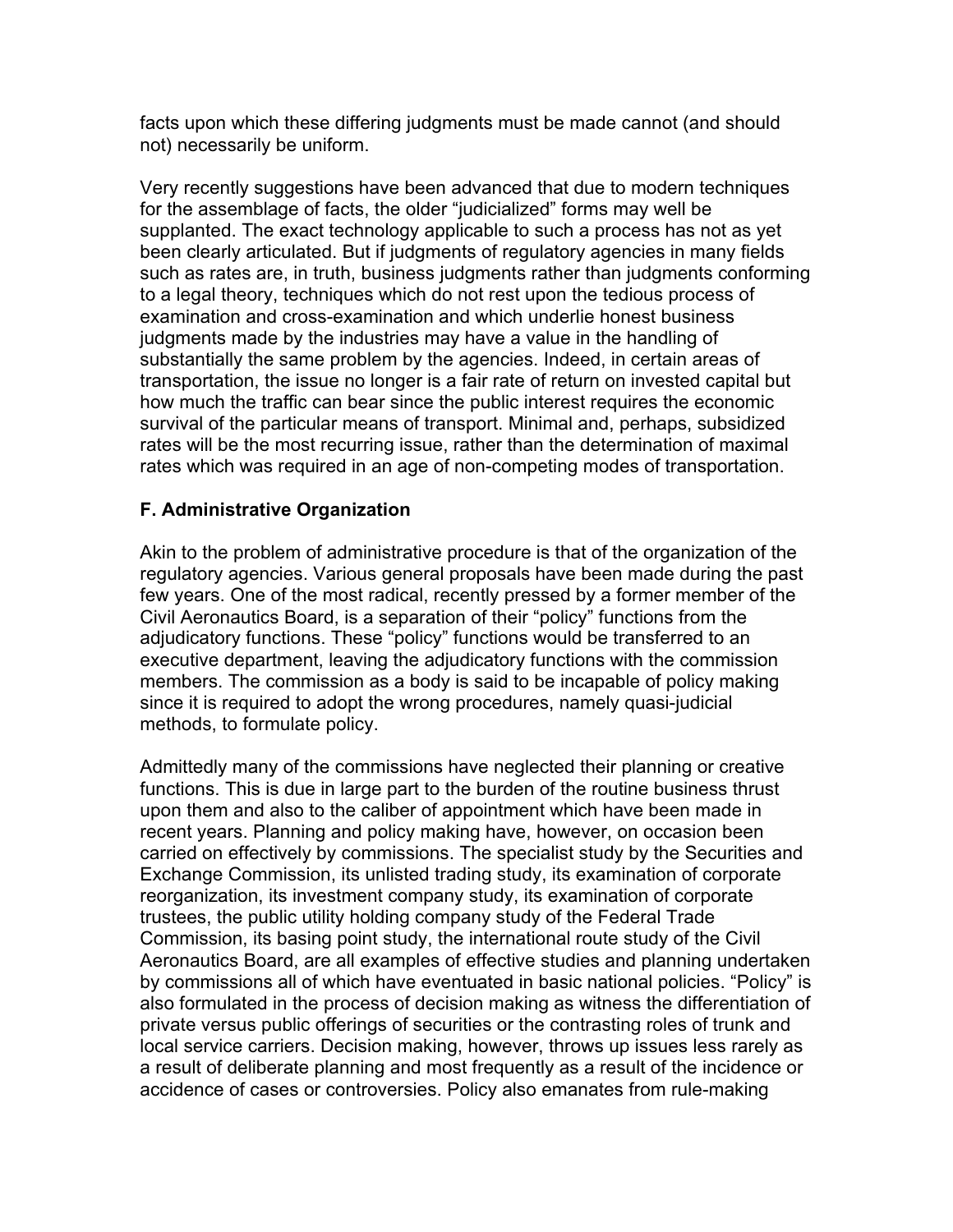where forward-planning is more possible as, for example, the current effort of the Securities and Exchange Commission to fit so-called variable annuities into the existing pattern of regulation of financial mechanisms designed to absorb the people's savings.

The real issue is not whether the planning function should be delegated to an executive or to a commission but whether the individuals entrusted with such a responsibility have the capacity and the time with which to discharge it. A subsidiary issue is whether the individuals to whom such a function is entrusted are free to use flexible procedures in the search for ideas and policies, or are bound either as a matter of routine or law to pursue procedures ill-adapted for the performance of such a function. In both respects many of our commissions suffer. On the other hand, they can bring to the process of planning a wealth of information and knowledge based upon their experience and their realization of the practical limits of administrative action. These qualities are important as contrasted with planning functions performed in the isolation of an ivory tower.

Some functions that are more truly planning than adjudicatory have been forced too rigidly into the latter mould. This is true of the grant of air line certificates, of licenses for radio and TV transmission, of the reorganization and recapitalization of utility holding companies, of the issuance of pipe line certificates and of rate making in general. The cure here is not the transfer of these functions to an executive department but the adoption and initiation of procedures more suited to deal with the problems they present.

Indeed, some such transfers of these functions have not proved to be too successful. No policy, not even a discernible pattern, has emerged from the President's handling of international air routes and air carriers. Considerable controversy attends the promulgation of rules by the one-man Federal Aviation Agency without following procedures that admit of participation by the various segments of the industry in their formulation. The planning now centered in the General Counsel of the National Labor Relations Board by virtue of his control over the initiation of complaints, has in the opinion of many observers been more of a hit and miss operation than a comprehensive and cohesive approach to a difficult problem.

Generalizations as to the organization of administrative agencies are not only difficult but dangerous to make. One generalization, however, can safely be made. Unlike the judges of the federal judiciary, members of administrative commissions do not do their own work. The fact is that they simply cannot do it. In adjudicatory matters, the drafting of opinions is delegated to opinion writing sections or assistants so that the rationalization upon which a purportedly informed decision rests is not truly their own. One can well imagine the morass which would characterize our Constitutional law dealing with "due process" had the Justices of the Supreme Court for the last half century bad their opinions drafted by clerks and issued anonymously. Who could then assay the work or the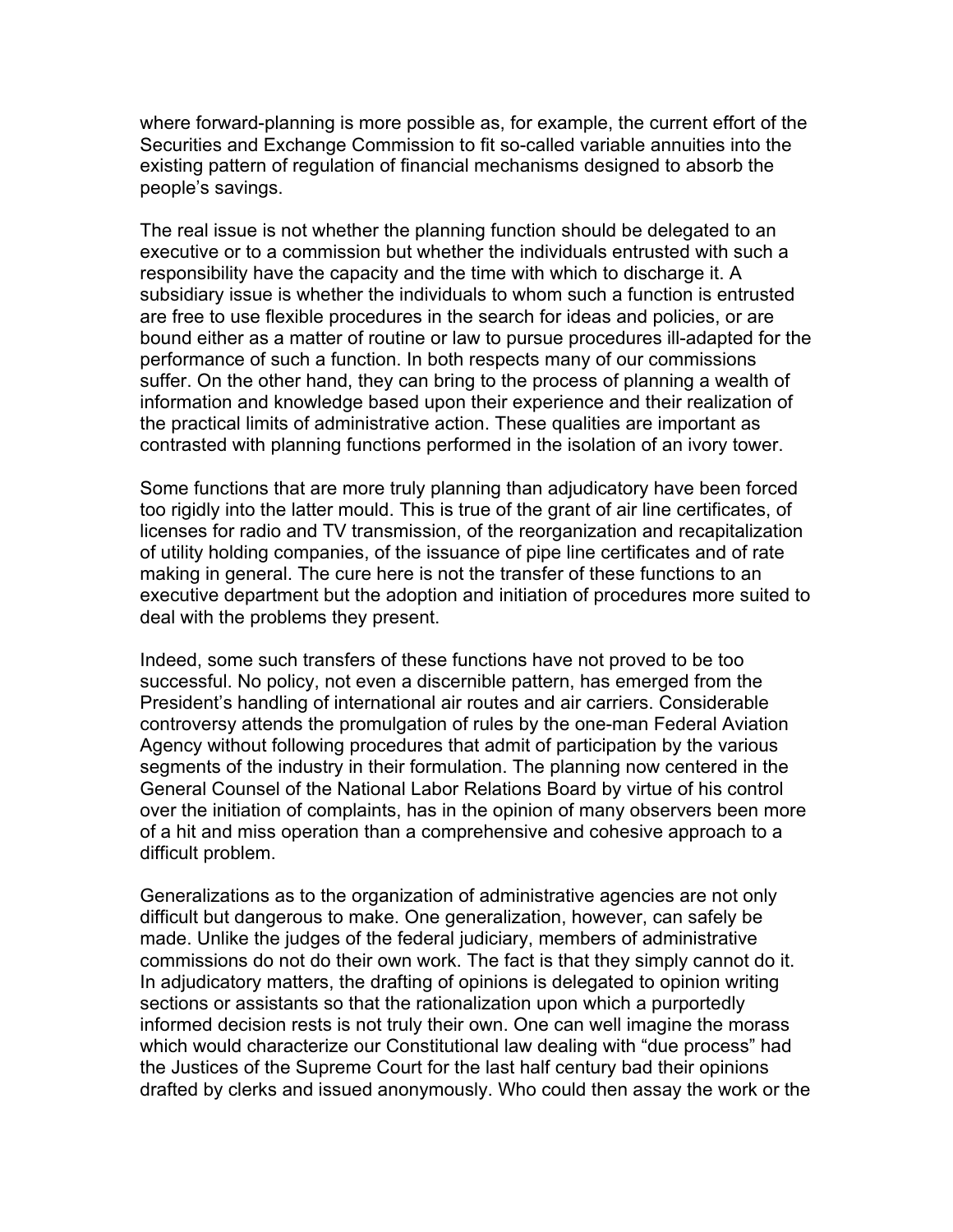philosophy of a Holmes, a Brandeis, a Hughes or a Cardozo? Yet, this is substantially the state of the law emanating from the thousands of decisions issued by the Civil Aeronautics Board, the Interstate Commerce Commission, the Securities and Exchange Commission, the Federal Power Commission and the National Labor Relations Board. But worse than this, it is a general belief, founded on considerable evidence, that briefs of counsel, findings of hearing examiners, relevant portions of the basic records, are rarely read by the individuals theoretically responsible for the ultimate decision. It is difficult for them to do otherwise, for as the analysis of the work load of one commissioner indicated, he had to make a decision during his work-day every five minutes, or as another commissioner recently testified, he made 18,000 decisions in five years. The fact is that delegation on a wide scale, not patently recognized by the law, characterizes the work of substantially all the regulatory agencies and certainly all the major ones. Absent such delegation, the work of these agencies would grind to a stop.

The real issue that we face is whether to recognize openly this fact of delegation or continue with the present facade of non-delegation, which prevents administrators from doing the work for which they have been appointed. There are answers to this problem as will be indicated later but they entail broad changes in the presuppositions that the public has been led to believe underlies the work of our regulatory agencies.

Apart from this generalization and its implications, it is unsafe to speculate broadly upon the appropriate organization of the regulatory agencies. The architectural design fit for a railroad station may be totally unfit for an air line terminal and certainly unusable as a marine dockyard. There are, of course, stresses and strains in any structure and the mathematical laws governing their computation are uniform, but the agencies have to be shaped internally for the functions that they are intended to serve. The Bureau of the Budget has in recent years engaged a series of management consultant firms to make studies of the major agencies at a cost of some \$290,000. These studies vary greatly in quality and may be criticized on the ground that their conclusions lack a certain degree of independence. Since these consultants are presumably experts in the esoteric art of management rather than experts in the field covered by the agency or in administrative procedures, they are limited in their scope to the management side of the agencies rather than being concerned with the substantive character of their operations. Whether a hearing examiner spends two days or two months in the preparation of his findings is less important than the quality of the final product and that quality is not measurable by mechanical means.

These management studies are of varying quality and disparate value. They may in some situations ease bottlenecks and streamline the operations of departments that have become mired in outworn routines. It is, perhaps, too early to assess the impact of these studies. There is considerable opinion that the Howrey "reorganization" of the Federal Trade Commission, following the lines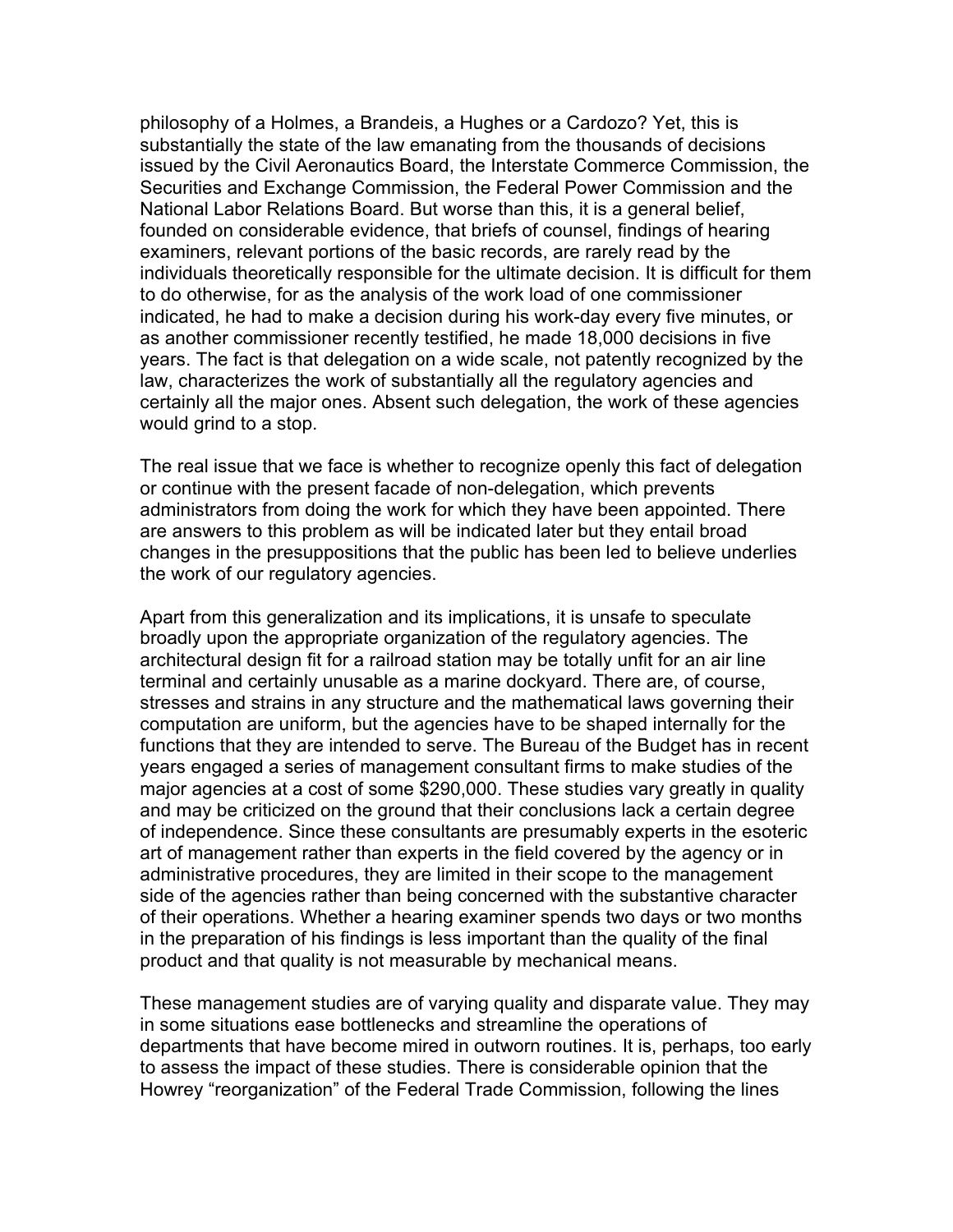recommended by the management consultants and contrary to those recommended by the Hoover Commission in 1950, has been productive of delay rather than expedition. Also the concept of the executive director, which has been adopted by some of the commissions and which runs through most of these reports, has yet to become crystallized and prove itself. A chief assistant to a chairman, provided that the chairman has the responsibility to handle the administrative aspects of the agency's work, seems less presumptuous and appears to work better. Persons with grandiose titles tend to assume grandiose powers and forget that a chairman with respect to his colleagues and almost as much with respect to important departmental heads must give the impression that he is *primus* but only *inter pares*.

Follow-up surveys should, of course, be conducted to determine what recommendations have been adopted and proved themselves as well as what recommendations have been rejected. The responsibility of the Bureau of the Budget in this respect should not be sporadic but continuing and should itself make some evaluation of the recommendations submitted by the management consultants.

# **G. The Formulation of Policy Within the Agency**

A prime criticism of the regulatory agencies is their failure to develop broad policies in the areas subject to their jurisdiction. As this report noted earlier policy formulation can be made in various ways including the adjudicatory process. The failure to utilize other methods for policy formulation is due primarily to the pressure of business on the adjudicatory side.

"Policy formulation", unless required by the disposition of a particular case, means planning measures as how best to dispose of pending problems or how best to forecast and exploit solutions to problems still on the horizon. In the former field there are outstanding failures such as the allocation problem in the television field and rate regulation of natural gas producers. A series of other hiatuses in various regulatory fields can be mentioned, arising out of the inability to fashion viable patterns through the process of adjudication. Thus, the licensing of television and radio stations forms no decipherable pattern to permit the adjudicatory process to be both fairly and relatively easily exercised. The certification of air carriers on particular routes presents the same picture. Enforcement of the Robinson-Patman Act, due to the vagaries of the basic legislation, suffers from the same fault. In areas such as these where the caseby-case method has failed to prick out decipherable patterns and create "policies," other methods of policy planning are required.

Where, however, the greatest gaps exist are in the planning for foreseeable problems. Absent such planning the need for *ad hoc* solutions to the particular manifestations of the problem precede and, indeed, may preclude any basic policy formulation. The duty to undertake such planning is set forth with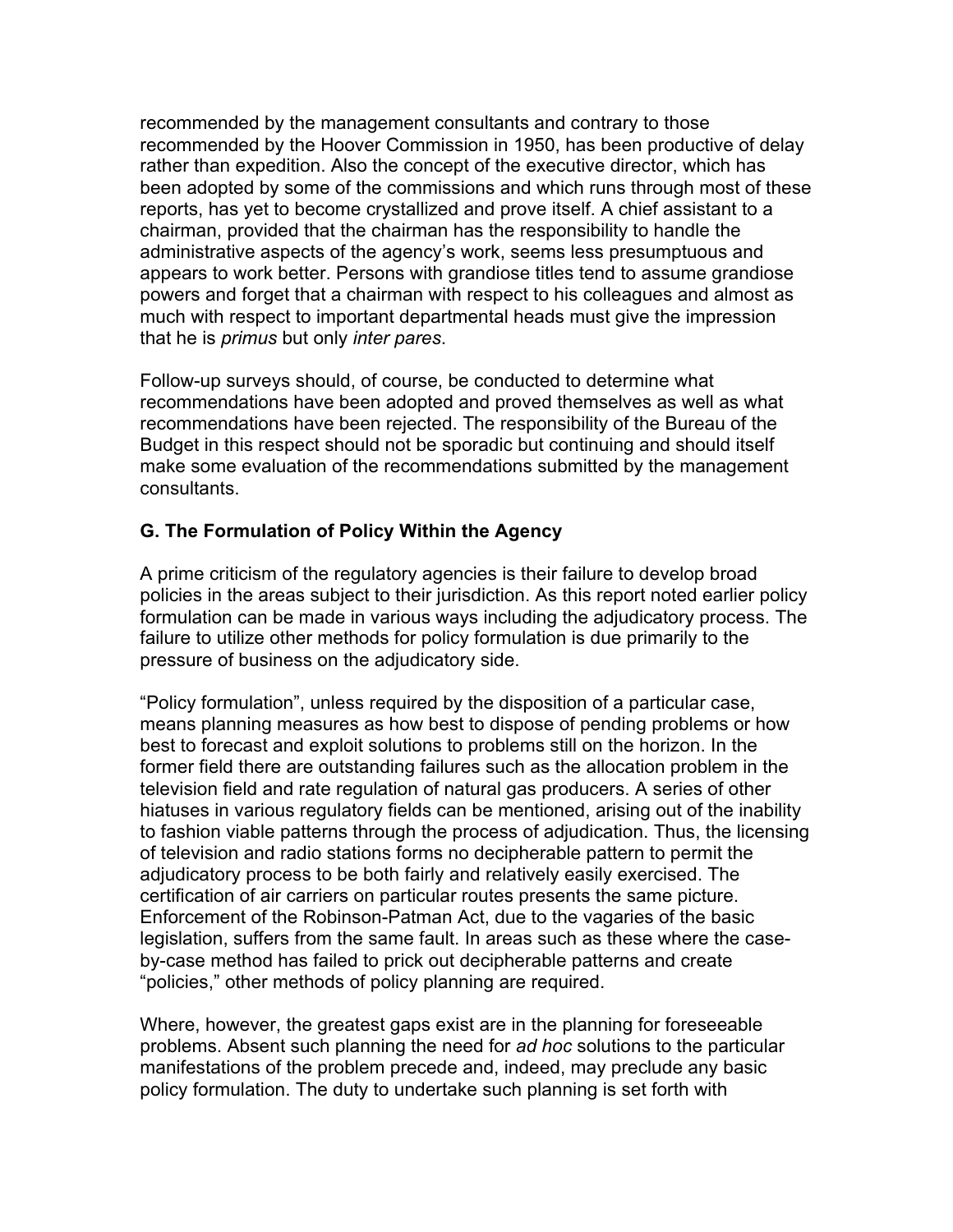considerable specificity in many of the basic statutes creating the agencies, and yet plans have failed to evolve. Transportation is the most obvious of these areas. Planning to deal with the inevitable impact of increased competition on both long-haul and short-haul freight and passenger rail transportation has been minimal. Bureaucratic obstacles to the abandonment of unprofitable inter-city service became so severe and so unrealistic that the Transportation Act of 1958 sought in a way, perhaps too severely, to cut the Gordian knot. The problems of the shorter-haul carrier, such as the New Haven Railroad, could be seen long in advance but plans to deal with the problem as such have not yet been devised. The general deterioration of rail service, particularly on the Eastern roads, goes on apace, yet its tie-in with rates and financing is still to be determined. Such solutions as have been devised are piecemeal in character and bold and imaginative thinking is lacking. Commodity tariff classifications still reflect an economy whose changes have made many of them obsolete. In aviation much the same is occurring. The impact of the jet plane, substantially tripling the capacity of propeller-driven aircraft on our domestic and international route structures has received no serious consideration despite the obvious threat that the advent of the jet poses for the position of many of our intermediate trunk carriers. Instead of forward route planning the CAB now finds itself faced with potential mergers that under the pressure of financial exigency may force changes in route patterns and route structures far different from those that might otherwise have been deemed desirable. With planes with a Mach 2 speed already on the drawing boards planning far beyond the now conventional jet is necessary. Re-evaluation of our theories of international air rights and routes should similarly be now in process. In the maritime field, due to new competitive forces and the changing patterns of world commerce, re-examination must constantly be made of our subsidy policies which may be producing uneconomic competition on over-expanded trade routes in foreign commerce. Indeed, the impact of subsidy in many fields calls for re-examination of existing goals. Until World War II, the conception of the airplane as a commercial transport was limited to passengers and mail. Its adaptation, particularly since the advent of the jet, to extensive air cargo operations may well be more valuable from a national standpoint than the \$60,000,000 to \$80,000,000 now being paid annually to keep our local service airlines alive. Time spent on a problem such as this can well be more rewarding to the public interest than on an issue as to whether cities X and Y should be interlinked by more passenger air service.

## **H. Inter-Agency Policy Formulation**

If there is lack of policy formulation within agencies, there is an almost complete barrenness of such formulation for those matters with which groups of agencies are concerned. The few inter-agency committees that have been set up have accomplished too little in conducting their separate approaches to a common problem. The most successful, the Air Coordinating Committee, proved so unsuccessful in dealing with the major problem of air space control that its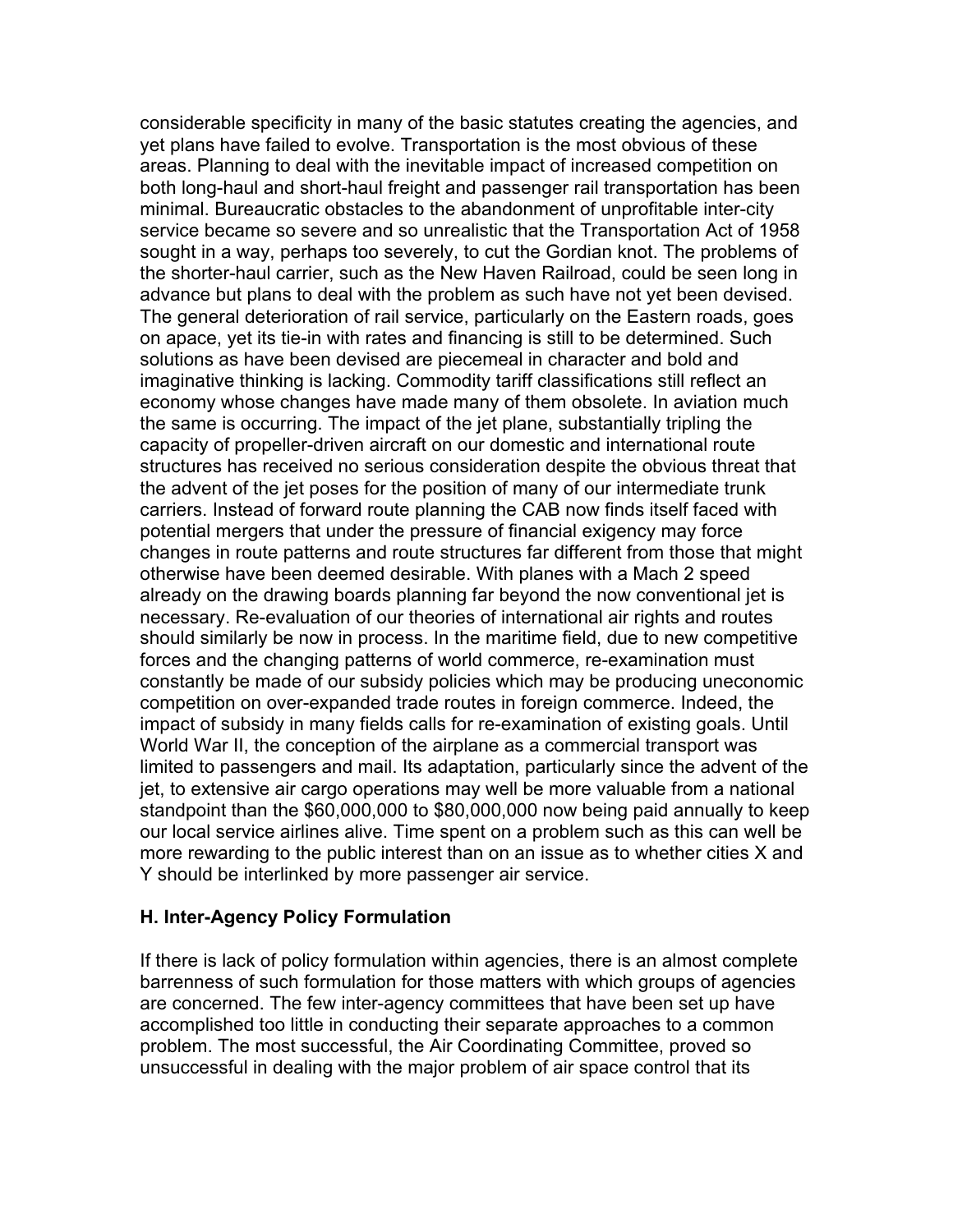function in this respect had to be turned over by the Federal Aviation Act of 1958 to a single agency, the Federal Aeronautics Administration.

There are many areas calling for well coordinated attacks upon problems common to many agencies. This is true in the fields of transportation, communications, energy, monopoly, and unfair trade practices. The development of a national transportation policy, as urged in the Democratic platform of 1960, calls for the achievement of maximum efficiency in transport, which, in turn means that "at a given level and structure of capital Investment efficiency requires that traffic be distributed among motor carriers, railroads, water carriers, pipelines and air carriers in such a way that each type receives the traffic which it can carry with the best consumption of resources by the carrier for the service standards required by the user. It requires also that several forms of transport be used in coordination where such a combination can produce a better service-cost result than any single form working alone. Finally it requires that every enterprise participating be ably and energetically managed." See Williams and Bluestone. *Federal Transportation Policy and Program*, p. 2.

The prime Federal Agencies concerned with the development of such a policy are the ICC, the CAB, the FMB, the FPC, the Bureau of Public Roads, the Military Transportation Service, the Army Corps of Engineers and the Department of Commerce. With reference to some phases of transportation it will also become necessary to effect coordination with various state and municipal agencies in order to deal with problems of a local or regional nature.

The inability to effect inter-agency coordination has been responsible for the lack of any policy as to the nature of the competition that should exist as between forms of transportation and also as between the carriers themselves. Military transportation, as presently conducted, competes heavily with commercial transportation, and there are patent abuses that attach to the government as a mass shipper, but it still insists on going its own way regardless of the effects its policies may have upon other carriers. Improvement of our rivers continues at the expense of the railroads, who are given the dubious privilege of reducing their rates to meet this new competition. The commutation crisis that was apparent a decade ago has had little or no effective help from the Federal Government despite some rather casual and ineffectual investigations by the Interstate Commerce Commission. The only remedy thus far devised has been periodic increases in commutation rates, a seemingly endless process since the causes that make for deterioration remain unchecked. Despite the tremendous decreases in rail passenger movements and their increasing costs the defeatist observation of the Interstate Commerce Commission examiners to this general problem to the effect that the passenger railroad car is likely to be found only in a museum in the 1970's is not likely to become true. User charges based upon use of federal facilities or federally subsidized facilities are unevenly distributed among the various forms of transportation thus favoring one form of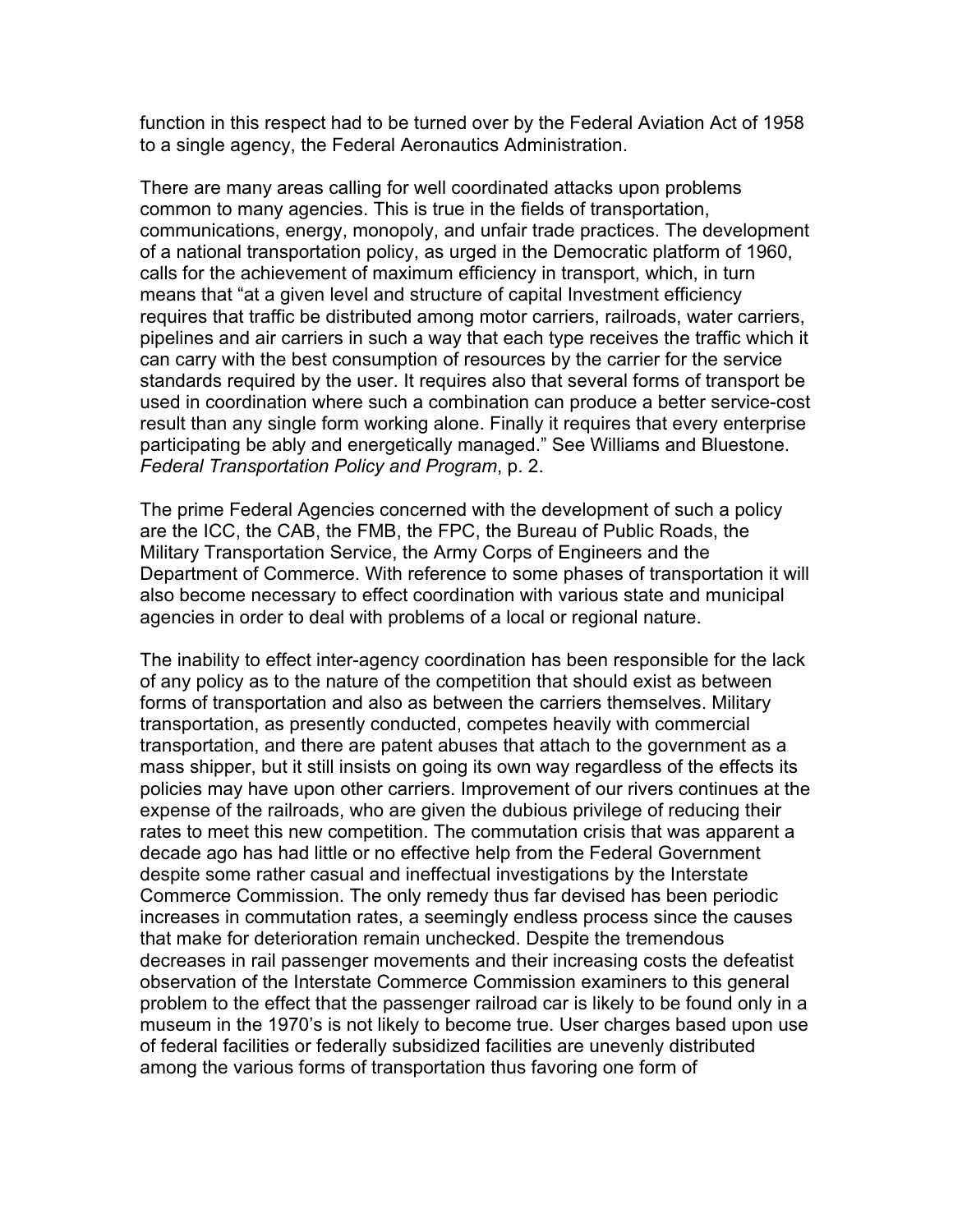transportation as against another, and imposing upon the taxpayer costs properly chargeable to others.

It is unnecessary to catalog further the many different areas of interaction and the achievements that might be accomplished were an articulate national transportation policy to be ground out by the process of coordination. Thus strengthening our transportation system for peacetime purposes means much for it can that much more effectively respond to wartime needs.

Communications presents a second area where effective interagency action is lacking. Present communication policy making machinery was established in 1934 in the context of regulating a private industry, and before the advent of radar, television, jet aircraft, intercontinental rockets, space communications and radio astronomy. Since then new demands from industry, new needs in international telecommunication and new means of communication have created a situation where the coordination of various endeavors must be effectuated if we would deal with communications effectively in the national interest. This is particularly true in the cold war environment of the 1960's which calls upon us to utilize every resource available in the telecommunications field in our struggle not merely for prestige but for survival.

Many agencies have a concern with the problems in this area. They include the Federal Communications Commission, the State Department, the National Aeronautics and Space Administration, the Interdepartmental Radio Advisory Committee of the Office of Civil and Defense Mobilization, the Army, the Navy, the Air Force, and the Federal Aeronautics Administration. The problems are many and complex. They involve the allocation of both radio and television frequencies as between Federal and non-Federal uses -- an allocation that has not been satisfactorily solved and whose present solution entails increasing difficulties in the international field as new nations, presently neutrals but hopefully our allies, are pressing for frequencies in the high frequency band for domestic communications and to express their personalities on the air waves of the world. Redistribution of spectrum space internationally is almost certainly in the offing and its effect upon our vital communication facilities, both Federal and non-Federal, must be considered. Modern developments in space telecommunications, as set forth in two reports dated March 19, 1960, and December 4, 1960, to the Senate Committee on Aeronautical and Space Sciences point up the possibilities of substantial augmentation of our presently limited intercontinental communications through communication satellites, thus relieving our present dependence on the limited high frequency band. Mechanisms for the effective exploration and utilization of this augmented spectrum must be developed in an atmosphere far broader than that allotted to and operable by any single existing agency. Only a closely coordinated combination of the appropriate agencies concerned with this problem can make such mechanisms possible.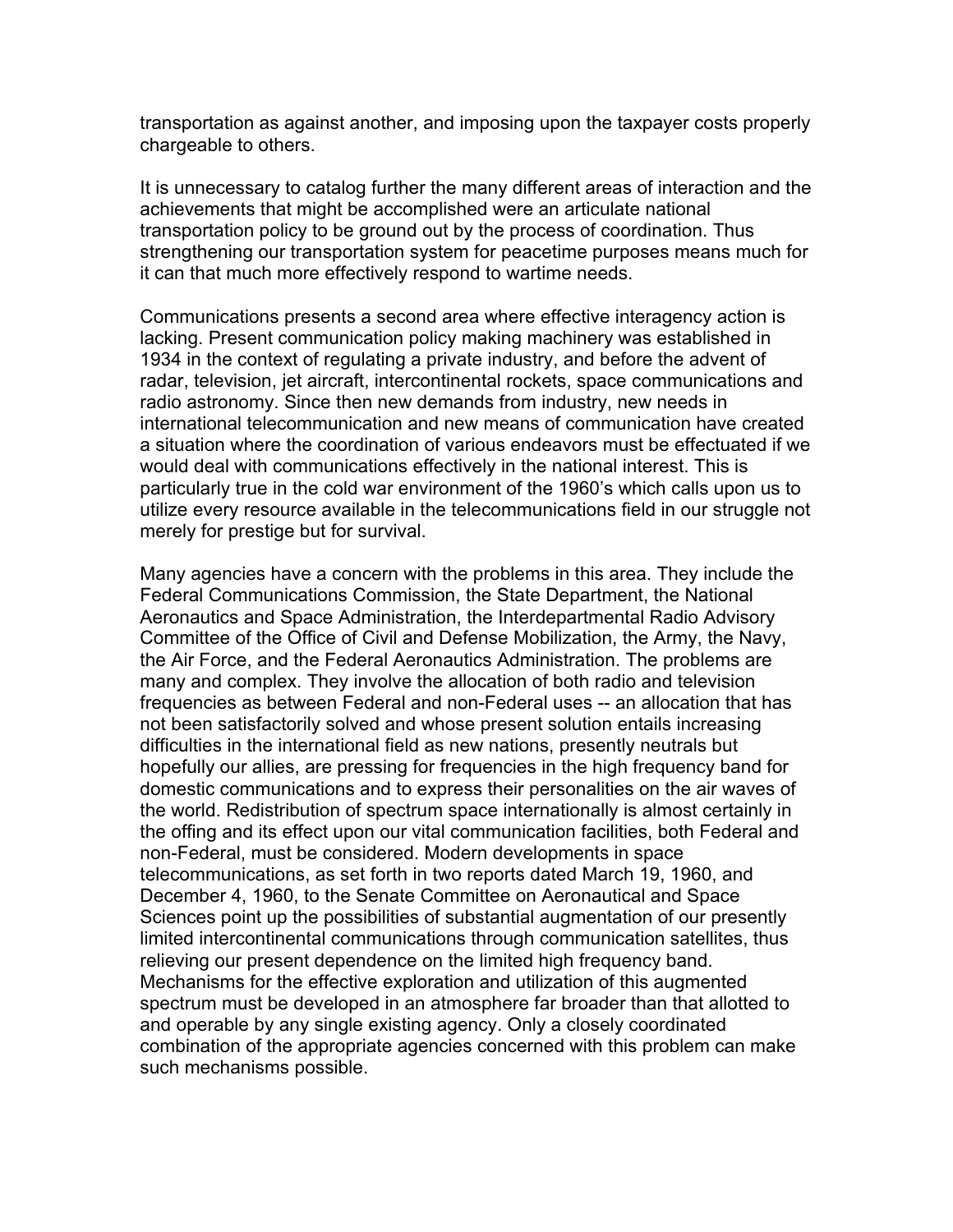The necessary coordination today is non-existent. The Federal Communications Commission expends substantially all its energies on the handling of problems relating to public broadcasting. The Telecommunications Division within the State Department entrusted with international telecommunication relationships is several layers deep within the Department. It has been permitted to decline in expertness, leadership, activity in international matters, as well as personnel. The International Radio Advisory Committee has a responsibility with reference to Federal and non-Federal frequency allocations but each government body makes its own allocations within the areas allotted to it, so that apportionment of the radio spectrum is a matter of *ad hoc* negotiation rather than of planned usage. There exists also a Presidential telecommunications adviser whose many other duties frequently overshadow telecommunications. Other committees are advisory to executive departments or offices such as the Telecommunications Coordinating Committee, the Telecommunications Advisory Board and the Telecommunications Planning Committee. But no general over-all coordination exists out of which broad national policies can emerge.

Studies pointing up the lack of this coordination and suggesting various means to cure that lack have been carried on for some 10 years. Bills to create a new authority with wide powers have been introduced from time to time in the Congress, and have generally met severe opposition from the Executive Department. Hearings upon a similar bill introduced this year have already evoked the strong opposition of the Department of Defense.

Energy is another area where interaction is essential and where substantially none exists. If we would increase our energy resources and utilize them wisely, coordination both as to utilization and conservation is essential. Various departments and agencies have a concern with segments of this problem. Surface transportation of oil, coal and liquefied gas lies within the purview of the Interstate Commerce Commission and the Federal Maritime Board, and surface transportation of fuels is of enormous consequence in view of the importance of transportation costs in the pricing of the product. Natural gas is a concern of the Federal Power Commission. Electric power in its various forms falls within the purview of the Federal Power Commission, the Department of the Interior, the Corps of Army Engineers, the Tennessee Valley Authority and similar entities. The derivation of energy from fissionable materials is the business of the Atomic Energy Commission. General concern over the conservation of resources from which energy is developed rests primarily with the Department of the interior, whereas the State Department and the Tariff Commission are factors in dealing with the extent to which our foreign investment is concerned with the production of fuel abroad as well as the extent to which these fuels should enter the domestic market.

Government actually controls to a considerable extent the degree to which these fuels are competitive and the exercise of these controls can affect to a great degree the rate of consumption of our resources. Indeed, the rate at which our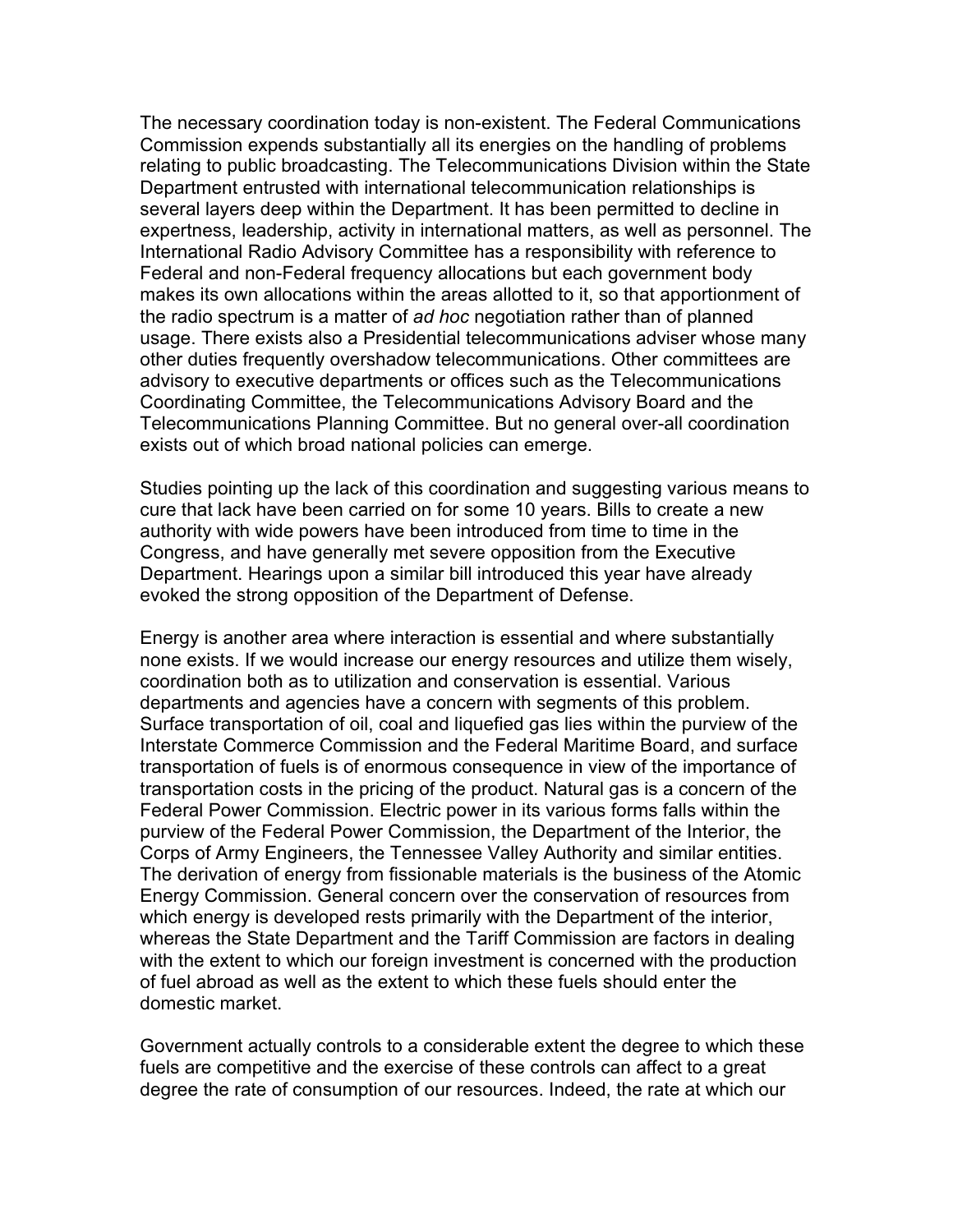own resources of natural gas are being tapped to a point where within a foreseeable period they may be exhausted is, in the opinion of many, a worrisome problem. But the coordination of policies with regard to their use and their conservation has not developed; indeed, an over-all concern with these questions has hardly been evidenced.

Perhaps more important than this is the matter of the continued development of other sources of energy. In this area the hydrogenation of coal and oil-bearing rock is outstanding. In the opinion of many an all-out national effort similar to that which has harnessed atomic energy might well solve this problem in such a way that we might not need to concern ourselves with sources of energy for another hundred years. But inter-agency mechanisms for planning or even suggesting such projects are absent.

Still other areas point up the need for coordination or the elimination of overlapping jurisdictions. Chief among these are the areas of monopoly and unfair trade practices. In the former the Federal Trade Commission and the Department of Justice have an overlapping jurisdiction, although they employ different sanctions to achieve their results. Some concern with the problems of monopoly are also the concern of the Interstate Commerce Commission, the Civil Aeronautics Board, the Federal Power Commission and the Federal Communications Commission. The sanctions possessed by the Department of Justice appear over the years to be more effective and more expeditious than are employed by the Federal Trade Commission. In the field of unfair trade practices, particularly false advertising, there is also an overlap between the Federal Trade Commission and the Food and Drug Administration now under the Department of Health, Education and Welfare. Efforts to resolve this jurisdictional conflict were undertaken without success in 1933-1934 and have intermittently been tackled since. A possibility of conflict also exists in the field of insecticides and fertilizers between the Food and Drug Administration and the Department of Agriculture, subsidiary phases of which recently came to light during the recent notable cranberry episode. Jurisdictional lines inevitably dim at different points, but where the overlapping jurisdictions are patent, concurrent and uncoordinated regulation can evolve differing policies as well as produce unnecessary expense and bureaucratic waste.

## **I. The Relationship of the Agencies to the Executive**

The relationship of the agencies to the Executive has never been appropriately defined. It probably cannot be, but the shadows that now surround it can to a degree be lifted. In this respect there is not too great a difference between the allegedly "independent" agencies and those technically a part of some Executive Department. The President's arbitrary interference with the operations of the Commodity Exchange Administration would be subject to resentment equal to that engendered by a similar interference with the Securities and Exchange Commission. The same would hold whether it involved Food and Drug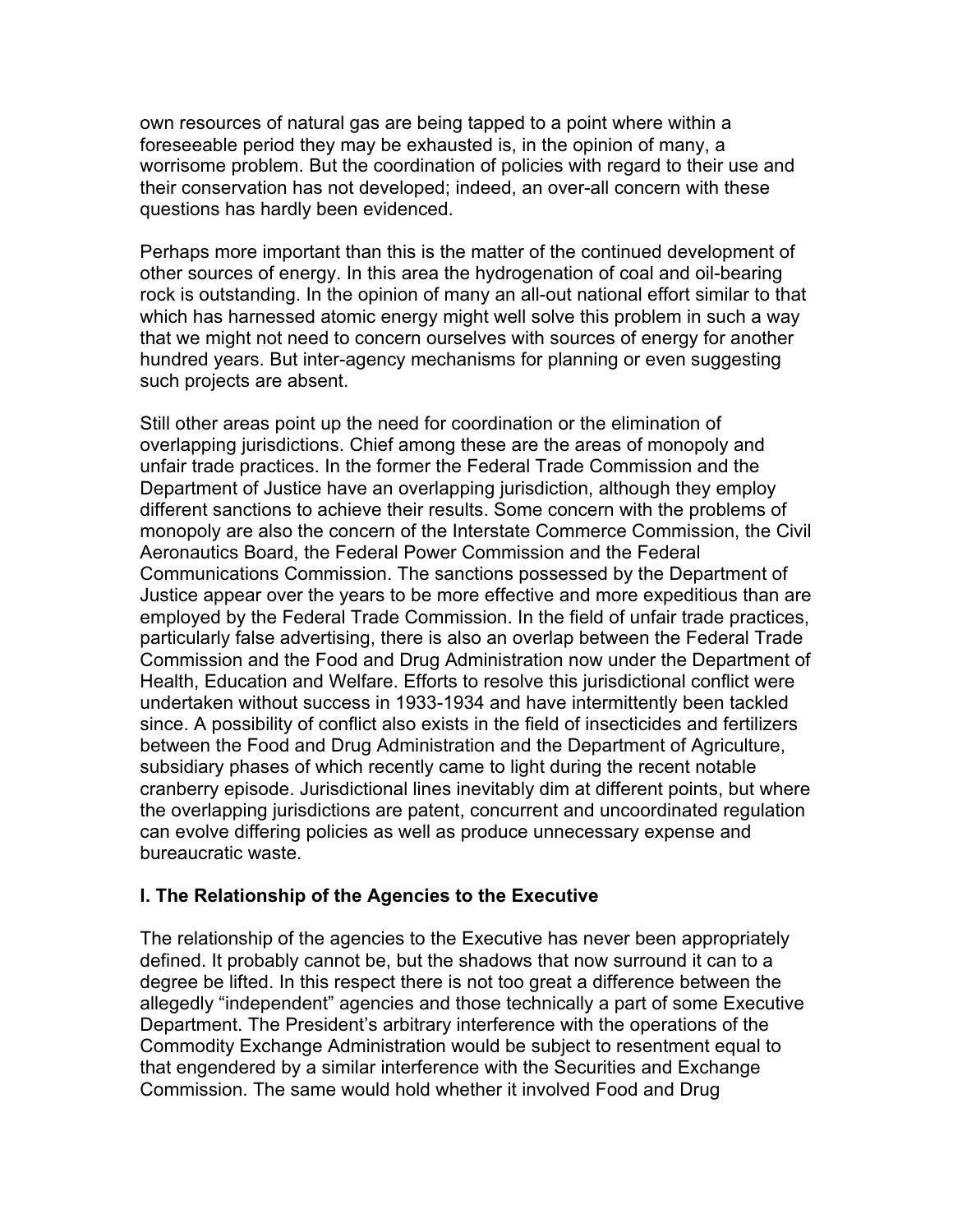Administration or the Federal Trade Commission. Whatever relationship can be spelled out as appropriate for the independent agencies, such a relationship would *a fortiori* hold for the other agencies.

The independent agencies are clearly dependent upon the Executive in four respects. The first is, of course, in the matter of appointments at the commissioner level. The degree to which they are subject to removal at the pleasure of the President is not uniformly clear. Where the statute prohibits their removal except for cause the President's power of removal is limited to "cause". *Humphrey's Executor v. United States*, 195 U. S. 602 (1934). But there is no suggestion as to the extent to which judicial review could be had over a finding of "cause" by the President. Where no such prohibitions exist in the statute, a similar limitation may, however, be read into the statute for appointees who exercise quasi-judicial duties. Cf. *Wiener v. United States*, 357 U. S. 349 (1958).

A second definite relationship exists between these agencies and the President in that the Bureau of the Budget controls the budget submitted by the agency to the Congress and the agency is expected to support this budget. This does not mean that the Congress may not appropriate sums to the agency in excess of those approved by the Bureau, but in practice such over-appropriations are rare. The President thus through his practical control over agency expenditures can affect vary substantially the emphasis placed by the agency on certain of its activities.

A third relationship arises out of the fact, now generally acknowledged although at one time contested by Commissioner Eastman of the Interstate Commerce Commission, that no legislative proposal shall be submitted by the independent agencies to the Congress unless they have been cleared through the Bureau of the Budget. This restriction also applies to other than casual comments made by the agency on bills pending before the Congress.

The fourth relationship arises out of the fact that, except for the Interstate Commerce Commission, the President appoints from among the agency members a chairman with more or less general administrative power. The situation with respect to the Federal Power Commission is somewhat confused in this respect due to a palpable error in the drafting of the reorganization plan covering that agency. The appointed chairman presumably is the avenue of contact between the agency and the President although this has not always been the case.

Other less tangible relationships exist. For some years now the Bureau of the Budget has concerned itself with the administrative management of the various major agencies. This concern has grown in recent years to the point where the Bureau has engaged outside managerial consultants to survey the major agencies. Subsequent surveillance as to the effectiveness of these surveys in bringing about managerial improvements is being undertaken. The Bureau of the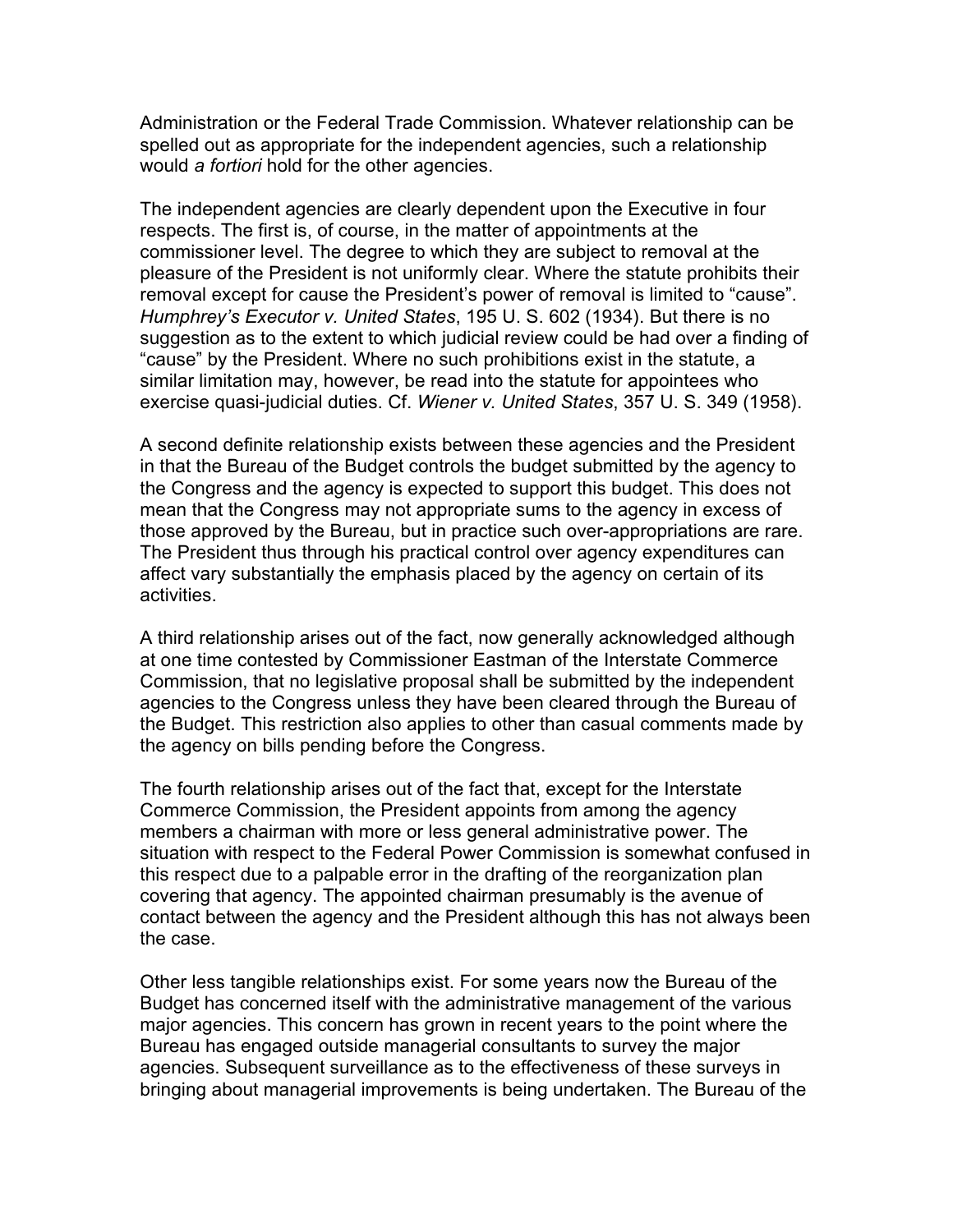Budget is thus quietly and unassumingly becoming in essence a Bureau of Administrative Management, to the functions of which it could, if it so chose, attach powerful sanctions.

Consultations may occur with more but usually with less frequency between the President and the chairman or members of the agency. The absence of national politics pricked out by the agencies and the complexity involved in the handling of any national problem due to its Balkanization among a series of agencies makes worthwhile consultations of this type rare and consequently infrequent. A device has thus grown up in the past two administrations of delegating these agency and inter-agency problems to one or more "White House assistants". This procedure has had its shortcomings. These assistants have either not had the knowledge or the prestige to be effective in handling agency chairmen and members, especially those in the "independent" category; or, if the assistant possesses the prestige sufficient to qualify him popularly as an "Assistant President" he tends to overstep the bounds of his authority and tends to interfere in the disposition by the agency of individual cases. A reference to the interference of Sherman Adams in the Dixon-Yates matter or to the Murray (Chotiner) -- Sherm (Adams) correspondence in the North American Airlines case pending before the Civil Aeronautics Board is sufficient to illustrate this point.

There is an obvious necessity for the President to keep abreast of such national policies as may or may not be in the making or the handling or failure to handle national problems of national impact. He has also the constitutional duty to see that the laws are faithfully executed and this duty is applicable to the execution of laws entrusted to regulatory agencies, whether technically "independent" or not. The patent failure of the Federal Power Commission to execute the laws relating to natural gas production is thus rightly a matter of constitutional concern to him. As to this failure the Circuit Court of Appeals of the District of Columbia recently on December 8, 1960, had this to say:

"We believe that the Supreme Court [in the *Catco* case] meant to impress upon the Commission an interpretation of the "public interest" which, in the context of a rising natural gas market, demands a real administrative effort to hold back prices. We find nothing in the record before us which would justify the conclusion that the Commission had adequately performed this duty."

Whether such failure adequately to perform a statutory duty would be "cause" for removal is a question as to which lawyers might argue but which from the practical governmental standpoint permits of only one answer.

The congestion of the dockets of the agencies, the delays incident to the disposition of cases, the failure to evolve policies pursuant to basic statutory requirements are all a part of the President's constitutional concern to see that the laws are faithfully executed. The outcome of any particular adjudicatory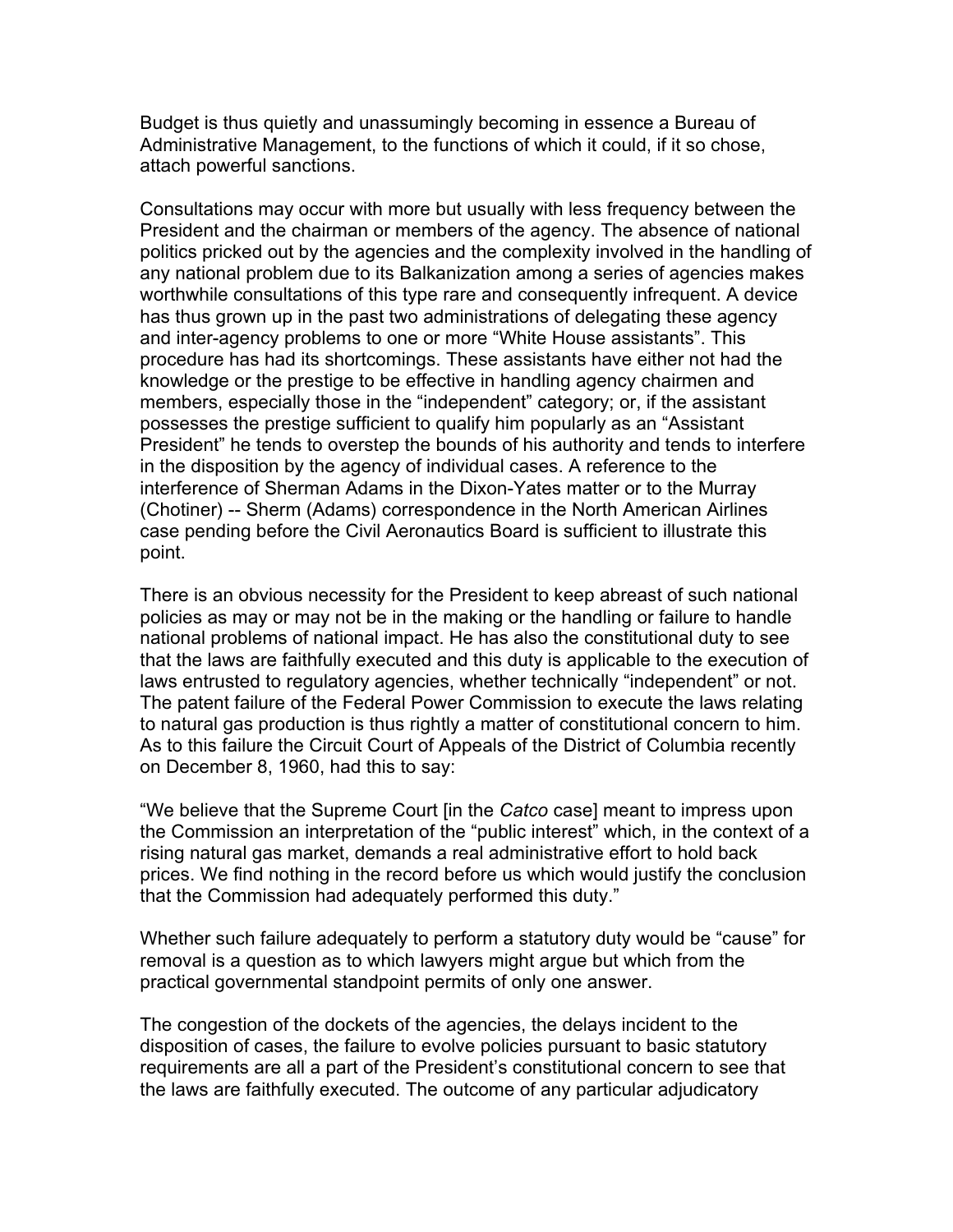matter is, however, as much beyond his concern, except where he has a statutory responsibility to intervene, as the outcome of any cause pending in the courts and his approach to such matters before the agencies should be exactly the same as his approach to matters pending before the courts.

Delegation of his constitutional responsibilities in this area is obviously essential, but, on the basis of past experience the device of one or more "White Rouse assistants" is not the answer.

## **J. Relationship of the Agencies to the Legislative**

The relationship of the agencies to the Congress generally speaking is that of any statutory branch of the Executive to the Congress, with certain exceptions. Oversight of their activities is naturally a concern of the Congress. But with respect to their quasi-judicial functions they should have the same immunity as courts. This does not mean that the Congress should not inquire into any improprieties in their quasi-judicial behavior. In this respect the opportunity of inquiry is, perhaps, greater than with respect to federal judges, but, given no impropriety, the rationality of their decisions or their attitude towards the handling of pending causes, even though some of them may not yet have reached the adjudicatory stage, should not be subject to inquiry. Their independence in this respect should be as much respected as that of the judges.

Their responsibility is to the Congress rather than solely to the Executive. The policies that they are supposed to pursue are those that have been delineated by the Congress not by the Executive. Departure from these policies or the failure to make them effective or their subordination of legislative goals to the directions of the Executive is thus a matter of necessary legislative concern.

There is no question but that Congress has both the right and duty to inquire into effectiveness of the operation of the regulatory agencies and their handling of the broad powers that have been delegated to them. The real issue is the capacity of the Congress to keep abreast of the programs and the policies being carried out by these agencies.

In this respect Congress is faced with the same difficulties that attach to the Executive, namely the need to delegate its responsibilities in the face of other demands on its time and the difficulties of evaluating the basic national problems involved because of the many agencies dealing with them. The agencies touch the Congress, at least at two points -- the Appropriations Committee and the appropriate committee, such as the Committees on Interstate and Foreign Commerce, having jurisdiction over their subject matter. Since the Legislative Reorganization Act of 1946, these committees have been furnished with better and more competent staffs. This is a definite help and enables the Committee to pierce the self-serving testimony normally adduced from the agencies. Relatively substantial improvement has thus occurred in this field, but more is needed. The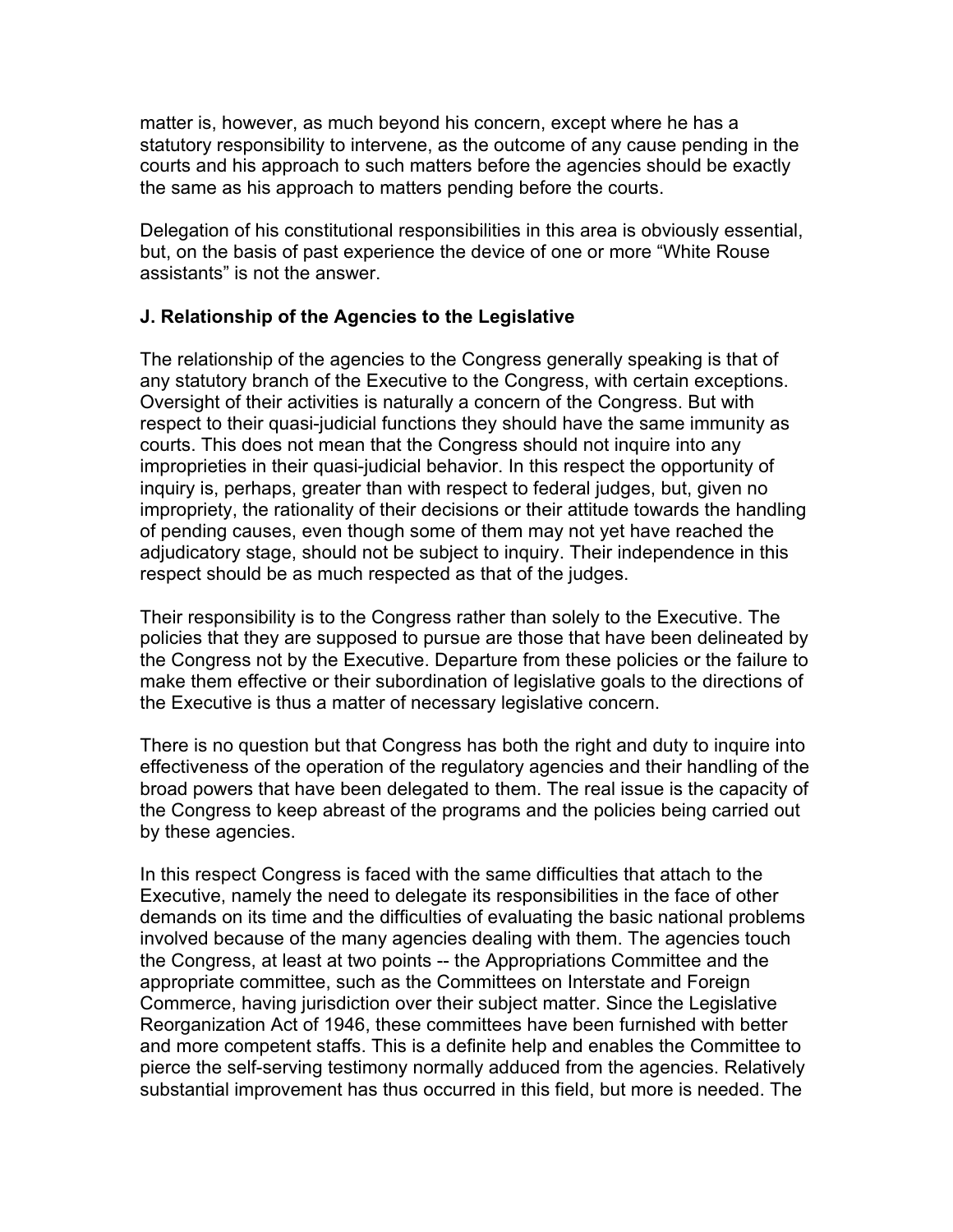committee staffs are often not too competent or have such short lives that they cannot become too familiar with the complex problems facing the major agencies. It is not easy quickly to evaluate the competency and efficiency of any particular agency especially when its activities fail to give an integrated picture.

Usually these investigations or hearings are sporadic in nature having been sparked by some incident that has caught the attention of the press. Regular surveys of their activities would be far more valuable. Usually their annual reports, always too self-serving, suggest some change in their basic statutes and this request for legislative aid gives a good ground for a survey of their past record. Annual or even biennial committee examination, based upon thorough prior preparation, would permit the Congress to have a better knowledge of the caliber of their personnel and the manner in which they are discharging their responsibilities.

# **II. SUGGESTED REMEDIES**

These then are the major problems that face our growingly important scheme of administrative regulation. It is not possible to deal with all these problems either administratively, by executive action or by legislation. They will require the use of every method, but executive action promises more expeditious handling of many of them. The fact is that during the last decade the Executive appears to have had no real concern with their operation. True, beginnings have been made to survey their capacity to manage their business, in keeping track of their operations through the accumulation of statistics by the establishment of an office of Administrative Procedure in the Department of Justice, in stimulating conferences on administrative procedure, in studying some of the elements essential to the development of a national transportation policy, and in advancing the career service of the hearing examiners. But such advances have been nullified by the appointment of members of these agencies on political grounds, and by not advancing to posts of significance within the agencies men experienced by long service in their business. Largely on political grounds, outsiders lacking necessary qualification for their important tasks have been appointed. There has also been too much of the morale-shattering practice of permitting executive interference in the disposition of causes and controversies delegated to the agencies for decision. Never before recent times in the history of the administrative process have the federal courts been compelled to return administrative decisions to the agencies, not because they have erred, but because they have departed from those fundamentals of ethics that must characterize equally the performance of quasi-judicial and judicial duties. Cancers such as these sweep through the entire process dulling the sense of public service and destroying the confidence that the public must repose in public servants.

# **A. Delay, Costs and Agency Organization**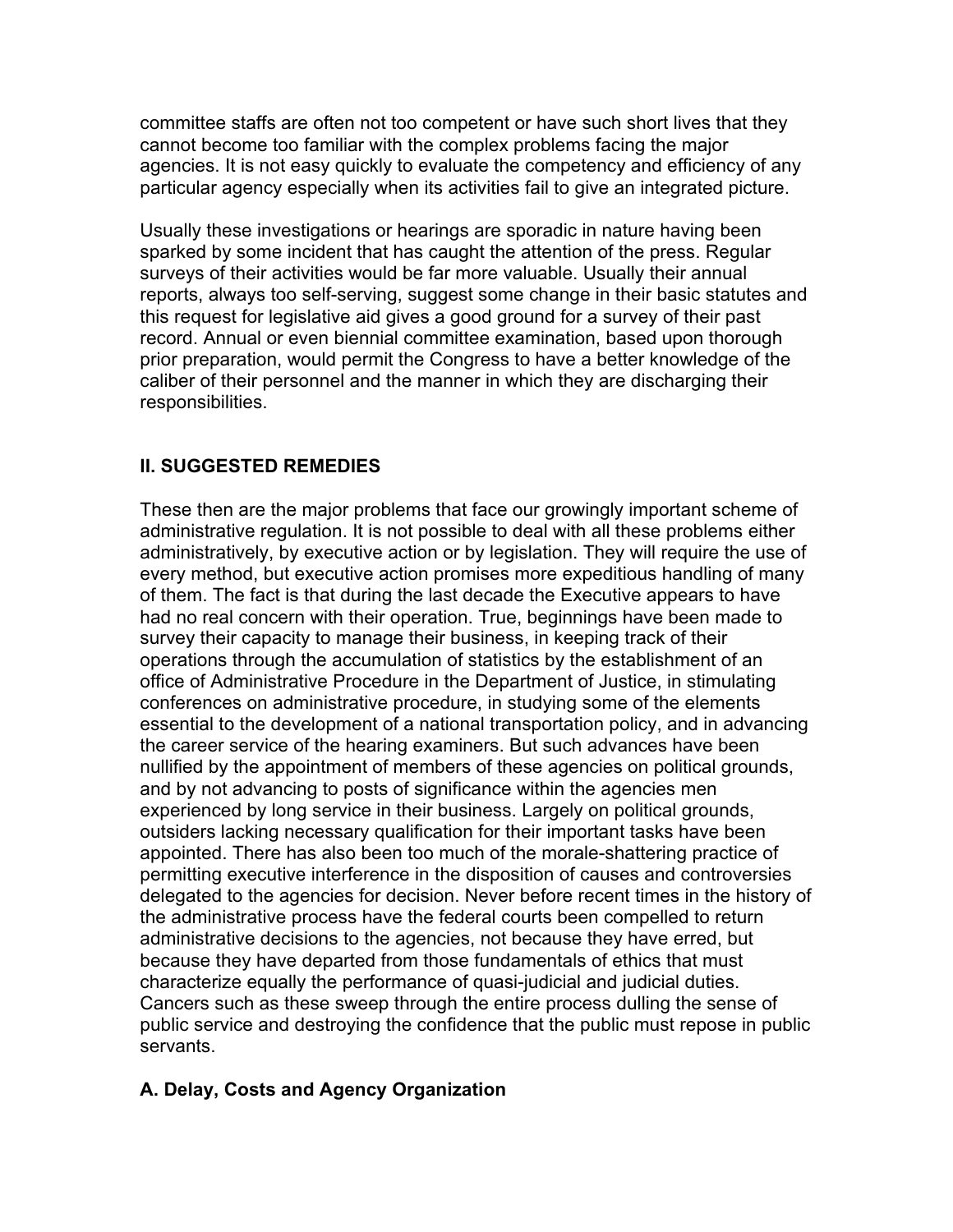Some of the causes of delay with its concomitant increase of costs have been set forth above. The existing state of the organization of many of the agencies is one chief reason for their delays. Their re-organization to correct this situation is thus essential and can be accomplished best and most expeditiously by the Executive. His constitutional responsibility to see that the laws are faithfully executed calls upon him to do so. The Executive, moreover, is less beset by the vested interests in bureaucracy that too often find support from members of the Congress. To do this, however, he must be empowered to act.

The first step consequently is, at least, to revive powers heretofore granted the President under the Reorganization Act of 1949, under which the power of the President to submit reorganization plans expired on June 1, 1959. A simple statute can do this. It would be better, however, in view of the bureaucratic pressures that are capable of being organized, as was evidenced by the defeat of President Truman's Plan No. 7 for the reorganization of the Interstate Commerce Commission, to require that the veto powers by the Congress over reorganization plans submitted by the President should require a majority in both Houses of Congress. The leadership of the President in these matters should be respected by the Congress unless he is palpably wrong.

Blueprints as to further reorganization of the various agencies cannot be submitted at this time. But certain ideas as to what the outlines of each reorganization should generally be can be suggested. These can best be set forth by a brief examination of some of the major regulatory agencies.

#### **1. The Interstate Commerce Commission**

Among the agencies principally calling for reorganization is the Interstate Commerce Commission. It lacks positive direction because of the absence of the position of a chairman who is other than a presiding officer. The theory of a rotating chairman, elected annually by the membership, may assuage the ambitions of its membership, but it deprives the Commission of that leadership that it so sadly needs. The informed public generally knows the names of the heads of our Executive Departments and has some sense of the general policies that they advocate. But even the informed public within the railroad and trucking industries have no idea and care less who, for the time being, might be the Chairman of the Interstate Commerce Commission. The selection of the Chairman from among its membership is essential but it is equally essential that he be appointed to that office by the President and hold it at his pleasure. A chairman must evince an ability to manage the mechanism over which he presides so that delays and unnecessary bureaucratic procedures do not characterize its work. He must be able to obtain the respect and loyalty of his colleagues and, above all, take the lead in the formulation of the policies that the Commission should pursue. His powers should include the appointment of all personnel to the agency, save the heads of the prime Divisions or Bureaus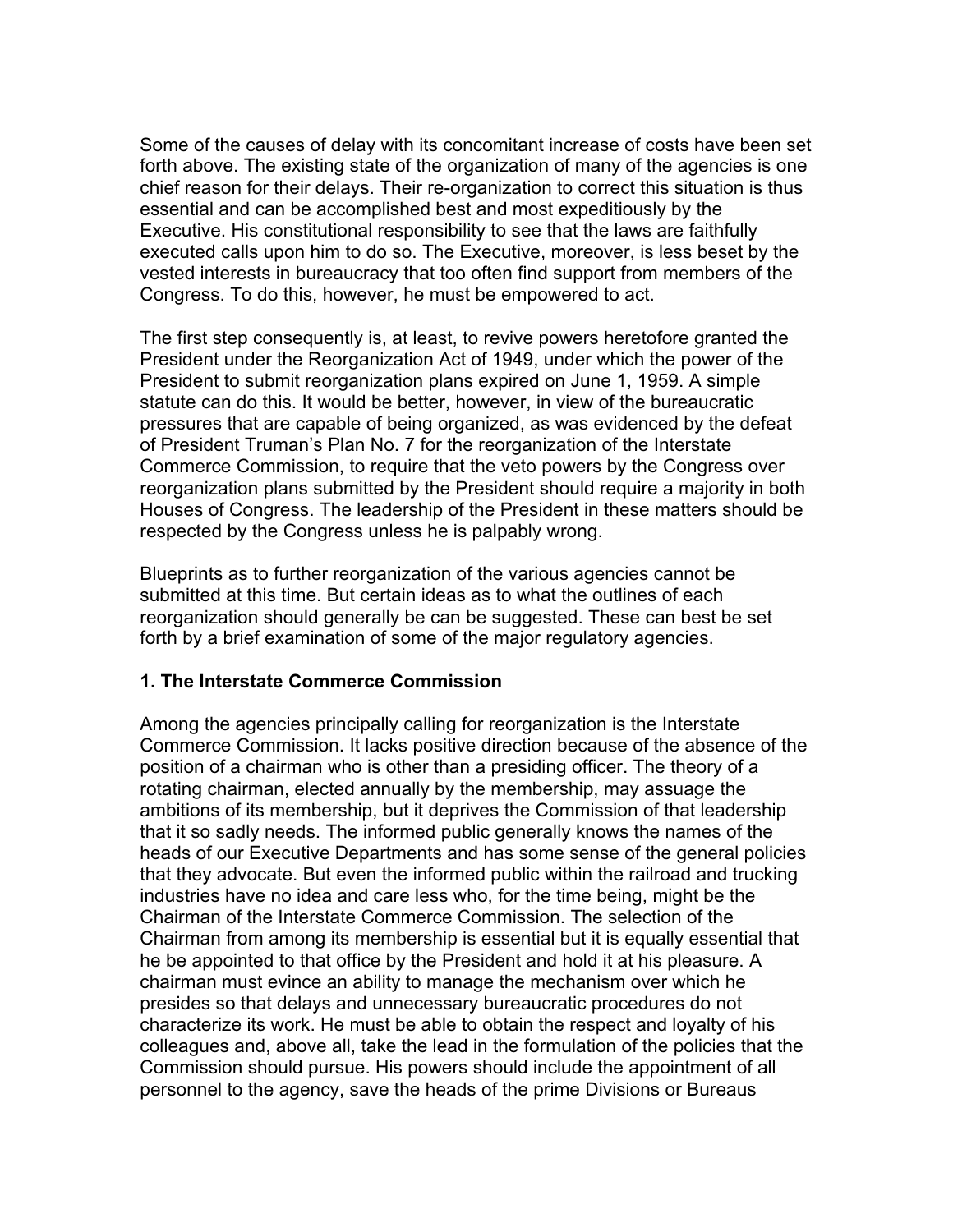where the assent of his colleagues can be required and also reserving to his colleagues certain excepted positions necessary to enable them to perform their individual tasks. He should have complete authority as to the internal organization of the agency, the divisions and bureaus into which it should be divided, and the complete responsibility, subject to the review of the Bureau of the Budget, for its budget. He should also be the spokesman for the agency before the Congress, the President, and the Executive Departments, although he naturally would advise with his colleagues on such matters as well as delegate to others matters that he believes can be better handled by them. He should not, however, restrict the free expression of views differing from his by his colleagues to the Congress, the President or the public.

Such a change would permit the centralization of responsibility for the operations of the agency in a manner whereby its operations can be far more easily evaluated by the Congress, the President and the public. Moreover, the position would then attach to itself a prestige equal to that of a Cabinet post, which it now plainly lacks. Nor would this change detract from the responsibilities and prestige of the other members for, by relieving them of their present multitudinous administrative duties, they could devote themselves, which they physically cannot do at the present time, to a personal consideration of the problems before them. It may be contended that such an arrangement would destroy the "independence" of the agency. This would not, however, be the fact, for the failure of the Chairman to retain the confidence and respect of his colleagues would create a situation justifying the President in replacing him by some other member competent to assume these responsibilities.

The membership of the Interstate Commerce Commission, eleven in number and the largest of any regulatory agency, gives ground for concern. Commissioners have been added to the Interstate Commerce Commission from time to time on the theory that their addition was necessary because of the increased work load of the Commission. The Commission was authorized to create panels of three or more members to dispose of cases before it, and it has done so. However, the right to get a reconsideration of a panel decision by the full Commission has been so broad that reconsiderations of panel decisions are very frequently requested and too frequently granted. Reforms in this panel process of decision must be made so that rarely will the unwieldy number of eleven Commissioners be called on as a body to determine issues generally never more consequential than those finally disposed of by three judges in our Circuit Courts of Appeal.

Opinions of the Interstate Commerce Commission are presently in the poorest category of all administrative agency opinions. Their source is unknown and the practice has grown up of parsimony in discussing the applicable law in making a determination. Lengthy recitals of the contentions of the various parties are made as a prelude to a succinct conclusion devoid of real rationalization. This practice was inveighed against by a distinguished former member, Commissioner Aitcheson, but it has not been changed. The creation of an opinion writing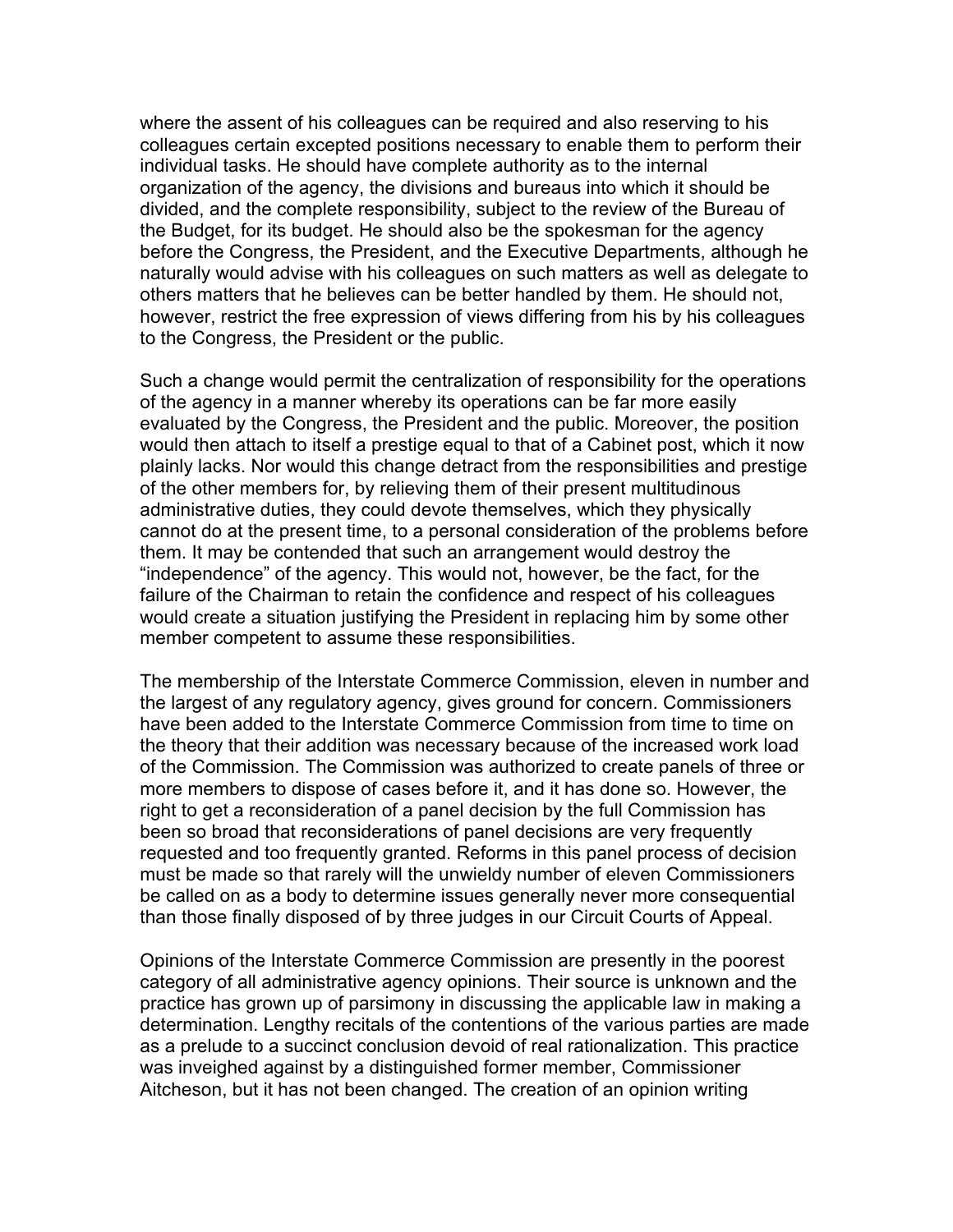section has been urged by the managerial consultants hired to survey the Commission. But opinion writing sections are not the answer even at their best as in the Securities and Exchange Commission. Individual Commissioners must be assigned the responsibility of expressing the conclusions of the Commission. They will, of course, need help and appropriate help in the nature of law clerks such as are now assigned to federal judges, rather than the present practice of temporarily assigning attorneys from the staff of a Bureau. Law clerks personally attached to a Commissioner will take pride in their chief's performance just as the law clerks seek now to perfect the work of their judges.

The individual commissioners are presently assigned administrative duties as supervisors of various Bureaus within the Commission. This is unnecessary and disruptive of the time of the Commissioners.

A major problem in the reorganization of the Interstate Commerce Commission, as in most other agencies, is the delegation of appropriate duties to persons below the Commission level. Some advance in this respect has been made by the organization of four employee boards to deal with a series of non-hearing cases from whose decisions an appeal can be made to the Commission. In hearing cases the decision can be carried to the full 40 Commission level by exceptions directly from the hearing examiner's report or upon a request for reconsideration of a decision by a panel of Commissioners. Delegation of matters to a greater degree than this is admittedly made difficult by specific provisions of the Interstate Commerce Act which, more than any of the other basic statutes, defines the procedural requirements to be followed by the Commission. However, changes even in these procedural requirements could seemingly be effected by Presidential action under the Reorganization Act provided that no infringement is made upon the right of judicial review.

Whether a reorganization plan could make final the decisions by single Commissioners, hearing examiners, or employee boards in certain groups of cases might be debatable, but a reorganization plan could make them final subject to review akin to the selective review by certiorari now employed as the means by which the Supreme Court of the United States determines which decisions of the Circuit Courts of Appeal it wishes to review. A judicious use of such a scheme and an insistence on brief petitions for certiorari by counsel would cut down enormously the business demanding attention at the Commission level. The legality of such a plan under the concepts of due process is not truly questionable.

Even within the confines of the existing law marked improvement in the manner of handling the adjudicatory problems could be made. The single Commissioner technique is rarely, if ever, utilized. Replacing a panel of three by a single Commissioner would obviously conserve a portion of the time of two Commissioners.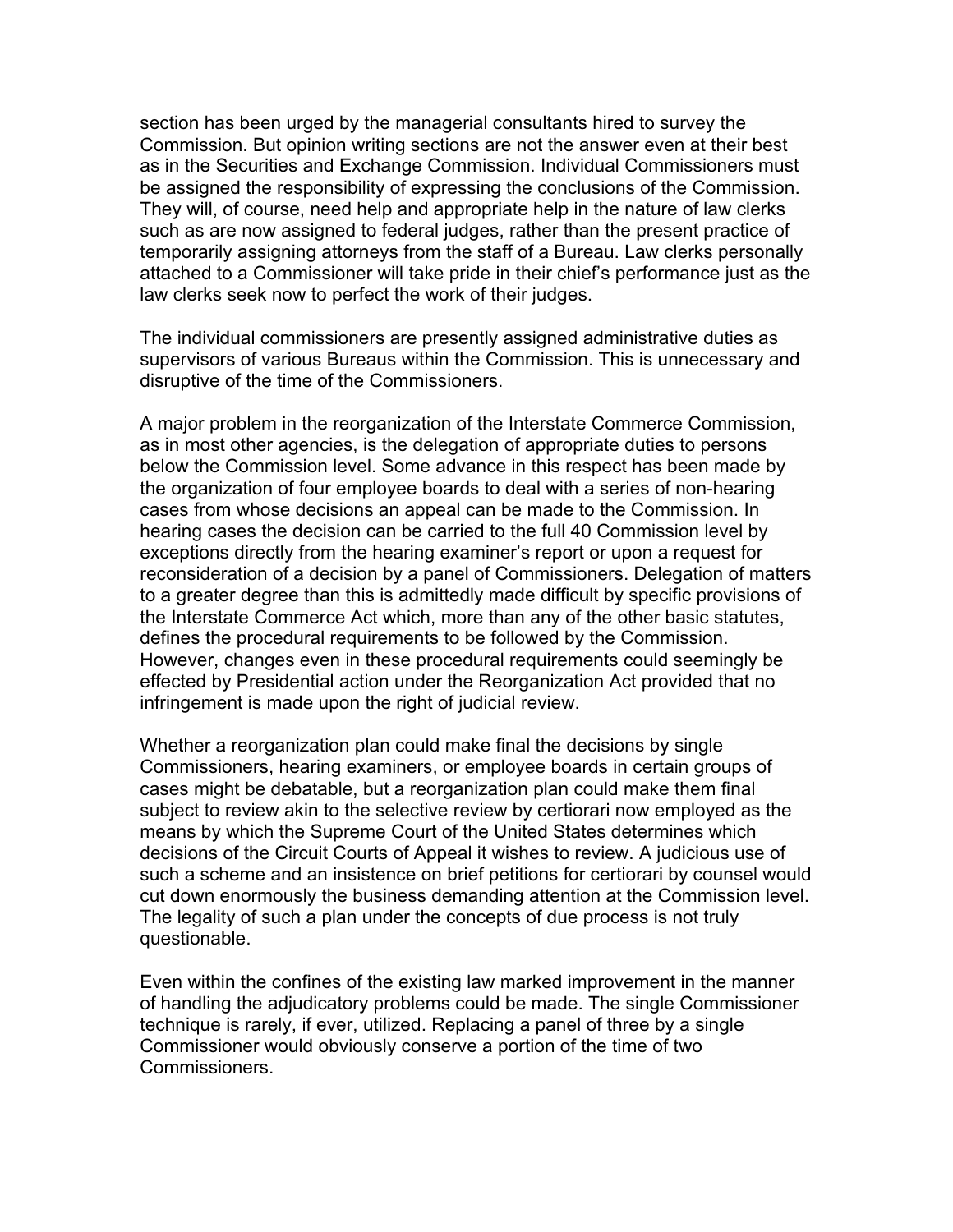Again, the problem of hearing examiners has been handled badly by the Interstate Commerce Commission. The Civil Service classification of some examiners are below those of examiners in the other major agencies. They are regularly assigned to particular Bureaus and are thus confined both in interest and outlook. They have been subjected to the indignity of time clock controls. They have neither secretaries nor other assistants to aid them and frequently are ill-housed. Their reports are also too frequently rewritten for no discernible purpose.

Other reorganizations of the functions of the Commission as well as the tightening and refining of its procedural rules can be effected without the need of a reorganization "plan", and would undoubtedly be effected by an energetic and competent chairman. Suggestions along these lines are contained in the Booz, Allen & Hamilton Report and in the valuable recent Report of the Special Advisory Committee to the Interstate Commerce Commission.

#### 2. The Civil Aeronautics Board

The chief criticisms of the Civil Aeronautics Board center about (1) the inordinate delay in its disposition of proceedings, especially in route cases; (2) the fact that its procedures are such as to make extraordinarily complex the issues before it in various types of proceedings; (3) the intrusion of influences off the record that appear to be determinative of pending cases; (4) a failure to do forward planning of the type necessary to promote our air commerce to its desired level of efficiency.

The inordinate delay in its disposition of pending causes and the complexity of these proceedings arises out of the procedures it applies to them. Issues with regard to route extensions, new routes, and new services come before it for determination as a result of the filing of applications by carriers or would-be carriers. The disposition of these matters pursues no pattern or plan. The result is that issues with regard to the desirability of new routes and new services are commingled with issues as to what carriers should fly what routes, calling for a final judgment that has to be based on political, economic, sociological, business and aeronautical considerations. All the issues in such a proceeding are handled by the lengthy process of examining and cross-examining witnesses. This is a wasteful manner of establishing many of the basic facts.

Routes that in the public interest should be flown are capable of being determined without resort to proceedings of this character but as a result of staff studies carried on in a less formal manner. Evidence now being presented in a formal manner as to the needs of various communities for service, as to the community of interest between communities, as to the desirability for increased competition or the existence of sufficient adequate surface transportation, as to the type of service required and the potentiality of generating a sufficient quantum of air traffic, can all be determined beforehand by less legalistic and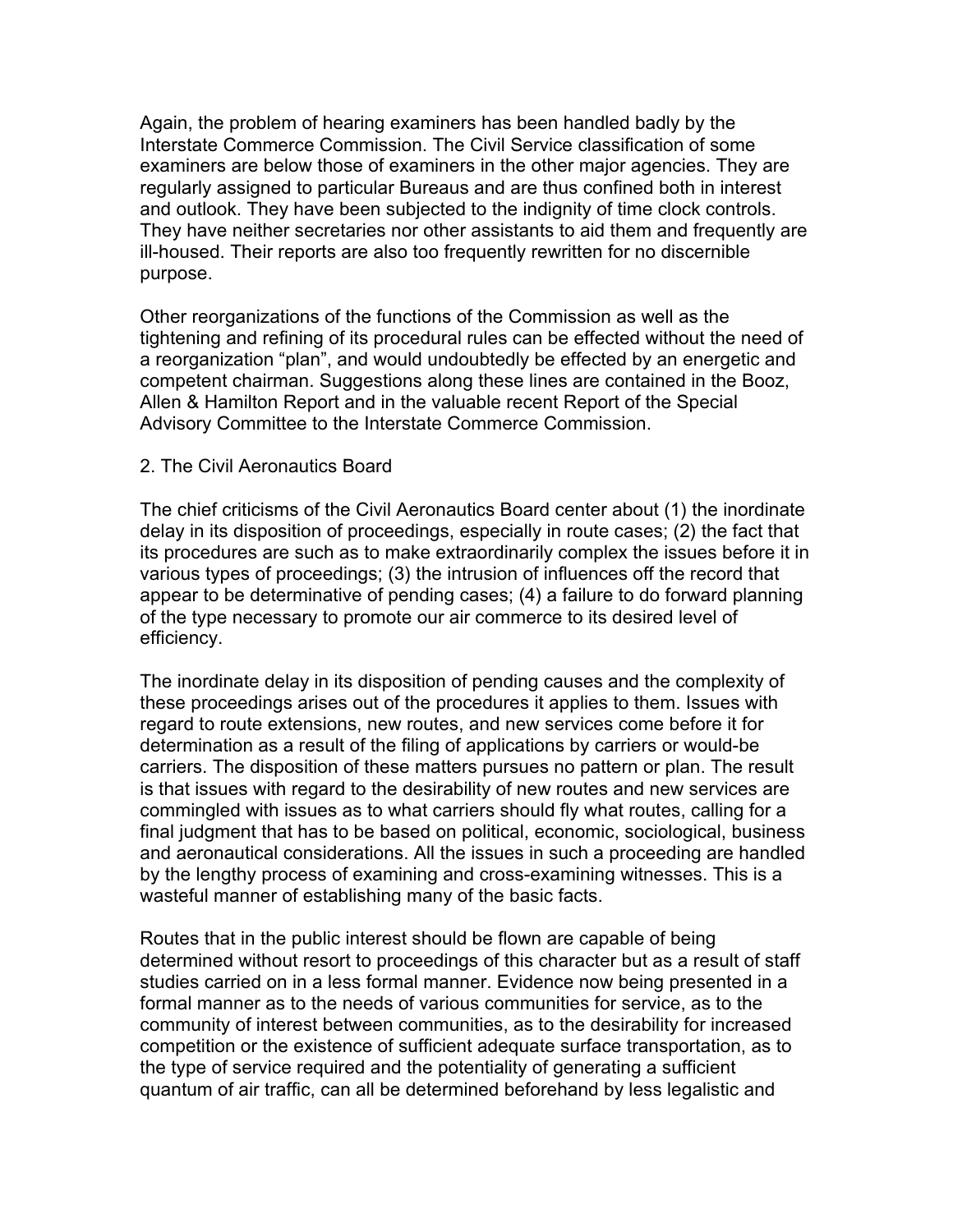reasonably scientific methods; leaving for a "judicialized" hearing only the issue as to which of the competing carriers is to be selected for certification on any particular route. If necessary, hearings could be held on the staff study itself, which also could be of a less formal type. In any event, a procedure of this type would shorten these route proceedings immensely and would be likely to produce better route systems than those produced by the existing procedures.

A system somewhat along these lines was applied initially shortly after World War II in establishing our main international air routes and the resulting air route map has proved itself generally successful. True, following the hearings in the international route cases, modifications of the suggested routes were made by the Board and probably modifications of planned routes would result even from the limited hearings indicated above. But the difference between the suggested procedure and that now being employed is that the former employs the technique of planning whereas the latter starts with a map that is a *tabula rasa* and then permits a hodge-podge of routes to be drawn across its face by the applicants from which the Board finally selects a route pattern for reasons that it frequently cannot even articulate.

The problem of mergers should be handled in the same fashion. Mergers where desirable should follow and be considered within the framework of a planned and articulated transportation policy rather than being brought about by the happenstance of the financial difficulties of a carrier or because one carrier is willing to pay a higher price for a certificate than another carrier. Unfortunately, the Board has hamstrung itself so as to prevent this approach by permitting certificates freely given to a carrier by the Government to become a subject of barter in the market and thus be put on the auction block to be sold to the highest bidder for a price which the public is eventually bound to pay.

These suggested procedures would also affect the pattern of *ex parte* presentations. No objection could rightly be made to *ex parte* presentations at the informal stage, presentations that relate to the need or desirability of new air services. Only at the hearing stage where a choice has to be made as between competing applicants do *ex parte* presentations become truly harmful.

The institution of procedures of this type would seemingly require no legislative action. Furthermore, air carriers and air routes are now so plentiful that it might be desirable temporarily to freeze the situation and ponder over the road that has already been traveled in order to determine just what the next turning should be.

*Ex parte* presentations and the acceptance of unusual hospitalities have bedeviled the Board probably ever since its creation. They seem to have increased in recent years, although their extent is unknown except as some particular incident has brought them to light. Many of the airlines maintain substantial offices in Washington and have attached to them specialists under various titles whose function is primarily to maintain good relations between the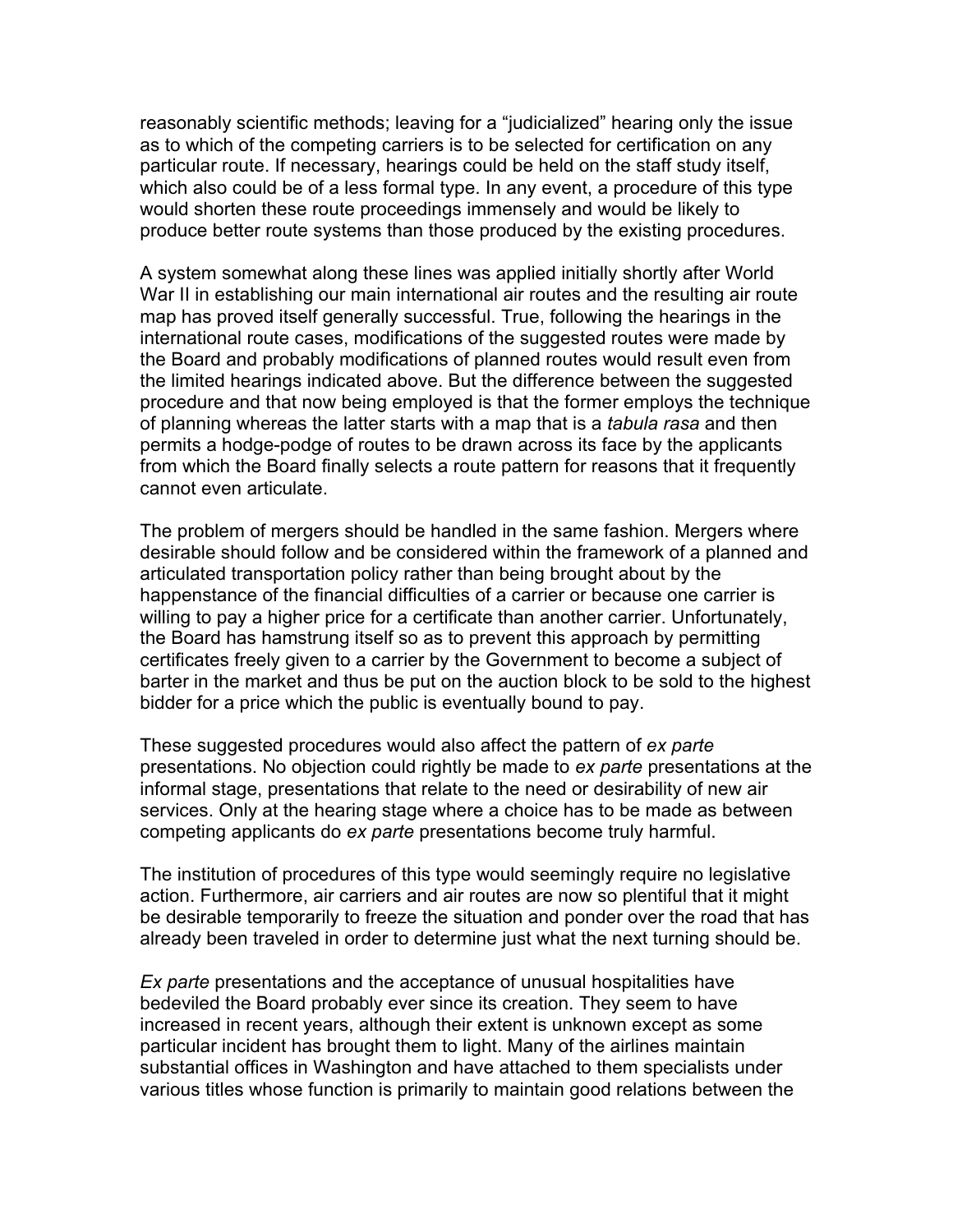airline and the members and staff of the Board. The control of this problem, which seems to have a greater incidence at the Civil Aeronautics Board, the Federal Power Commission and the Federal Communications Commission - agencies with substantial favors to give out -- is dealt with elsewhere in this report. But the Civil Aeronautics Board has a special problem arising out of the President's power over international and overseas routes, where no procedure for influencing the President's determination exists except *ex parte* presentations. There is probably no cure for this situation except the self-restraint, that has notably been lacking in the last two administrations, which the President should impose upon himself in limiting his intervention to considerations of foreign policy and national defense.

The lack of planning on the part of the Board stems from the burden of its adjudicatory work. Planning has been so neglected over the past few years that a staff, fit to be called a planning staff, can hardly any longer be said to exist. At every point major issues of policy remain undecided. Cases being dealt with now are already so obsolete that they even fail to raise these issues, so that policy fails to evolve as fast as it should from the adjudicatory process.

Reorganization to make planning possible is a matter of internal organization. The only need for a "plan" within the meaning of the Reorganization Act lies in further increasing the powers granted to the Chairman in 1950 to the full extent herein suggested for the Interstate Commerce Commission and to permit more flexibility in the delegation of those decisions which require no real ratiocination to hearing examiners or to bureau heads subject to a certiorari type of review by the Board. Among these delegable matters are, with rare exceptions, foreign air carrier permits, approval of air carrier agreements, interlocking arrangements and similar matters.

One internal adjustment should be made insofar as negotiations on international routes are concerned. The board as a whole should not participate in such negotiations, though it may well want to consider the nature of the proposals that could be made or that would be acceptable. The actual negotiations should be headed by one member assisted by a small staff and such representatives as the State Department might choose to take part in a particular negotiation. This would make both for a better negotiating atmosphere, the centralization of responsibility, and the conservation of the time of the other members of the Board.

#### **3. The Securities and Exchange Commission**

The problems of the Securities and Exchange Commission are relatively simple. Much of the delays that characterize its operation stem from the fact that it, more than any other agency, has been starved for appropriations. Even the recent increases have not restored the amounts formerly available. What has been responsible for this attitude other than pure ignorance as to the significance of its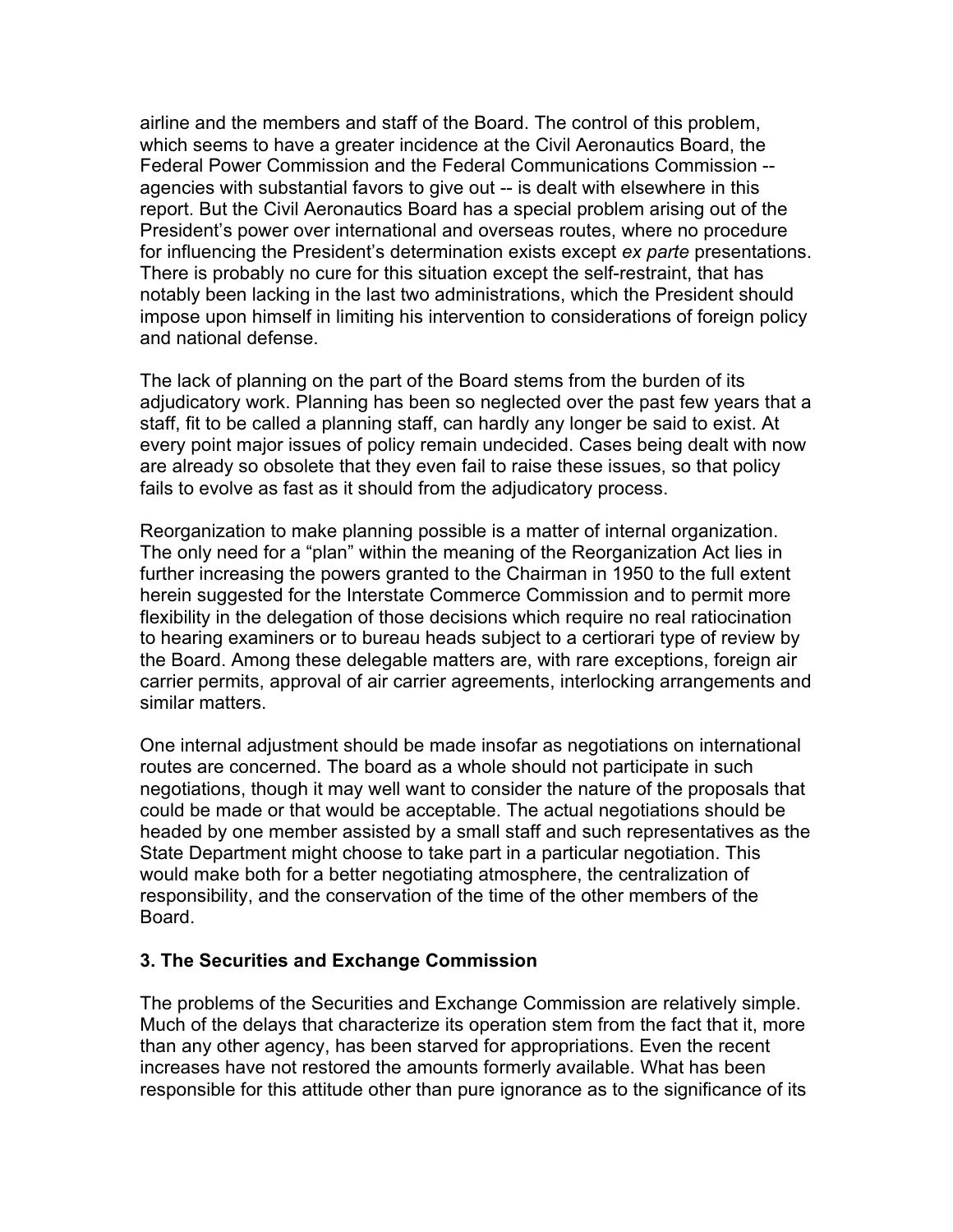functions is difficult to fathom. But more than increasing its appropriations is necessary.

Much of the delay that attends the registration of securities could be eliminated by providing for simpler forms of registration and a simplified supervision of the process of registration with respect to seasoned securities, bonds and debentures with an A or B rating and preferred stocks that for a past period have shown an appropriate ratio of earnings to dividends payable on such stocks. In the case of seasoned securities of this nature, the issuer and underwriter should be relied on to furnish full and accurate statements of fact and deficiency letters could be substantially abolished. It could also relieve from registration requirements certain admittedly technical public offerings for which registration is now technically necessary. The necessity for maintaining a currently effective registration statement on convertible securities, options and warrants, when an adequate market exists for the basic securities and adequate information is available in annual financial reports or proxy statements, is an example of a situation where registration is unnecessary. The issuance of restricted options to groups of employees not too excessive in number is another such example. More of them can be found. Relieving the Commission and the industry of the necessity for acting on registration statements in such situations would clear the Commission's docket to some degree and relieve the industry of unnecessary costs.

The deficiency letter, a most valuable extra-legal development, has a real place with regard to the more promotional and speculative securities. There has grown up over the years a considerable tendency to indulge in lint-picking in these letters, resulting in delays and unnecessary costs. Another tendency has become noticeable due to the attitude of certain Commissioners shortly following World War II. This is to move away from the legislative standards of full disclosure to a judgment on the quality of the securities being registered. The history of state security regulation in this respect gives ample evidence of the undesirability of establishing a bureaucracy with powers of this nature. True, there is every temptation to move in this direction as one views as a whole the rapacity of promoters and underwriters and the unwillingness of a greedy and speculative public to try to understand the simplest facts of corporate finance. But control and supervision over the activities of the selling group and the marginal fringe of brokers and dealers making markets in these issues, can do more to dampen this type of financial piracy than the use of the registration powers for purposes for which it was not intended.

Similarly controls should be extended more widely as against so-called investment advisers, many of whom have morals not exceeding those of tipsters at the race track. Even our conservative newspapers carry horrendous advertisements as to the prowess of particular advisers and the aura that these advisers have engendered has led to imitation of their tactics by large and respectable brokerage houses. Here is a field that the Securities and Exchange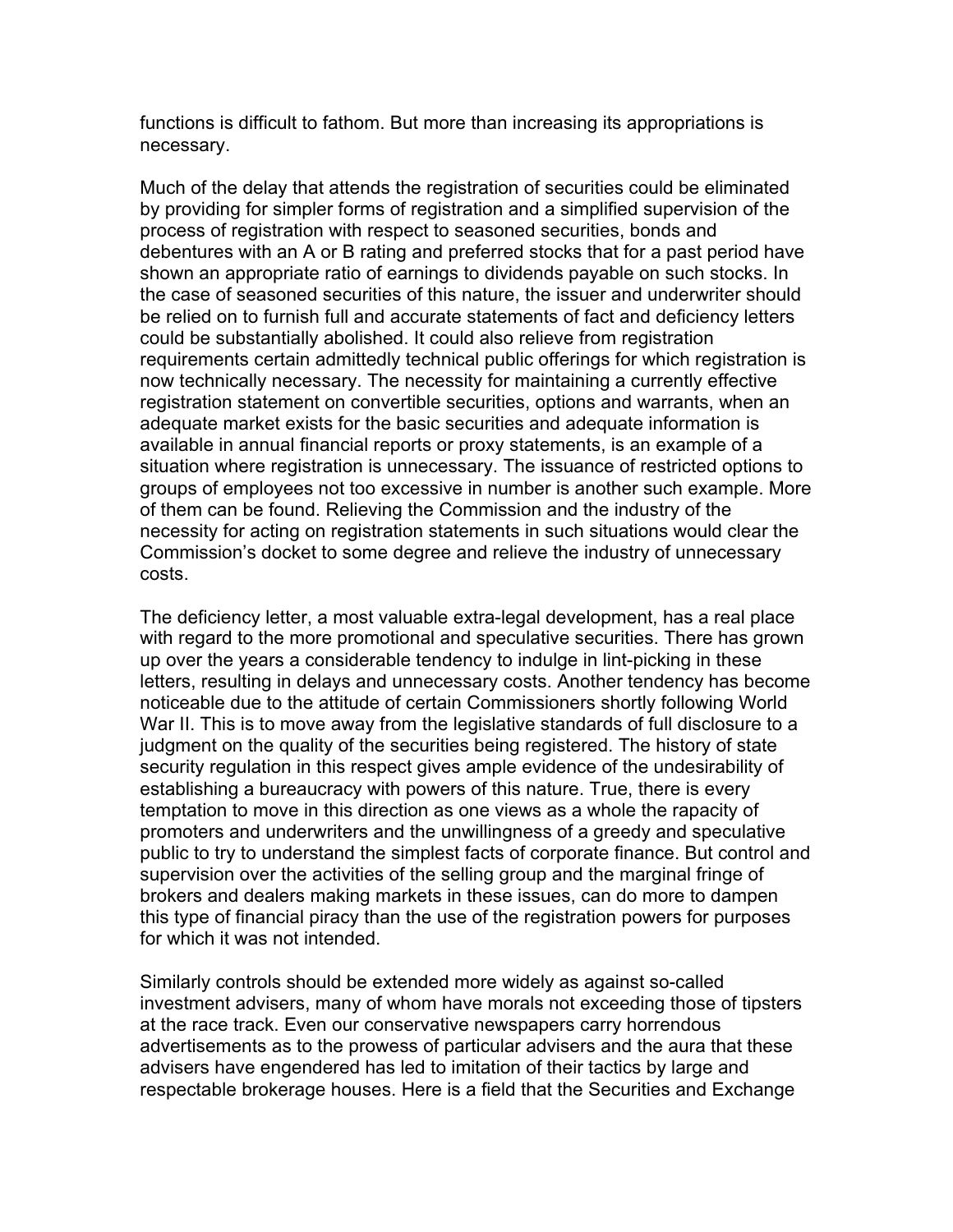Commission is beginning to plough and money made available for such a purpose will pay ample dividends in turning savings away from rank speculation to reasonable investment.

One serious feature of delay on the part of the Securities and Exchange Commission lies in the issuance of regulations and forms. Important regulations have been delayed for years. Some reason for this delay lies in the inherent complexities of the problems and the commendable practice of the Securities and Exchange Commission, so different from that of the Federal Aviation Agency, of affording opportunities to the industry to comment on proposed regulations. But an element of delay arises from the incapacity of the Commissioners themselves to grasp the essence of these problems and the significance of their resolution to the financial community. Because of the excellence of its staff and the inherent complexities of the problems, the Commission in a sense is the captive of its staff. It appears to be incapable at times of resolving differences within the staff and the resultant inaction makes for delay. The recent confirmed appointment of a career employee as a Commissioner may provide some remedy for this situation. But it points up the absolute necessity for having qualified individuals as members of the Commission.

Rapidity of decision in many matters is more important in the Securities and Exchange Commission than in most of the other regulatory agencies. The failure to get a decision or delay in making a decision is in itself defeat in many cases. Delegation thus becomes essential. Too little of this characterizes the work of the Commission and, when it does exist, the line of delegation is not clear. Decisions, important decisions, are made by subordinates at fairly low levels and, because of time pressures of such importance to the business of financing, their decisions have to be accepted. On the other hand, in such simple matters as the acceleration of the effective date of registration statements decision is not delegated and unnecessary time is consumed by the Commission in dealing with a problem that in nine out of ten cases is simple of solution.

The Securities and Exchange Commission has an opinion writing section whose quality is high, if not the highest among the agencies. Nevertheless, it should be abolished and individual Commissioners held individually responsible for the enunciation of the grounds upon which conclusions of the Commission are stated to rest. If the numerous speeches and articles of the various Commissioners are a test of their capacity for articulation, this should not be an impossible task.

The extension of the Commission's power of forcing appropriate disclosures with respect to securities in the over-the-counter market -- an extension long urged by the Commission -- is a matter for legislative action. As an ideal it has basic merit, particularly with respect to categories of securities, such as bank and insurance stocks, which have traditionally refrained from listing on the stock exchanges. As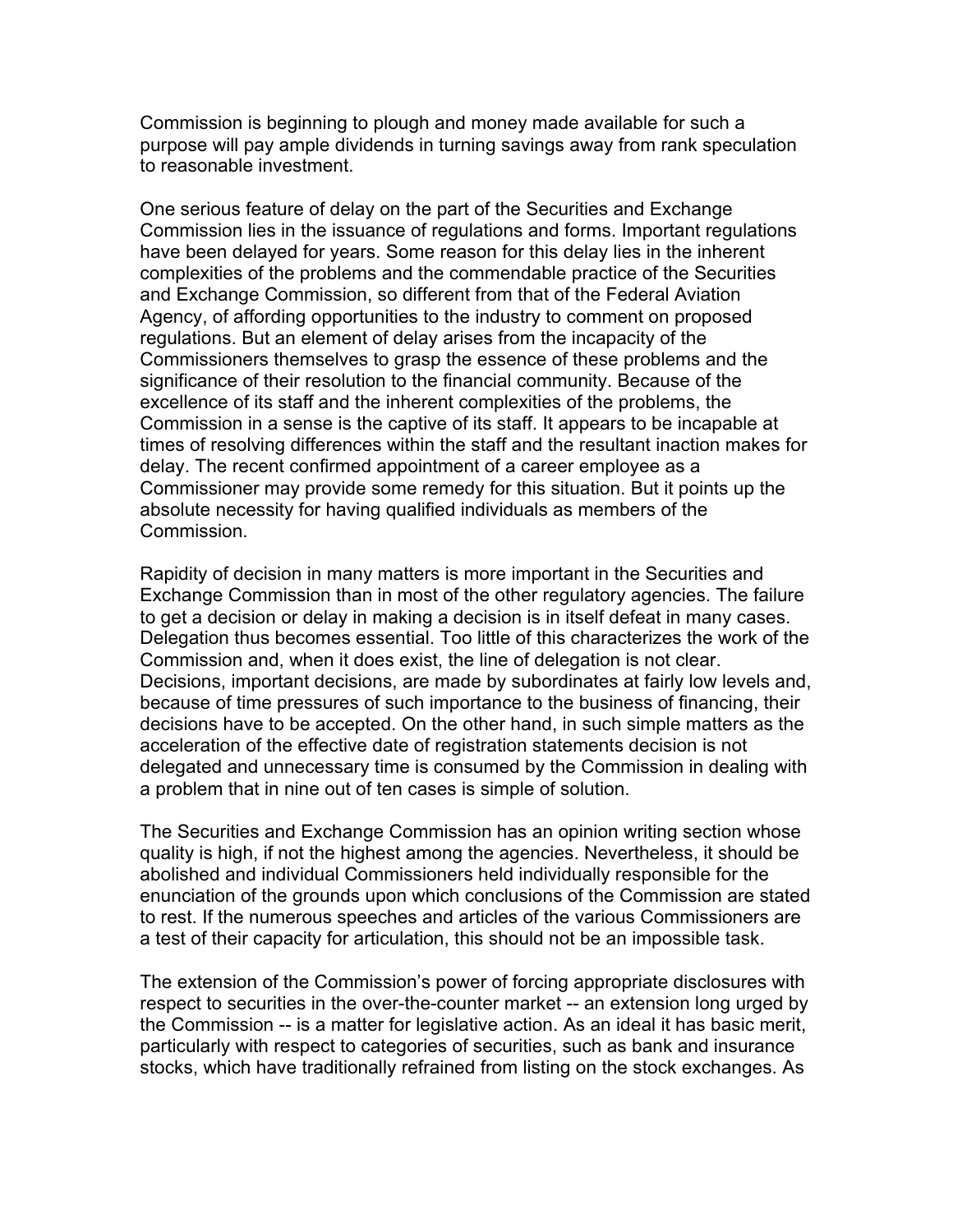a practical matter, certain restraining lines have to be drawn, perhaps tighter than those presently suggested by the Commission.

From the standpoint of the formal Presidential action needed with respect to the Securities and Exchange Commission, the only thing required is further strengthening the powers granted to the Chairman in 1950 to the full extent heretofore suggested for the Interstate Commerce Commission and the implementation of its powers to delegate adjudicatory matters to hearing examiners and employees.

# **4. The Federal Trade Commission**

The problems of the Federal Trade Commission, apart from its overlapping jurisdiction with the Antitrust Division of the Department of Justice and the Food and Drug Administration, are purely internal. Here, as in the case of the Interstate Commerce Commission, the Civil Aeronautics Board and the Securities and Exchange Commission, the powers of the Chairman should be increased and the Commission's authority to delegate decision-making implemented by Presidential action under the Reorganization Act.

In 1954, a reorganization of the Commission, known as the Howrey reorganization, took place following the recommendations of the management consultants, Robert Heller and Associates. A major aspect of this reorganization resulted in a fractionalization of the handling of cases before the Commission and has proved to be a failure. This is not only the opinion of practitioners but of members of the staff of the Federal Trade Commission. In 1956, Subcommittee No. 1 on Regulatory Agencies and Commissions of the Select Committee on Small Business of the House of Representatives commented on this reorganization (at page 28) in the following terms:

"New and more paperwork was provided for, following the reorganization which was recommended by Heller & Associates . . .

"Not only was the cost of operation of the FTC increased under this new reorganization by virtue of the increased paperwork as has been indicated, but the cost of operation of the FTC was also increased by virtue of the reorganization providing for new positions of high salaried people. Some examples of that are provided in the testimony before the subcommittee."

Not only were separate Bureaus of Investigation and Litigation set up but a system of "project attorneys" was introduced. The consequence of this is revealed by the following excerpt from a report on the operation of the Commission:.

"For example, when the investigator submits the completed files, along with his recommendations, the case is reviewed by the Branch Manager and his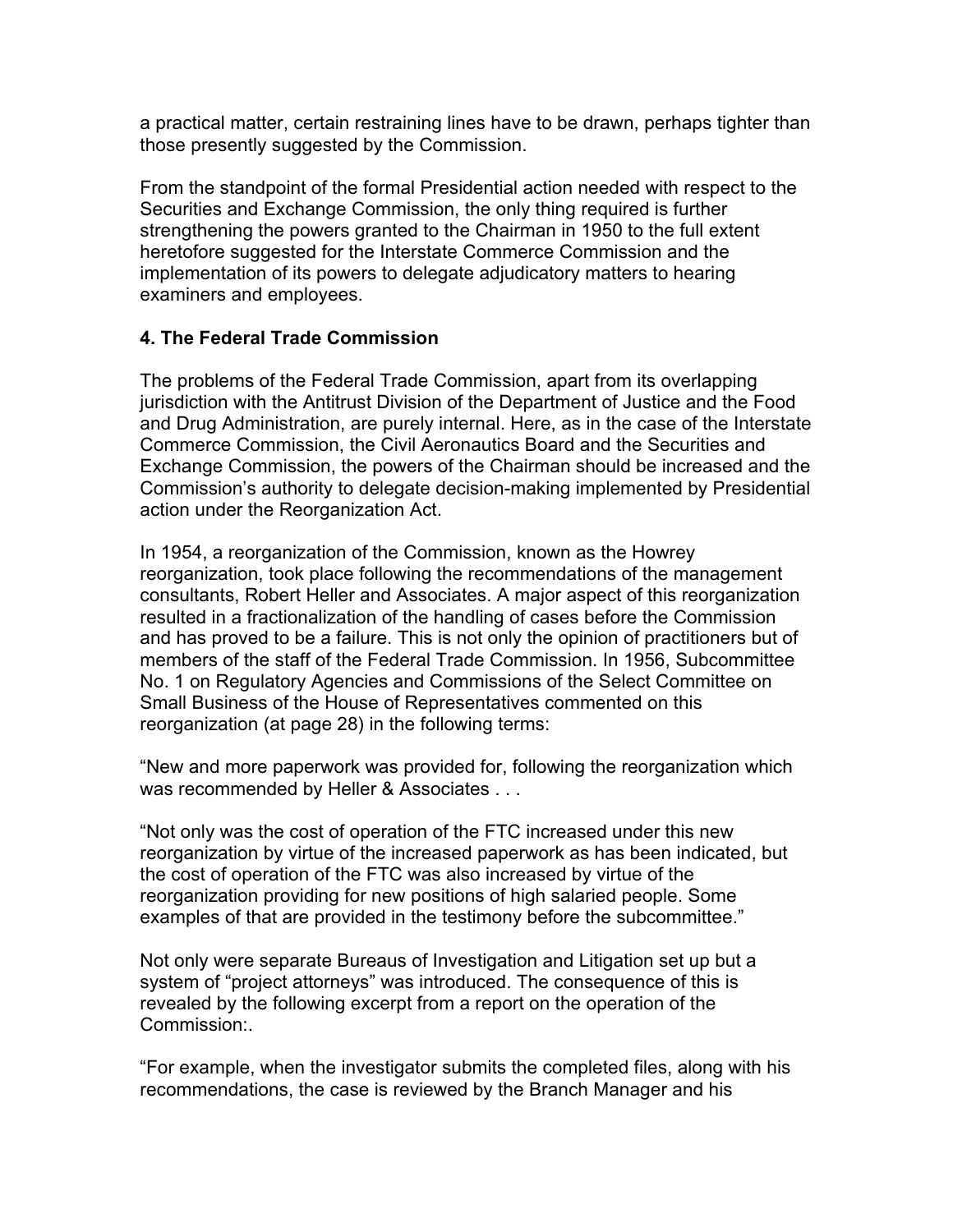assistant, by the project attorney, the Chief Project Attorney, by the Director of the Bureau of Investigation and his two assistants, by the trial attorney and by his superiors, the legal adviser, the Assistant Director, the Associate Director and the Director of the Bureau of Litigation before it is ever forwarded to the Commission for action.

"In the entire procedure the attached Status Report on cases shows that of all these reviewers, the project attorney takes the most time. Over 40 percent of the project attorney's cases are over one year old. Only 20 percent of the cases in field offices, where the actual investigation is conducted, are that old."

"If Litigation and Investigation were consolidated and the project attorneys were eliminated, the reviewing process would be cut down to this: Investigator -- Field Office Manager -- Trial Attorney -- Division Chief -- Commission.

"At the same time, the project attorneys could be reassigned to the investigative or trial staffs. This would add thirty experienced attorneys to those staffs without any increase in payroll expense."

The trouble, however, lies even deeper than this. Because of the unfortunate early history of the Federal Trade Commission in the 1920's in which the courts bore down upon the loose procedures of the Commission, extensive records were made in false and deceptive practice cases before the Commission. This procedure has continued to this day with the consequence that protracted records and consequent delay characterizes the conduct of cases of this nature. If the advertiser of a drug states that "four out of five doctors" recommend it, to prove the falsity of such an allegation much massing of evidence ensues. This practice coupled with the fact that the Commission has no power to issue interlocutory cease and desist orders on the basis of a *prima face* case, significantly emasculates the Commission's power to deal with the spate of deceptive advertising that floods our newspapers, our periodicals and our air waves. Whereas in the securities field puffing is kept to a minimum, caveat emptor is rampant in the sale of other products, even those bearing directly upon the public's health. It is not suggested that rules governing the sale of securities should be applicable to the sale of other products, but, if we are interested in minimizing false and deceptive advertising, some sanctions more effective than those presently possessed by the Federal Trade Commission must be fashioned. The interlocutory cease and desist order appealable to a court would be a first step. Absent such a remedy, years can elapse before any action is taken and then the only penalty is an order to cease and desist.

Other areas of the Commission's jurisdiction raise more complex issues both of facts and of law. Issues arising out of the concepts of monopoly and the stifling of competition are never simple. But they are not so immediate in their impact on the public as false and deceptive advertising. Also, the Robinson-Patman Act is an extremely poorly drafted statute. The scope of its operation has been muddled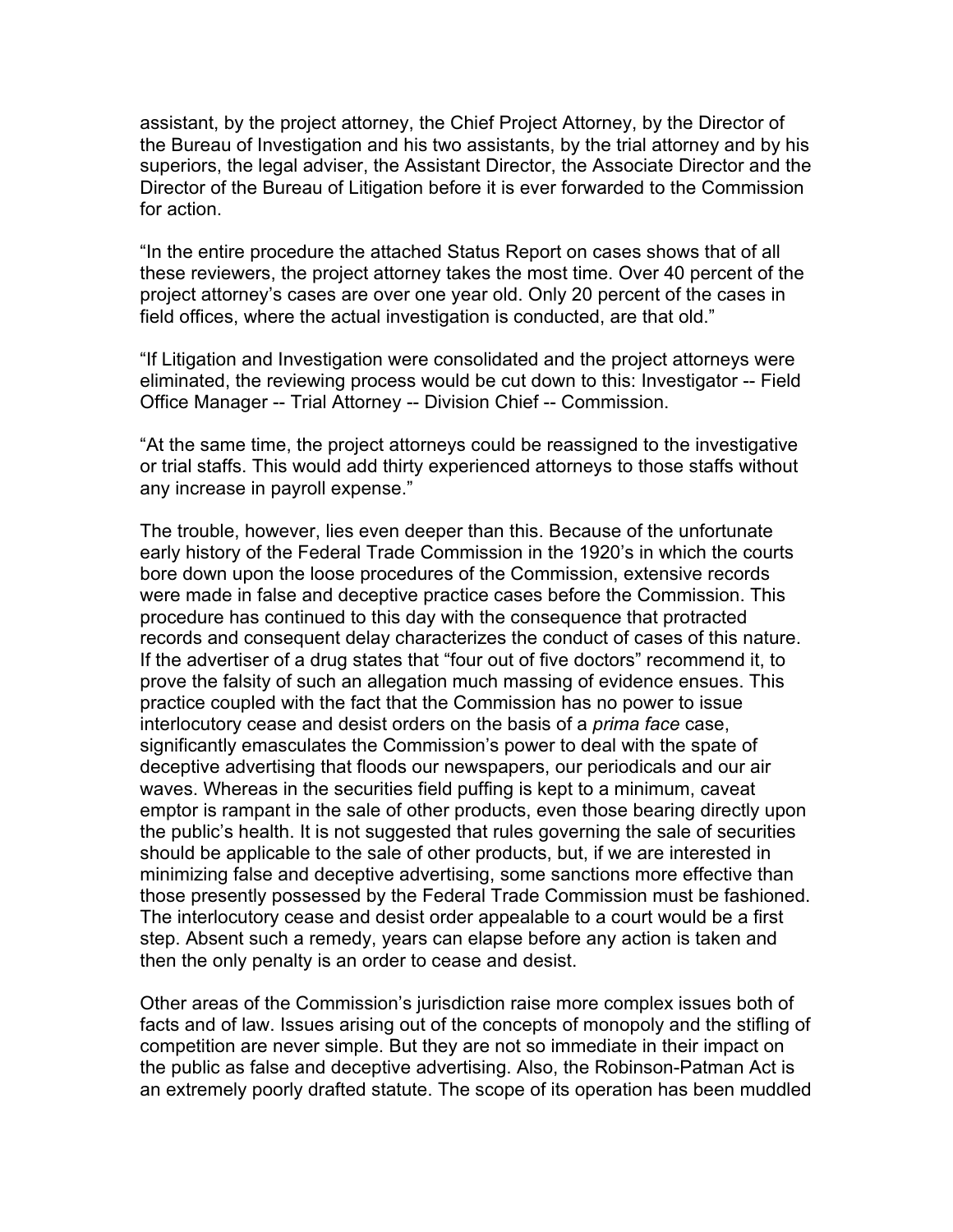rather than clarified by court decisions. Nor has the Federal Trade Commission been able to fabricate clear standards out of its mélange of generalities, qualified by proviso upon proviso. Remedial devices in this field can only be had from the Congress, which must make up its mind as to what this legislation is really intended to accomplish. Some better analyses of these problems could, however, be made by the Federal Trade Commission. The vigorous and imaginative leadership currently enjoyed by the Division of Trade Practice Conferences should be continued. This is a valuable supplement to the formal litigation activity of the Commission. The industry-wide consultation program can cure in a few weeks competitive ills that would require several years of formal litigation to cure.

A basic problem of the Federal Trade Commission relates to its overlapping jurisdiction in the antitrust field with the Department of Justice, and in the food and drug field with the Food and Drug Administration. Over the years, it is beyond question that the Antitrust Division of the Department of Justice has been more effective than the Federal Trade Commission. The grant of statutory authority to the Department of Justice is broader, although there are a few areas where it cannot reach practices that the Federal Trade Commission can handle. The sanctions that the Antitrust Division can invoke are far more powerful than those possessed by the Federal Trade Commission with the result that consent decrees can be better and more easily achieved by the Department of Justice.

In the food and drug field the jurisdictional areas of the Federal Trade Commission and the Food and Drug Administration are again not identical, but they do overlap. The sanctions available to each agency are also different, with a measure of greater power residing in the Food and Drug Administration.

The overlap in both these areas calls for correction. A sensible arrangement would be to transfer the antitrust activities of the Federal Trade Commission (not including its Robinson-Patman Act jurisdiction) to the Department of Justice, and to the Federal Trade Commission the duties of the Food and Drug Administration now in the Department of Health, Education and Welfare, provided, of course, that each transferee can demonstrate its capacity to conduct a vigorous program in the discharge of these new responsibilities.

An overlap is also alleged to exist between the Federal Trade Commission and the Federal Communications Commission in the field of false and deceptive advertising over the radio waves. This, however, is unimportant. The Federal Trade Commission has the responsibility to deal with false and deceptive advertising whatever the means of communication employed. Whether as a consequence of indulging in such practices the status of a Federal Communications Commission licensee should be altered, is an appropriate consideration for the Federal Communications Commission.

An overlap also exists between the Federal Trade Commission and the Department of Agriculture with regard to unfair trade practices of persons in the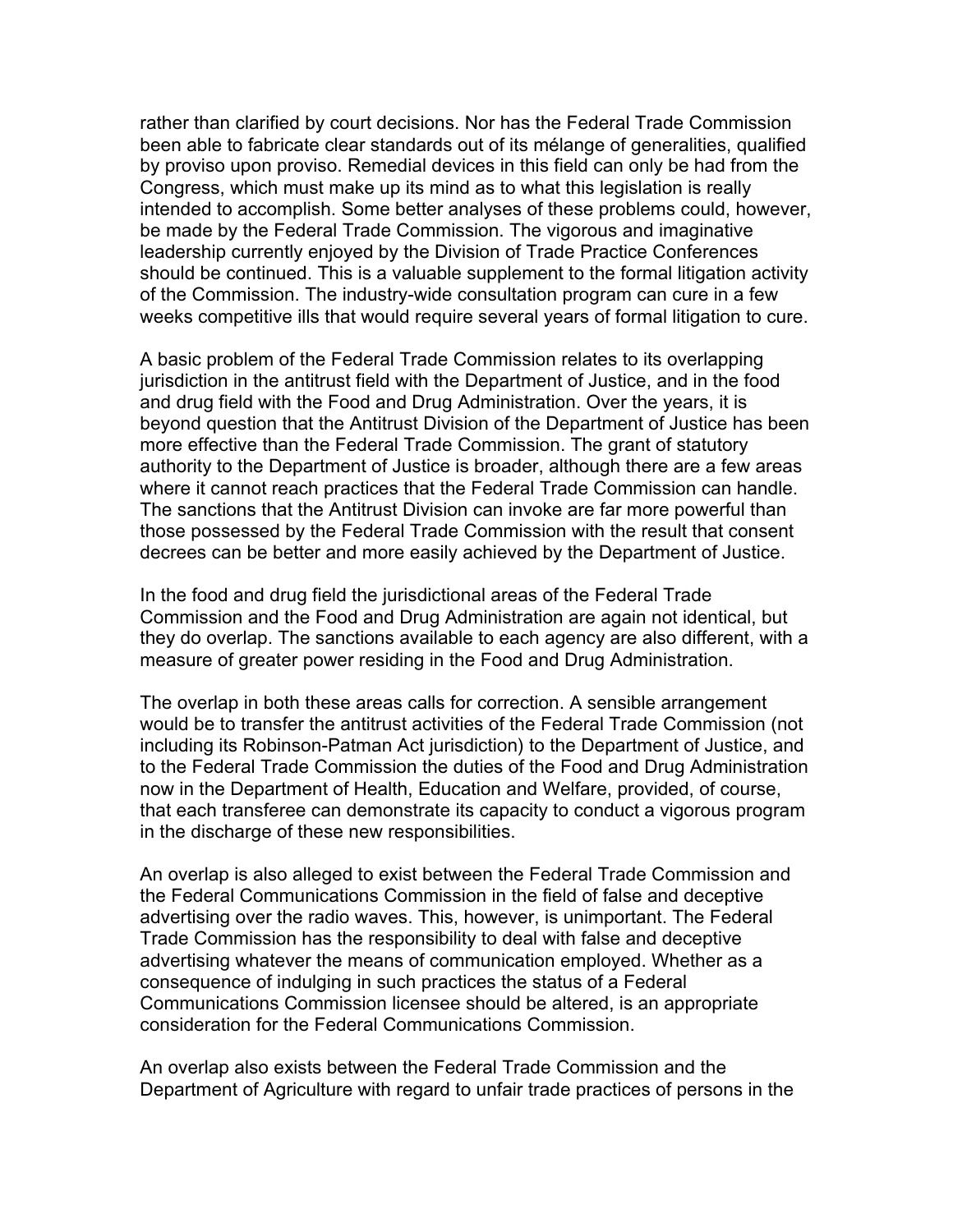meat packing industry. There is no reason why full jurisdiction over the meat packing industry in that respect should not be returned to the Federal Trade Commission.

One prime reason for close contact between the Executive and the Federal Trade Commission through its Chairman is the fact that the Federal Trade Commission simply cannot cover all the areas of trade in which unfair practices are brought to its attention. It must concentrate on specific fields such as cigarettes, toys, or textiles. This involves an issue of policy of which the Executive should not only be aware but which should be keyed to whatever overall program is then the Administration's prime concern. The responsibility for concentration on a particular area should be the responsibility of the Executive and not the Federal Trade Commission.

## **5. The Federal Communications Commission**

The Federal Communications Commission presents a somewhat extraordinary spectacle. Despite considerable technical excellence on the part of its staff, the Commission has drifted, vacillated and stalled in almost every major area. It seems incapable of policy planning, of disposing within a reasonable period of time the business before it, of fashioning procedures that are effective to deal with its problems. The available evidence indicates that it, more than any other agency, has been susceptible to *ex parte* presentations, and that it has been subservient, far too subservient, to the subcommittees on communications of the Congress and their members. A strong suspicion also exists that far too great an influence is exercised over the Commission by the networks.

The quality of its top personnel is, of course, primarily responsible for these defects. The members of the Commission do not appear to be overworked in the sense that the Commission's docket is bulging with cases calling for disposition. Nevertheless disposition lags. Only 32 cases, all dealing with broadcasting licenses, were decided by the Commission during fiscal 1959, other than cases dismissed or in which the examiner's report became final. Commission action following the examiner's report in 9 of these cases took from 6 to 12 months and in 10 cases from one year to two years. In broadcast license cases no criteria for decision have evolved. True, criteria of various different kinds are articulated but they are patently not the grounds motivating decision. No firm decisional policy has evolved from these case-by-case dispositions. Instead the anonymous opinion writers for the Commission pick from a collection of standards those that will support whatever decision the Commission chooses to make.

Observers of the procedures employed by the Commission agree that the issues litigated are unreal and a mass of useless evidence, expensive to prepare, is required to be adduced. The uselessness of much of this evidence derives from several causes.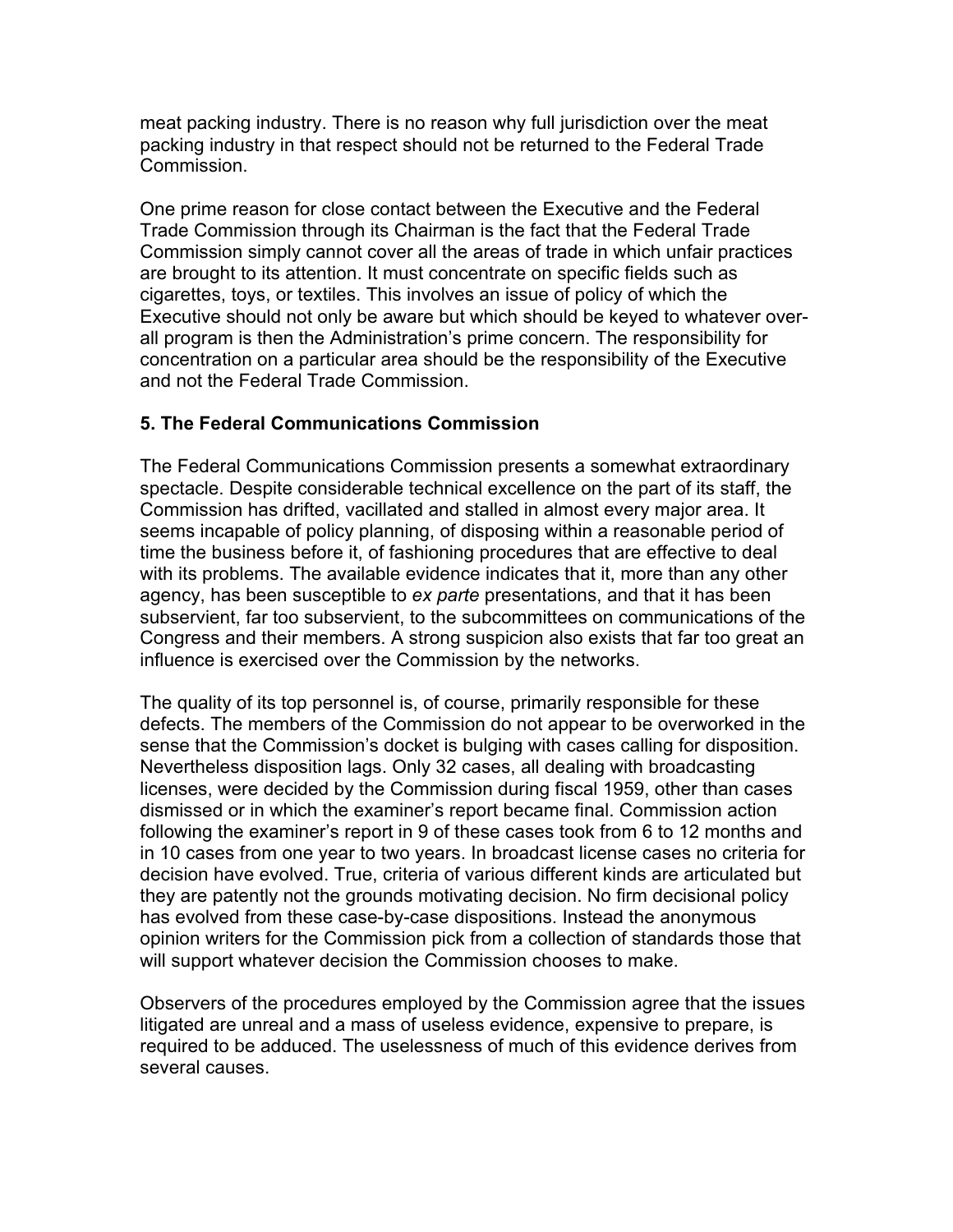The first is that programming proposed by applicants is of high-sounding moral and ethical content in order to establish that their operation of a radio and television station would be in the "public interest". The actual programming bears no reasonable similitude to the programming proposed. The Commission knows this but ignores these differentiations at the time when renewal of licenses of the station is before them. Nevertheless, it continues with its Alice-in-Wonderland procedures. Also because of the varying standards that the Commission employs, a vast amount of unrealistic testimony is adduced to support each of these standards, incumbering the record with useless data.

On major policy matters, the Commission seems incapable of reaching conclusions. The UHF debacle has been plainly apparent for some 5 to 6 years. Nothing of any substantial consequence has yet been accomplished by the Commission to relieve the situation, although they are now purporting to make available additional VHF channels in one and two V-channel markets.

The procedures employed by the Commission in adjudicatory matters as well as in purely exploratory matters seem primarily at fault for these deficiencies. Leadership in the effort to solve problems seems too frequently to be left to commercial interests rather than taken by the Commission itself. No patent solution for this situation exists other than the incubation of vigor and courage in the Commission by giving it strong and competent leadership, and thereby evolving sensible procedures for the disposition of its business.

## **6. The Federal Power Commission**

The Federal Power Commission without question represents the outstanding example in the federal government of the breakdown of the administrative process. The complexity of its problems is no answer to its more than patent failures. These failures relate primarily to the natural gas field, in the Commission's handling of its responsibilities with respect to the transmission and the production of natural gas. Enough has already been said about the delays in this field, so terribly costly to the public and so productive of unemployment in other basic industries.

These defects stem from attitudes, plainly evident on the record, of the unwillingness of the Commission to assume its responsibilities under the Natural Gas Act and its attitude, substantially contemptuous, of refusing in substance to obey the mandates of the Supreme Court of the United States and other federal courts.

The Commission has exhibited no inclination to use powers that it possesses to get abreast of its docket. Thousands of rate cases dealing with independent gas producers clutter its docket. Of this mass of cases Senator Paul H. Douglas of Illinois has pointed out that an exemption of producers of natural gas in interstate commerce for resale of less than 2 billion cubic feet per year would take 4,191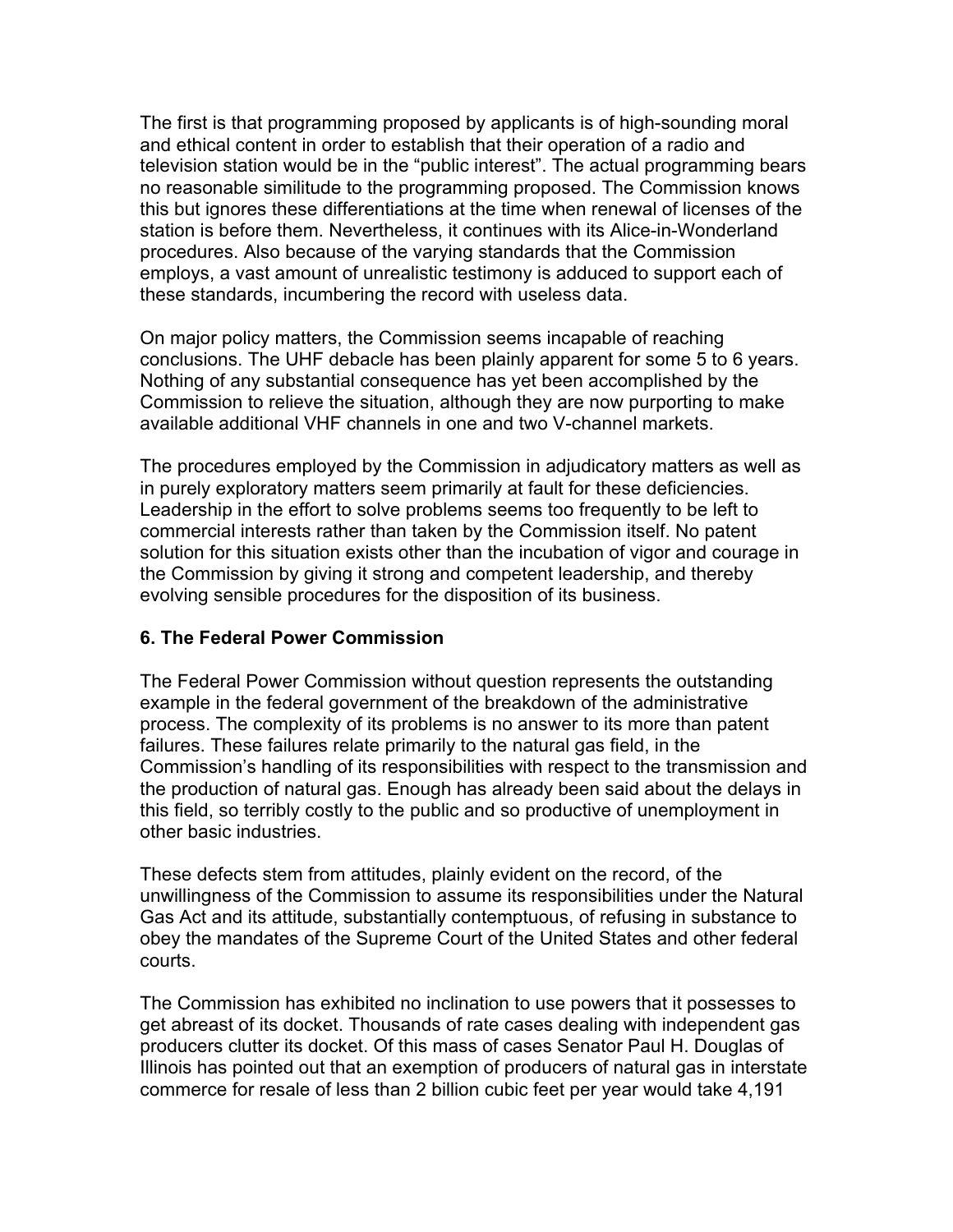producers, whose total production of natural gas was only 9.26% of the total volume of gas purchased by interstate pipeline companies in 1953, out of the jurisdiction of the Commission. The portion of the total production accounted for by these small producers may have varied slightly since then but still remain insufficient to require then to be subjected to regulation in order to provide adequate protection to natural gas consumers against monopoly prices. Nevertheless, no effort has been made by the Commission to clear its docket of these inconsequential cases in order to come to grips with the relatively few remaining producers who do matter.

The recent action of the Commission on September 28, 1960 in promulgating area rates, whether ultimately legal or not, has come far too late to protect the consumer. The area prices there set forth substantially reject the rate base approach and the fixed area prices come close to approximately current maximum prices, which have more than doubled in the past five years. The Commission's past inaction and past disregard of the consumer interest has led the states to seek to force it to discharge its responsibilities. It is somewhat of a phenomenon in our national life for the state utility commissions to be ranged against a federal commission in an effort to protect consumers against monopolistic and excessive rates. That, however, is today's picture of federal regulations of the natural gas industry.

The transmission side of that industry presents the same picture. Delay after delay in certifications and the prescription of rates has cost the public millions of dollars.

An example of the inability of the Commission to control the. disposition of its business is afforded by the following.

A substantial number of certificate filings made by independent producers and pipelines request nothing more than the authority to make increased or additional sales of natural gas to existing customers or to customers within the same areas. These applications do not pose complex problems, but the paperwork and the dozens of steps taken while processing those applications contribute materially to the backlog which presently confronts the Commission. Not only do these relatively minor cases stack up, but also their presence delays Commission action on the other vital matters before it.

At the specific request of the Commission, the Congress amended the Natural Gas Act in order to provide a simplified procedure to cope with problems in this category. In 1942, in response to the Commission's urgent pleas. Congress enacted Section 7(f) of the Natural Gas Act which provided, in the plainest terms, that the Commission should determine "the service area" for a regulated company, and "Within such service area as determined by the Commission a natural-gas company may enlarge or extend its facilities for the purpose of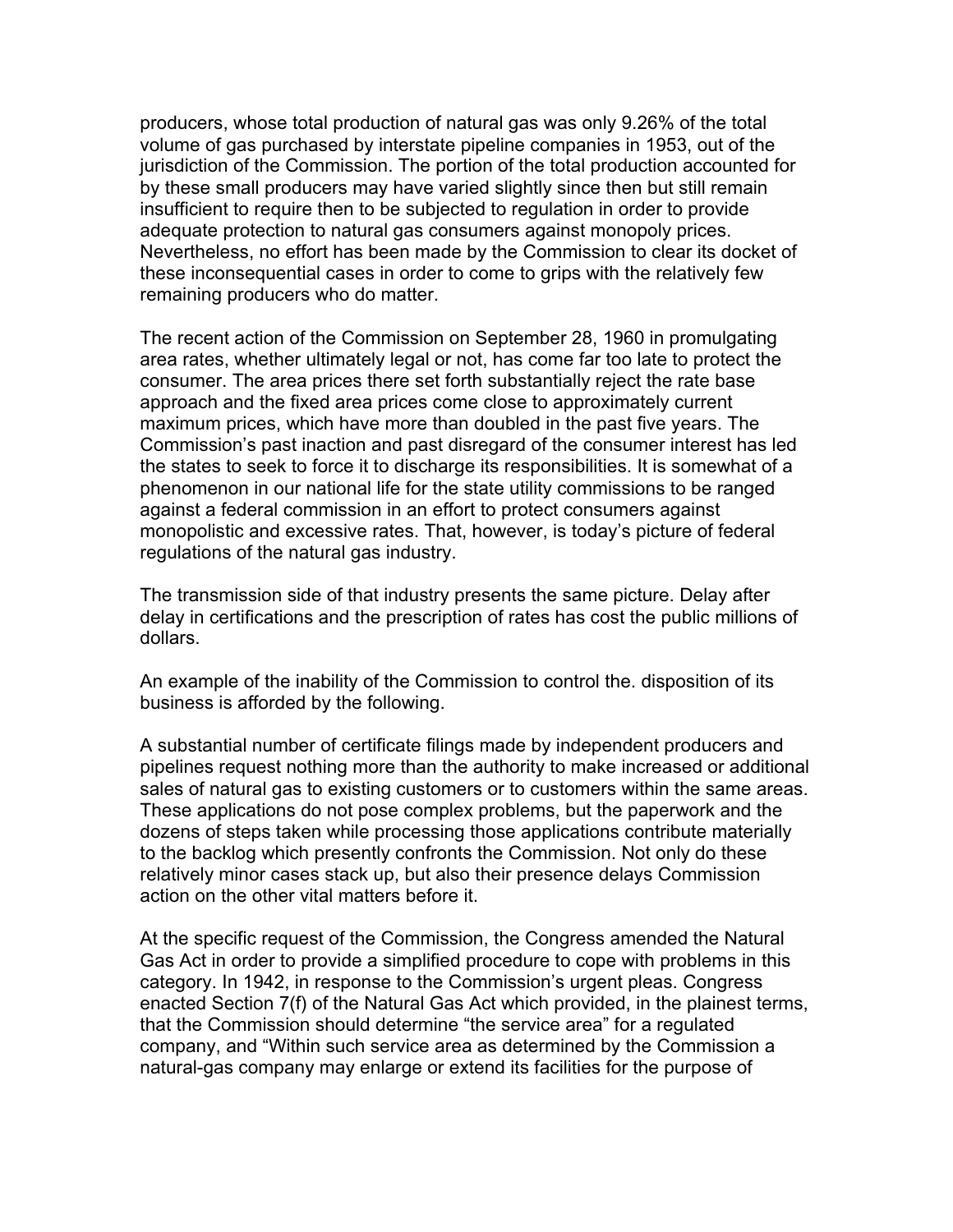supplying increased market demands in such service area without further authorization."

Under the procedure presented by Section 7(f), the Commission could readily eliminate thousands of unnecessary requests for authorizations. For example, even though an independent producer holds a certificate to sell gas to a pipeline from certain leases, the subsequent acquisition of additional leases requires the independent producer to obtain further authorization in order to increase its sales to the same pipeline. There is not a single instance in which this authority has ultimately been denied. Nevertheless, the Commission has needlessly required the filing of separate applications.

Similarly, the Commission requires the complete gamut of pleadings and processing in order to enable an established producer to sell gas from a new well to an established pipeline at a price completely in line with prices theretofore certificated.

An identical problem is posed to a pipeline which wishes to meet the increased requirement of a distributor, even though no change in rate is involved.

It was to do away with these problems that Section 7(f) was enacted. Nevertheless, during the 18 years that provision has been in the statute, the Commission has not utilized it on a single occasion.

In early 1942, applications were filed by five pipelines for service area determinations. Those applications have not been acted upon to this date. Of course, the same is true of every subsequent application under Section 7(f).

In 1944, the Commission attempted to justify its inaction on grounds that the wartime conditions required all available manpower for other purposes. However, the Commission added: "This work, on the determination of service areas should be pressed forward as vigorously as possible, as soon as the exigencies of war make it practicable for the Commission and the companies to conduct the necessary investigations and hearings.".

Despite this and subsequent pious expressions, the Commission has literally done nothing to reduce the delays which have constantly increased. Instead, when Congress requested action the Commission merely addressed a letter on May 8, 1946 to all natural gas companies requesting their views regarding administration of the service area provision of the act. The Commission simply ignored the replies.

In January 1947, the Commission's staff prepared and submitted an extensive report to the Commission strongly recommending implementation of Section 7(f), and recommended the preliminary action be taken forthwith "to effectuate the intent of Congress expressed in Section 7(f)."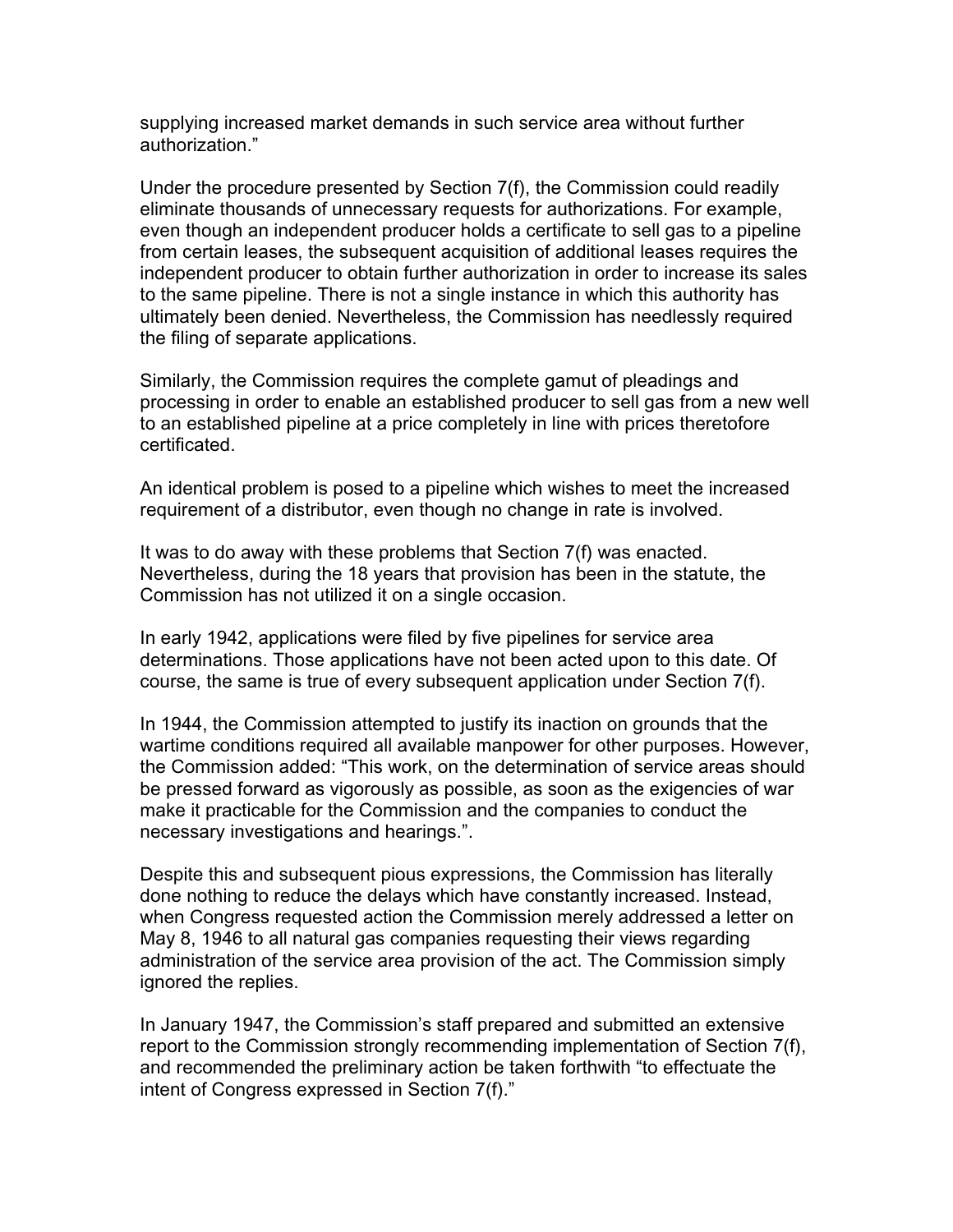If the Commission has any legitimate reason for its 18 years of failure to implement Section 7(f), it has not given any expression thereto. Moreover, any possible criticism of the service area procedure provided by Congress at the Commission's request could readily be handled by the attachment of suitable conditions to service area determinations.

Other instances of ineffective administration are legion. Indeed, the dissatisfaction with the work of the Commission has gone so far that there is a large measure of agreement on separating from the Commission its entire jurisdiction over natural gas and creating a new commission to handle these problems exclusively.

It is probably unnecessary to go this far. However, certain amendments to the Natural Gas Act are essential. The Commission might well be increased to seven members so as to permit it to sit in two panels of three, with final decision in each panel, so as to help it clear up its enormous back log. But primarily leadership and power must be given to its Chairman and qualified and dedicated members with the consumer interest at heart must be called into service to correct what has developed into the most dismal failure in our time of the administrative process.

# **7. The National Labor Relations Board**

When the National Labor Relations Act (Wagner Act) was enacted in 1935, its administration was vested in a National Labor Relations Board made up of three members. The Board appointed its own General Counsel, and the appointment and direction of the staff, both in Washington and in Regional offices, were vested in the Board. The Board handled all aspects of both unfair labor practices and questions of representation. Thus, the same agency determined what cases to prosecute, conduct the prosecution, and rendered the decision. This pattern of organization was the same as that of other, older administrative agencies like the Interstate Commerce Commission and the Federal Trade Commission. In practice, the prosecuting and adjudicating functions were separated by internal divisions in the staff in a manner fully consistent with the requirements of the Administrative Procedure Act, which was enacted in 1946. Indeed, only marginal changes in the Board's procedures had been required by the Administrative Procedure Act, the Board having administratively accomplished the appropriate separation of the prosecution and adjudicatory functions some years before the enactment of the Administrative Procedure Act.

In 1947, the Labor Management Relations Act (Taft-Hartley Act) was enacted. This Act, amending the Wagner Act, made a further separation between the prosecution and adjudicatory functions of the Board. It created the office of the General Counsel, to be filled by the President for a term of four years with the advice and consent of the Senate. The General Counsel was given the power to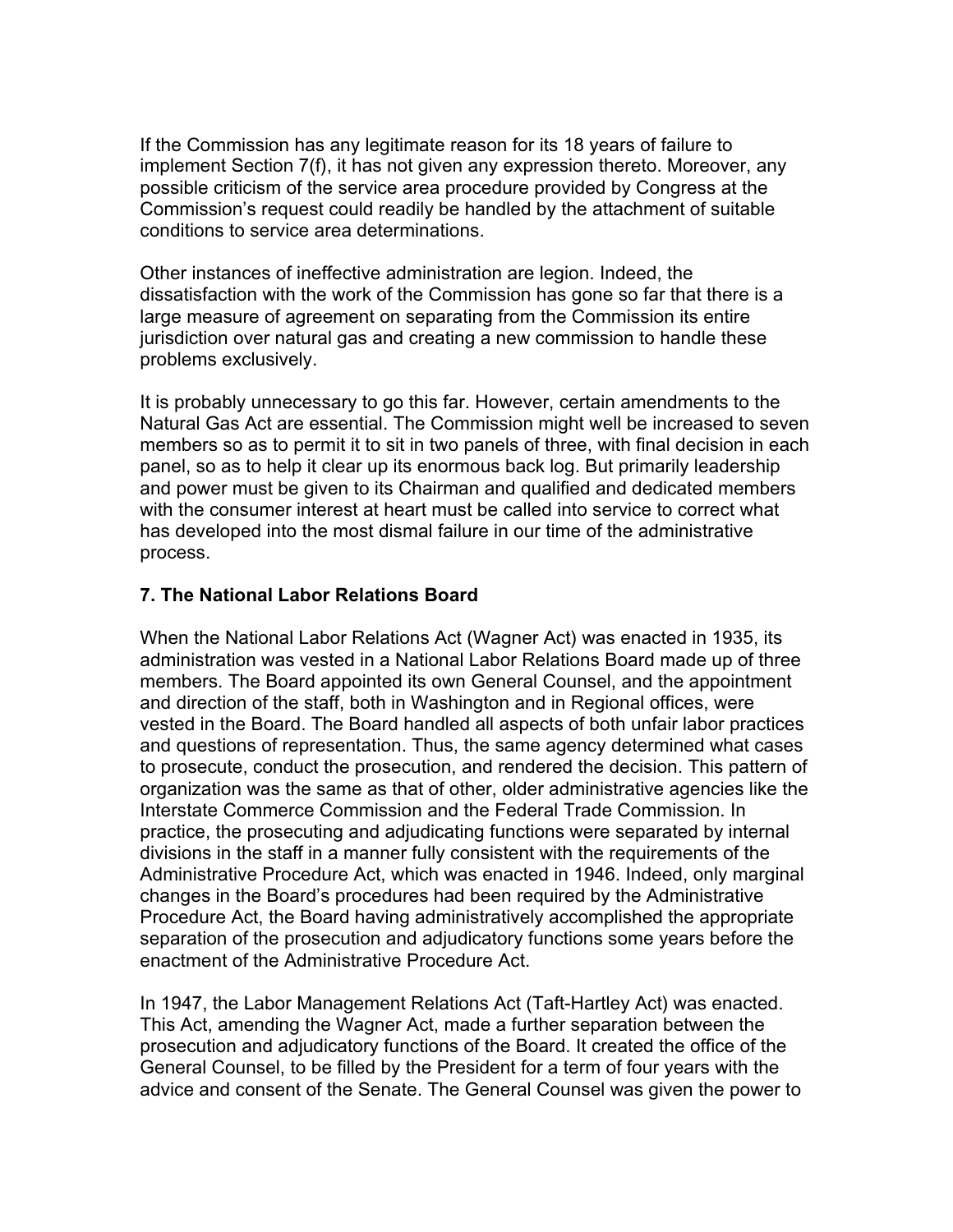issue or withhold complaints and the entire legal staff, except legal assistants, appointed to assist Board Members prepare their decisions, was placed under his supervision. He also has general supervision of the Regional offices. The Board, expanded to five members, was continued as an administrative agency with powers to adjudicate upon complaints of unfair labor practices and with responsibility for handling all aspects of questions of representations, including the actual conduct of elections.

Since 1947 there have been no further statutory changes affecting the basic administrative pattern of the National Labor Relations Act.

There are, of course, various explanations as to why the administrative structure was changed in the foregoing manner in the Taft-Hartley Act. An Advisory Panel on Labor Management Relations Law to the Senate Committee on Labor and Public Welfare On The Organization And Procedures Of The National Labor Relations Board, established pursuant to a 1959 Senate Resolution, has stated with respect to the reasons for the change as follows in its January 1960 Report:

"In practice the prosecuting and adjudicating functions were separated by internal divisions in the staff. The functions merged only in the small percentages of cases in which the Board members themselves decided whether a complaint should issue, but regardless of whether this was intrinsically fair the emotional character of labor-management discussions, the controversies attendant upon the growth of strong unions and the spread of collective bargaining, and the suspicion of administrative bias, all lent color to the criticism that one body was acting as prosecutor, judge, and jury."

Others tend to the view that the forces which led to the enactment of the substantive provisions of the Taft-Hartley Act desired that a dominant voice in its administration should be given to a General Counsel subject to fresh confirmation by the Senate rather than to a Board which had been administering the statute prior to those amendments which were widely considered to be less than favorable to organized labor.

In any event, "the difficulty of administering one statute through two heads", to use the phrase of the Senate Committee's Advisory Panel, soon became apparent. In its January 1960 Report the Advisory Panel listed five "troublesome problems" which had engendered "controversies sufficiently bitter to erupt into public view":

(1) There were differences between the General Counsel and the Board concerning the exercise or declination of jurisdiction in unfair labor practices, the General Counsel taking the view that he alone had power to say when jurisdiction should be assumed, and the Board asserting the same power.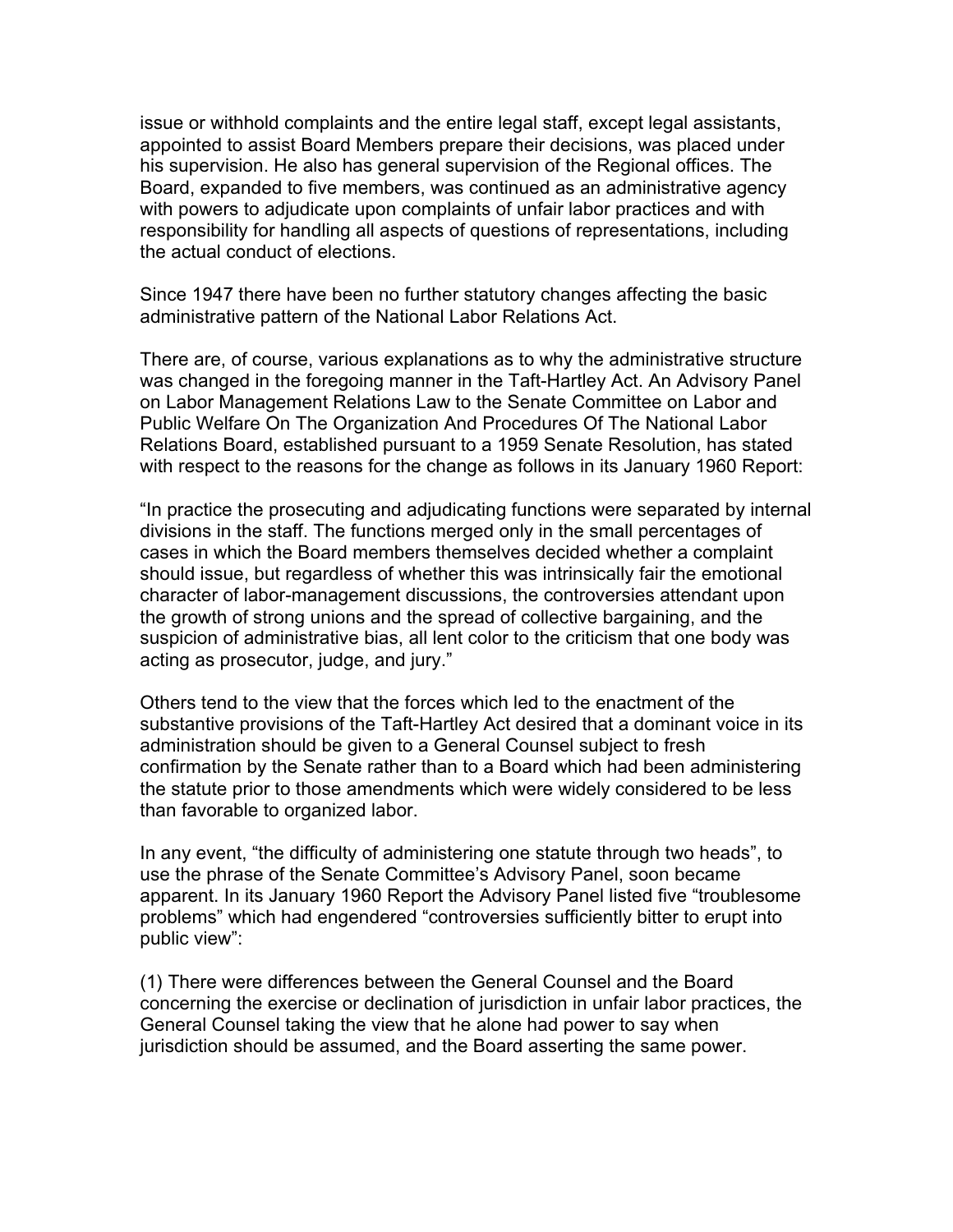(2) There were disputes concerning the enforcement National Labor Relations Board orders, both responsibility for determining whether there was sufficient compliance with the Board's order, and in those cases where the General Counsel demurred at defending orders issued by the Board over his objection or upon a rationale which he regarded as unsound.

(3) There were differences which affected the interrelationship between questions of representation and unfair labor practice cases.

(4) There was "argument and dissension" concerning the appointment and control of staff in Regional offices.

(5) There were differences in connection with the General Counsel's refusal to issue complaints. "Although the Board might adopt one rule of law or policy, the General Counsel could easily thwart the Board's decisions by declining to issue a complaint based upon the Board's philosophy."

Summing up, the Advisory Panel concluded that "there is little doubt that the controversies between the General Counsel and the Board have hampered the enforcement of the National Labor Board Act." These differences "are certain to continue so long as the present arrangement persists with the degree of intensity varying according to the personalities of individual officials." Accordingly, the Advisory Panel, which was composed of the most prominent authorities in the labor law field in the country, unanimously recommended "abandonment of the present hybrid compromise."

As the Senate Committee's Advisory Panel observed, revision of the present "two-headed" system may take either of two forms: The first, which was recommended by President Truman in a plan of reorganization defeated in the Congress in 1950, is to restore the pattern of organization of administrative agencies such as the Federal Trade Commission, relying upon the Administrative Procedure Act to guarantee sufficient separation between the prosecuting and adjudicating functions. In fact, this would mean a return to the administrative pattern before the Taft-Hartley Act, since the Labor Board had functioned in compliance with the Administrative Procedure Act before 1947. Alternatively, those functions now performed by the Board other than the adjudication of unfair labor practice cases, could be transferred to the General Counsel and his title changed to that of "Administrator". This would mean that he would secure complete control over all personnel, other than the Board and its legal assistants, and would acquire jurisdiction over representation cases in addition to retaining the General Counsel's present complete control over the issuance of complaints in unfair labor practice cases. This second solution represents the view of the Advisory Panel.

In its report, the Advisory Panel considered the advantages and disadvantages of each of these alternative solutions before deciding to recommend the second. It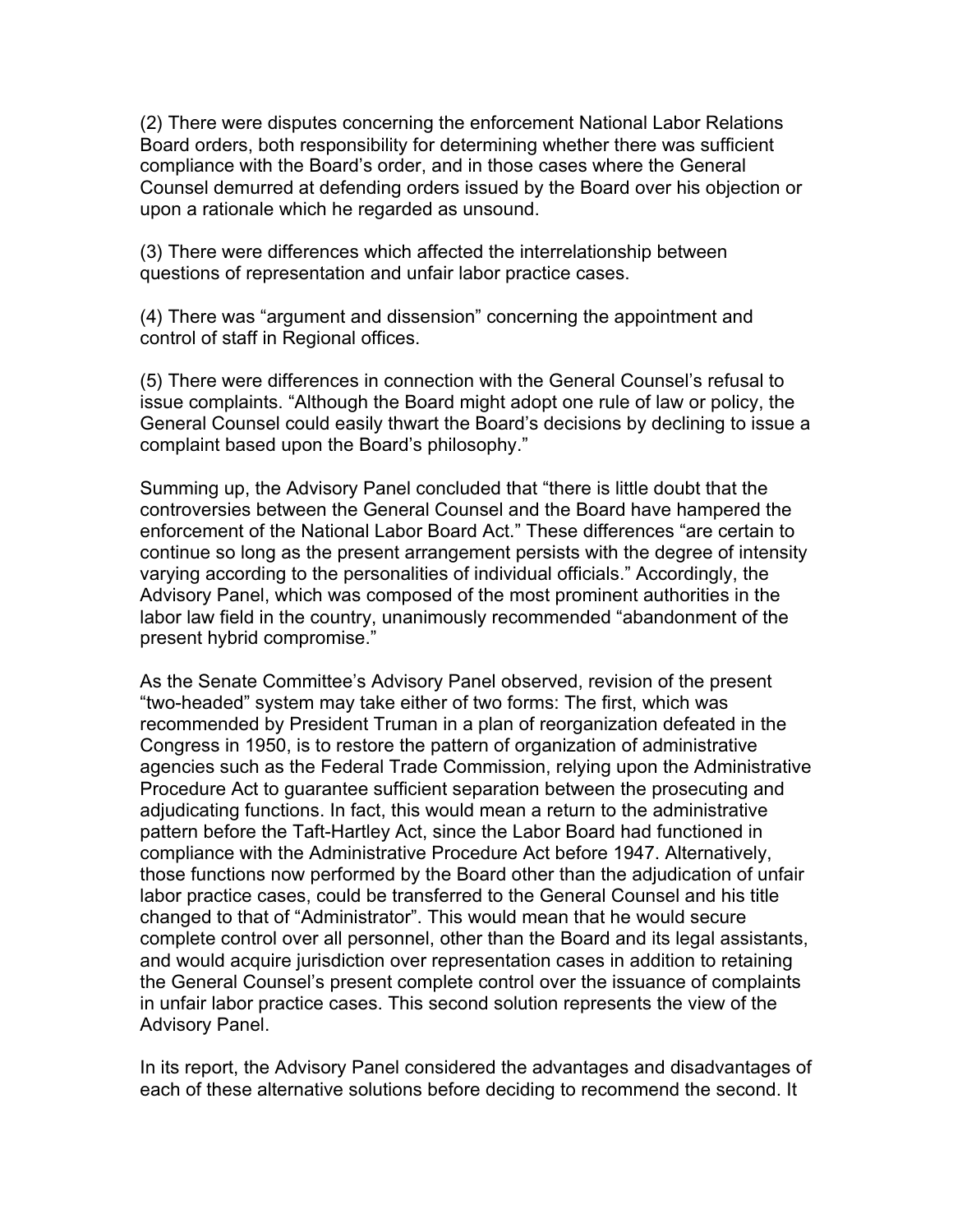admitted frankly that a single administrative agency has the advantage of having "central direction of the manifold lines of activity which are required to implement a broad legislative policy," pointing out that such implementation involves not merely the adjudication of cases but also "the informal adjustment of charges, the selection and timing of cases or prosecution, decisions concerning the relative emphasis to be placed upon different aspects of the statute, the balance to be achieved between negotiated settlements and rigorous prosecution, and the presentation of cases in the courts." It emphasized that the lack of centralized direction of all phases of investigation, prosecution, adjudication and appellate litigation "would seriously hamper the development of programs under new social or economic legislation which are expressed in terms sufficiently general to leave scope for administrative discretion and the evolution of new legal concepts."

Despite these powerful arguments, the Panel nevertheless cited developments which in its view have reduced the occasion for unified control in the administration of the National Labor Board Act. The first such development cited by the panel was that since "most of the basic policies and legal concepts have now been established", administration now requires "emphasis on the enforcement of existing rules rather than the creation of new programs or principles" But in the very month (January 1960) in which the Advisory Panel talked about the crystallization of rules and indicated that what was necessary was emphasis on the enforcement of them, the General Counsel of the National Labor Relations Board stated, in a speech at the University of Minnesota, that "\*\* \* on the substantive side of the law, we are today indeed in a period of transition, readjustment, and adaptation." And earlier, in November 1959 in addresses at San Francisco and in New York, he discussed in detail "the puzzling provisos" in the 1959 changes in the National Labor Act, relating to the barring of organizational picketing, secondary boycotts, the resolution of the Federal-State jurisdictional problem, the special provision relating to construction contracts, and other difficult areas of interpretation and administration caused by the 1959 substantive amendments to the Labor law. Nor were the 1959 Amendments the only area of uncertainties and creative administration As the General Counsel stated in his San Francisco speech.

". . . the General Counsel must, by the very nature of his position, make the initial interpretations of the law . . . Although most cases -- and here I am speaking of those arising under the old law -- are governed by established legal precedents, these are always a small but significant number of cases which present novel or difficult questions of law or policy. *These are the cases which are significant in the administration of the Act, and which give it full content and meaning.* After twelve years the meaning of the 1947 amendments in critical areas is still being litigated. . ."

The Advisory Panel also advanced what may have been a persuasive reason for its failure to support the first alternative solution to the present problem. It stated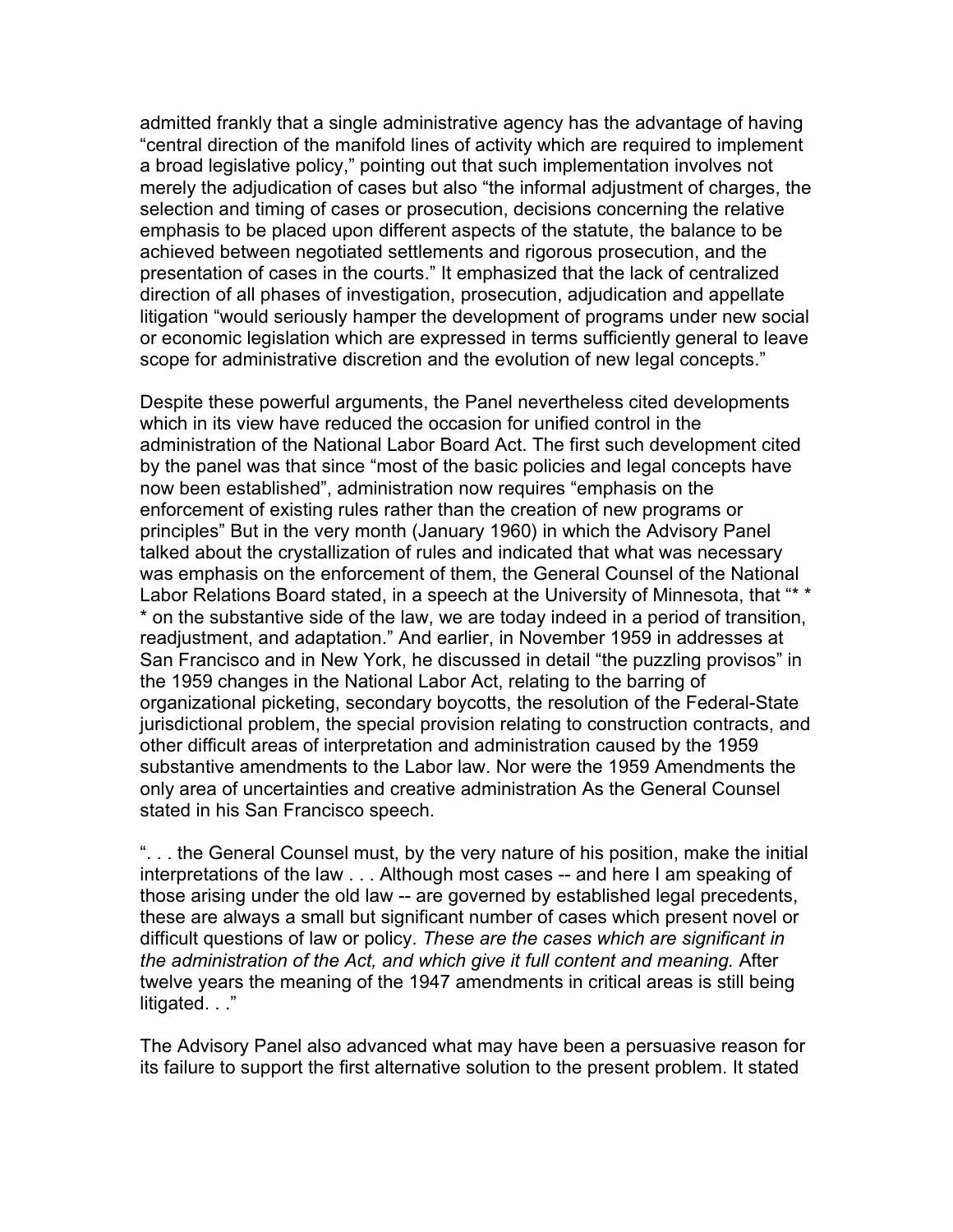that "any return to the original set-up would revive old fears, justified or unjustified, of a one-sided tribunal serving as both prosecutor and judge."

The Advisory Panel's conclusions on this major issue follow generally the lines of the survey of the NLRB made by McKinsey and Company, Inc., Managerial Consultants, at the request of the Bureau of the Budget. Neither the conclusions of the Advisory Panel or the managerial consultants are too persuasive. Friction between the General Counsel and the Board, so continuingly serious, is not likely to be significantly reduced. Their disparate positions are such that rivalry between them is inevitable. Nor can a separation be made between them with reference to the handling of unfair labor practice cases and representation cases since too frequently one controversy will involve both issues. A return to the earlier system, a conclusion reached in an excellent study by the Bureau of the Budget itself in 1958, seems preferable to the Advisory Panel's solution, although the latter would bring about improvements over what presently exists.

Inordinate delay and docket congestions of the type that characterizes the other major regulatory agencies is not the pattern of the business before the National Labor Relations Board. Figures covering fiscal year 1958 disclose that of the unfair labor practice cases filed, 88% are disposed of in the field in an average of 51 days by withdrawal, dismissal or settlement. Of the remaining 12%, in which formal complaints are issued, only 5.6% call for formal Board action. The average time for disposition from initiation of the complaint to final disposition, however, is too long being somewhat under 500 days. The record in representation cases is better. Although notices of hearing are issued in 46% of these cases, and 23% go to the Board after hearing, 18% of these are disposed of on the average by the short form proceeding within 80 days from the issuance of the notice of hearing and the balance of long form proceedings average some 120 days for final disposition.

Here again giving more effective finality to the examiner's finding is the answer. A suggestion to this effect is now pending before the Board in the form of certain recommended rules of practice drafted by a committee headed by Board Member Jenkins. But more finality can be achieved by a Presidential reorganization plan than by these proposals.

# **8. Other Regulatory Agencies**

A particularistic analysis of other regulatory agencies is not included herein. Their problems are not generally like those of the agencies discussed above. The Federal Maritime Board, for example, raises different organizational problems, due to the executive responsibilities it possesses and the existence of a Maritime Administrator responsible to the Secretary of Commerce. But in its quasi-judicial aspects it suffers from a lack of settled, public procedures and standards of decision thus resulting in the exercise frequently of arbitrary powers by the staff. it places too much emphasis on bureaucratic details to the disregard of matters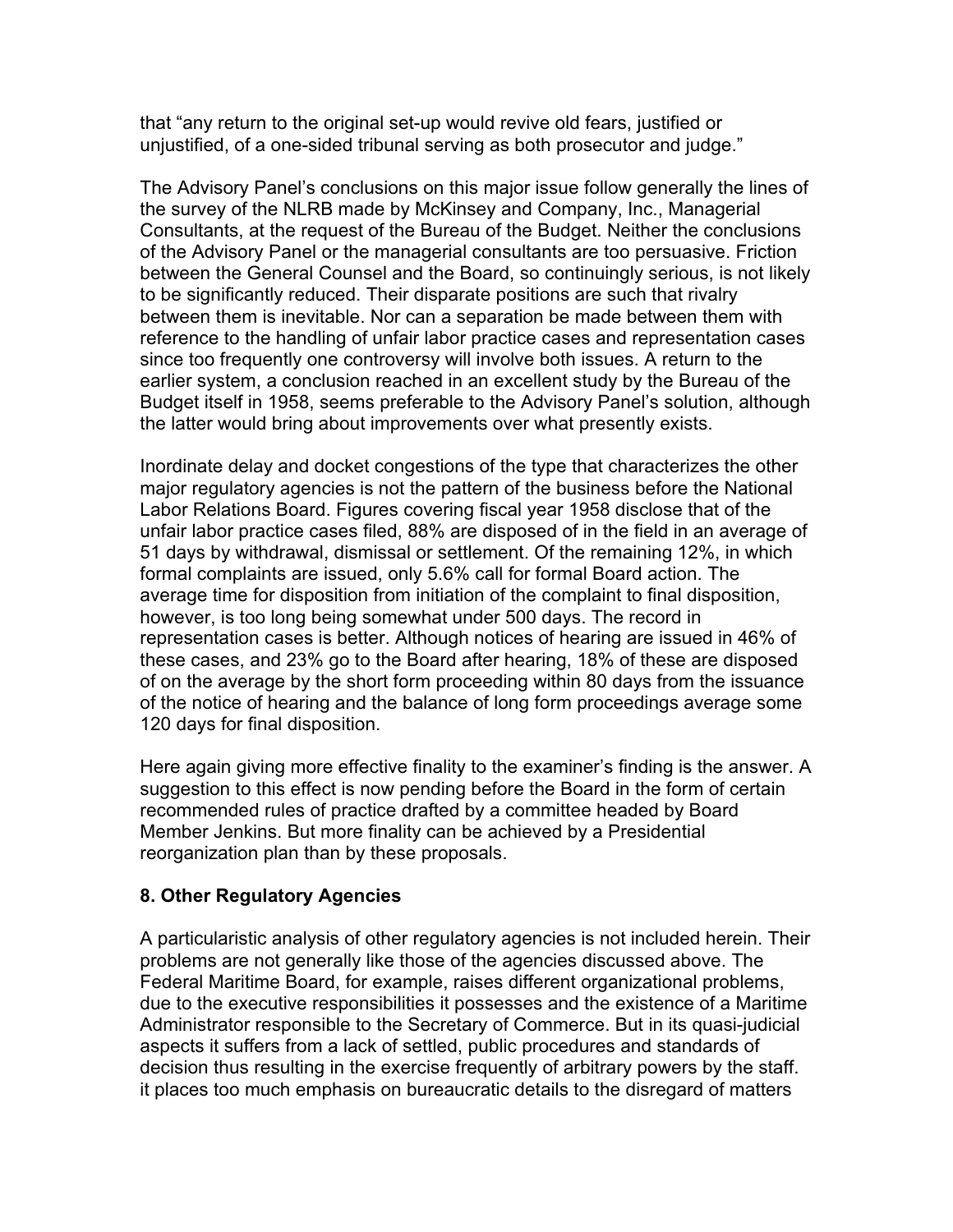of large public importance. A fog of secrecy also surrounds many actions of the Board and no articulate standards seem to have developed with respect to *ex parte* presentations. Each agency, however, requires separate consideration and individual remedial action.

### 9. Action Immediately Desirable

These steps should now be taken:

(1) Reorganization plans should be prepared covering the agencies named above, strengthening the position of the Chairmen, having them designated in all instances by the President and holding the office of Chairman at the pleasure of the President. These plans should also include provisions permitting delegation of the decision making powers to subordinate officials, such as hearing examiners or employee boards, subject only to a limited administrative review by the agency itself. No effort should be made to affect the existing scope of judicial review.

(2) Budgetary needs should be carefully surveyed so that the work of the agencies should not be hampered by a false sense of economy.

(3) Further reorganization plans of a more extensive nature should be prepared dealing with the individual necessities of the various agencies. Those agencies in the worst situation such as the Federal Power Commission, the Federal Communications Commission, the Interstate Commerce Commission and the Civil Aeronautics Board, should be given preference. The responsibility for the preparation of these plans should be centered in the Office of the President. Enough formal studies and material now exists to enable the fashioning of these plans.

## **B. Personnel**

The prime key to the improvement of the administrative process is the selection of qualified personnel. Good men can make poor laws workable; poor men will wreak havoc with good laws.

As long as the selection of men for key administrative costs is based upon political reward rather than competency, little else that is done will really matter. Thus, the real issues are two: (1) are these posts sufficiently attractive to draw good men, and (2) how can these men be found?.

Good men are primarily attracted by the challenge inherent in a job. Salary is a secondary consideration, provided only that it is high enough to enable them to meet reasonable standards of living, comparable to their positions in the society. Our universities have known and, indeed, traded on these facts. Tenure is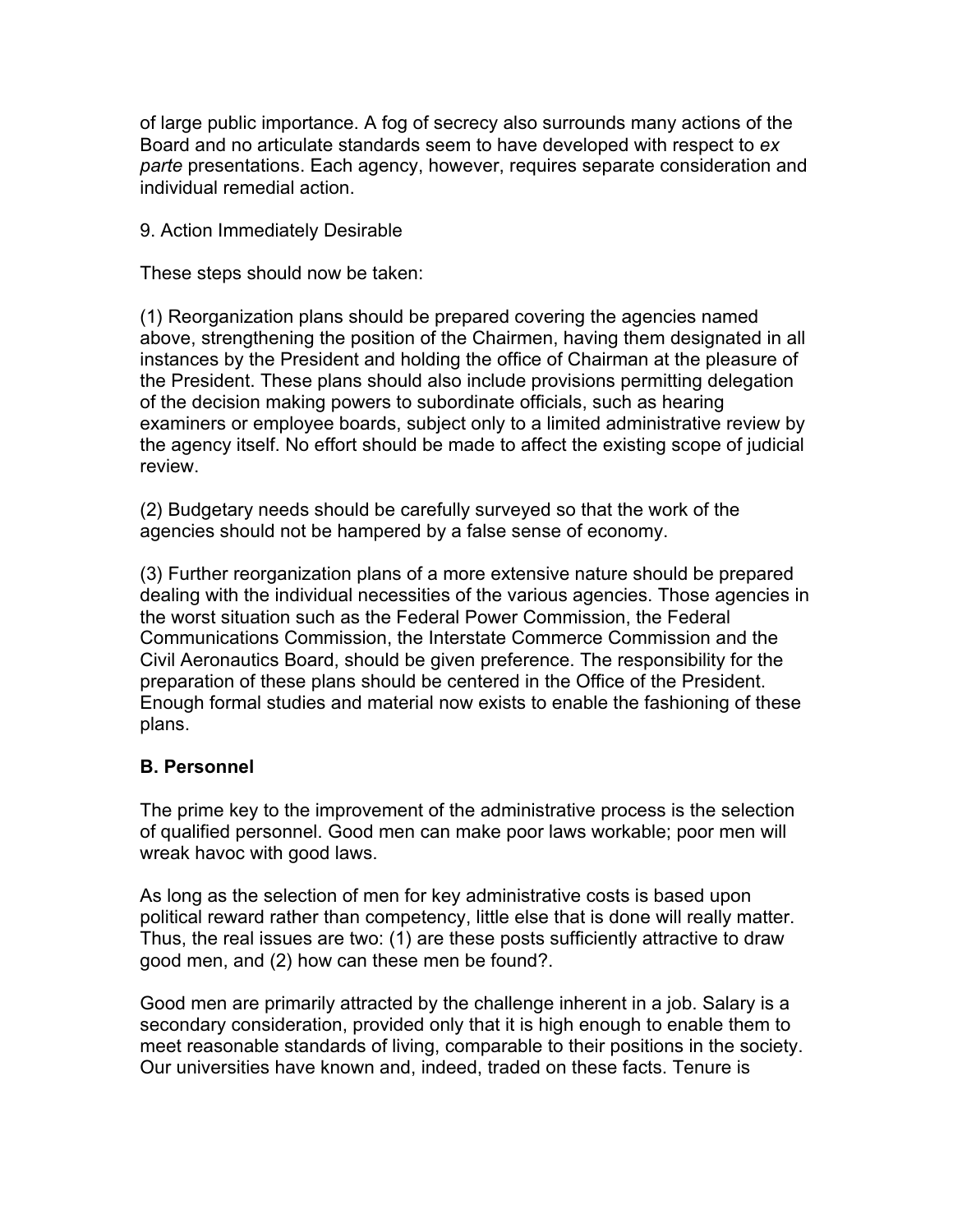another consideration of more importance than salary, for with tenure goes independence and the opportunity for long-range planning.

Basic challenges have been missing in the last decade. Good men cannot be attracted to agencies if they see that the colleagues with whom they are called upon to work, the staffs that they must utilize, are not measurable by standards they believe to be appropriate. Such a condition implies a lack of concern or a lack of understanding of the regulatory process by the President, either or both of which are destructive of the very thing that could hold an appeal. The appeal of a job can also be destroyed if the President, through design or neglect, permits his prejudices in behalf of political associates or friends to dictate the deposition of individual items of business. No truly good man can submit to such interference. Finally, the job's relationship to the general program of the Administration must be clear and that clarity of relationship with the help of the President constantly maintained. These are the essential ingredients of the concept of challenge. They are also essential lures for the enlistment of talent.

Compensation is a consideration. Present salaries for top administrative personnel are in the neighborhood of \$20,000 per year. This is a reasonable salary for the present level of the cost of living. Increasing it by \$2500 or even \$5000 would not appreciably affect the situation. But there are two things that could make these positions more attractive at a very reasonable cost. The first is the grant of a moderate entertainment allowance to the administrator. Like an ambassador he needs to maintain a certain prestige with the industry. He should be able to entertain rather than be required to suffer entertainment. At conferences, which he not infrequently is required to call, luncheon breaks should provide something better than service from a government cafeteria. The second matter is an adequate retirement allowance. For unexplained reasons the retirement allowance for executive employees is considerably less than the allowances available to legislators. As an alleged servant of the Congress, the independent Commissioner or his counterpart could be enfolded within the legislative scheme. This fringe benefit could well make a difference.

Chairmen, especially if their powers are enhanced, should be compensated on a better basis than their colleagues for they have more do to. The present difference rarely runs over \$500 a year, a sum which is neither sufficient to be compensatory nor to make for prestige.

Tenure is of importance. A term of five or seven years is too short. If the appointee is a lawyer or in business, conflict of interest laws require him to sever all his past connections. To give up a practice patiently accumulated over the years is not easy. For it may well become necessary to spend years again in reestablishing it. To eliminate oneself from a place in the ascending ladder of a business organization raises similar problems. Moreover, longer tenures would mean opportunities for longer-scale planning, freedom from worry as to reappointment, and generally the concept of devotion to a career rather than that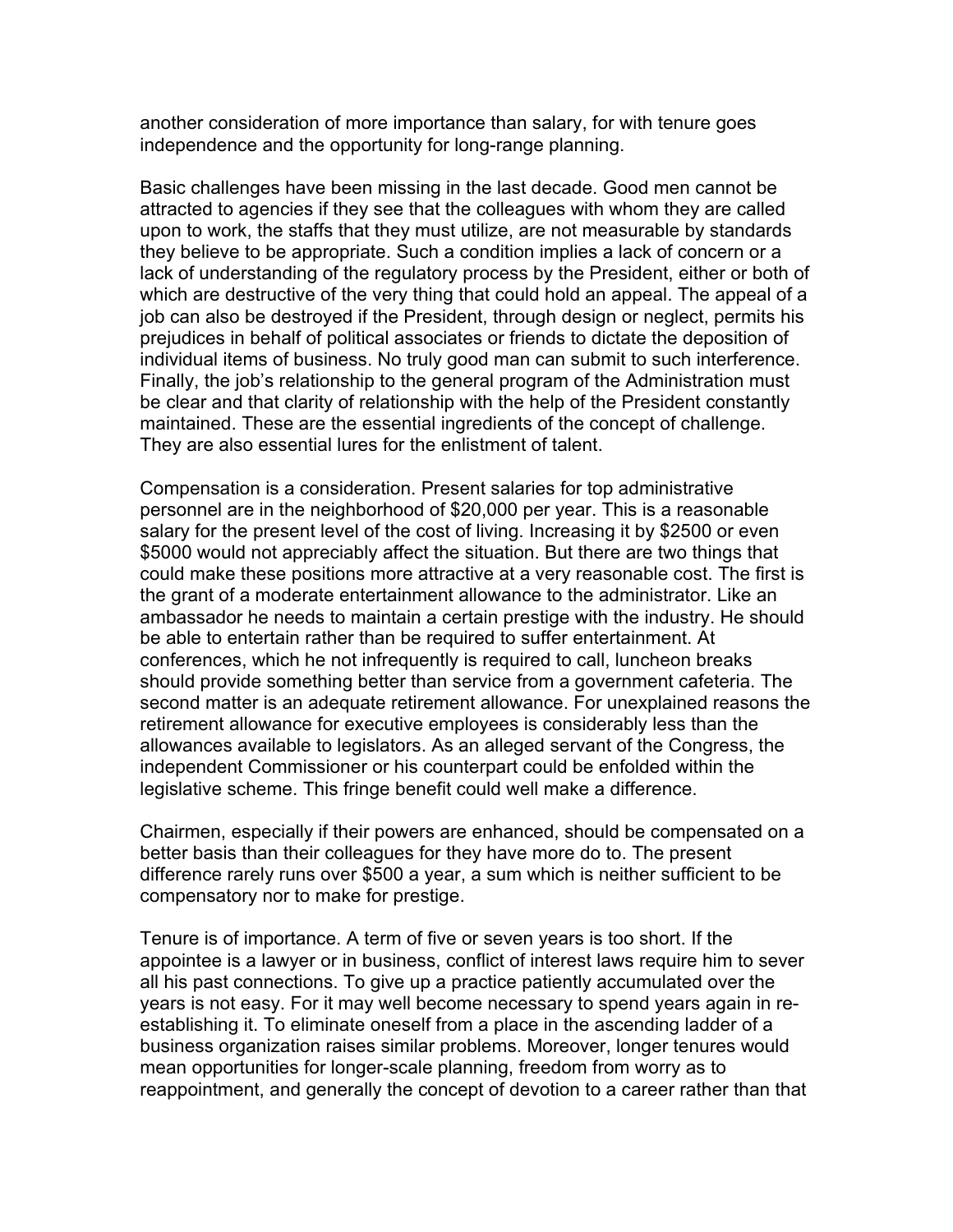of a stepping stone to further political or professional advancement. Turnover would probably be reduced as is true of the members of the Federal Reserve Board whose tenures are fourteen years. Expertise would have a better chance to develop and the sense of security would inculcate the spirit of independence. Life tenure is, perhaps, too dangerous in these areas of dynamic activity but certainly a ten year term is not too much to suggest.

Given competent appointments to deal with real challenges which can be made to exist, the recruitment of a competent staff is not difficult. Great universities have never had their difficulties on this score and great administrative agencies could offer a similar challenge. Both should possess essentially the same opportunity of objectivity and the same urge to search for answers to pressing problems, with the balance, so far as the practically minded man is concerned, in favor of the latter. But the key to staff competence can only be found through the existence of inspiration and competency at the top level.

# **C. Ethical Conduct and Industry Orientation**

Conflicts of interest appear not to be a serious problem in the regulatory agencies. As the Association of the Bar of the City of New York in its recent study of this general problem entitled "Conflict of Interest and the Federal Service", remarked: "The substantive regulations of many agencies show forth as relatively integrated, more modern [then the conflict of interest statutes], better drafted and, most important, as relevant expressions of public policy". The real problem centers about *ex parte* presentations.

The definition of what constitutes an undesirable *ex parte* presentation is not easy. As difficult is the definition of the circumstances under which such presentations can be appropriately made and those circumstances under which the making of substantially the same presentation is wrongful. The source of the presentation also bears on the factors as to whether it is wrongful or not. Again, there is the question of what sanctions should be employed against them and how to handle oral *ex parte* presentations as to which disputes will arise as to the fact, the manner and the nature of their utterance. Finally, there is the question of what sanctions should be employed to eradicate them.

Both houses of the Congress have recently been struggling with these problems and considerable refinement of the ways in which to define and deal with those that are wrongful has taken place. Further advances can be expected to be made as the next Congress is certain to return to the problem.

The issue here considered is whether action of any kind should be taken by the Executive with respect to this problem. Executive action would have the virtue of defining with some degree of particularity what conduct would constitute grounds for removal from the public service by the President or other persons empowered to remove public servants for cause. It would also presumably furnish a criterion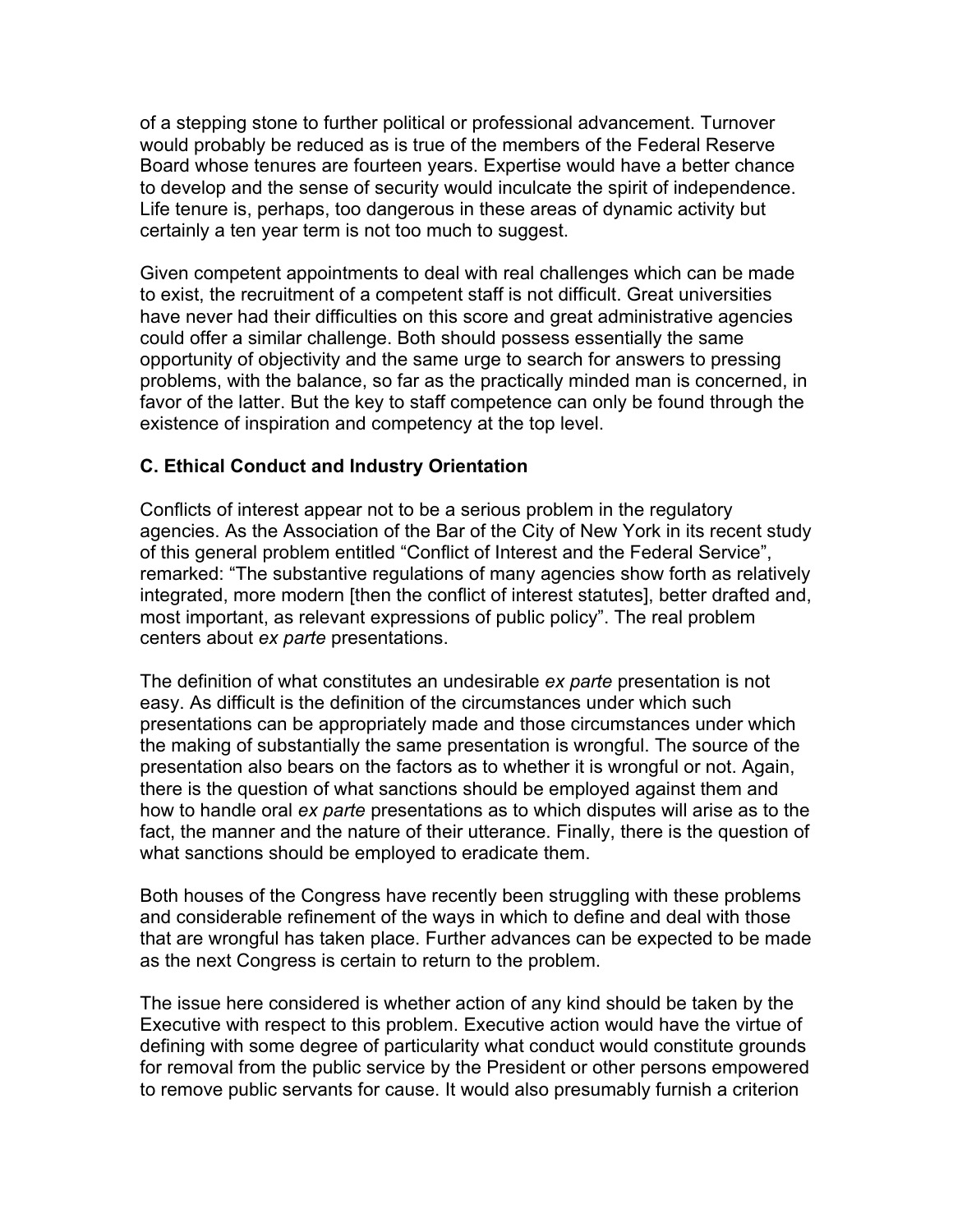for the action of professional associations, such as bar associations or boards of accountancy, in disciplining their members. It would not, however, reach the worst source of these presentations, namely the regulated industries themselves except insofar as their presentations might be made by persons in the organized professions. It would also not extend to Congressmen and Senators.

The only way in which these latter categories could be reached would be by the legislative creation of criminal sanctions. The objections to doing so lie in the difficulty of defining the crime and the difficulty of convicting guilty offenders. The latter is probably a difficulty but not a valid objection to action. Convictions under our anti-lobbying statutes are rare but they nevertheless have been useful in reducing the blatant lobbying practices that preceded their enactment.

Presidential action by way of executive order in this field appears desirable even though it is necessarily limited in its impact. But such an executive order should be couched in general terms. It should eschew any effort to enter into detail such as to seek to define when a proceeding becomes a proceeding on the record -- a question now pending before the Civil Aeronautics Board and one which is likely to be carried to the courts. It should not seek to devise mechanisms for the manner in which allegedly oral *ex parte* presentations are to be made of record or circulated among interested parties who in many proceedings that number a hundred or more. Reputations can easily be irreparably damaged by wellintentioned but misguided or erroneous action.

The virtue of proscriptions generally worded is that they can and will be expounded in later proceedings and in the light of concrete situations. This is a field where circumstances will vary so markedly that we shall need to build slowly, brick by brick and case by case. But the President should initiate that process by laying the foundations for such a development through executive action.

Industry orientation of agency members is a common criticism, frequently expressed in terms that the regulatees have become the regulators. Of course, if this type of orientation characterizes an individual prior to his appointment, there is little that can be done about it. But the real problem relates to those who are originally oriented towards the public interest but who gradually and honestly begin to view that interest more in terms of the private interest. This is particularly likely to occur in agencies which in addition to their regulatory functions have promotional functions. It was manifested in the innate reaction of the Civil Aeronautics Board to the non-scheduled airlines and to the newer all-cargo air carriers. The Civil Aeronautics Board to date has not considered the provision of subsidy to these all-cargo air carriers. This is not a plea that it should urge the provision of such subsidy, but some rationalization for the grant of subsidy to local service carriers and its denial to the all-cargo air carriers should be made, since there is an obvious national interest in expanding the development of this branch of our transportation system. The Interstate Commerce Commission has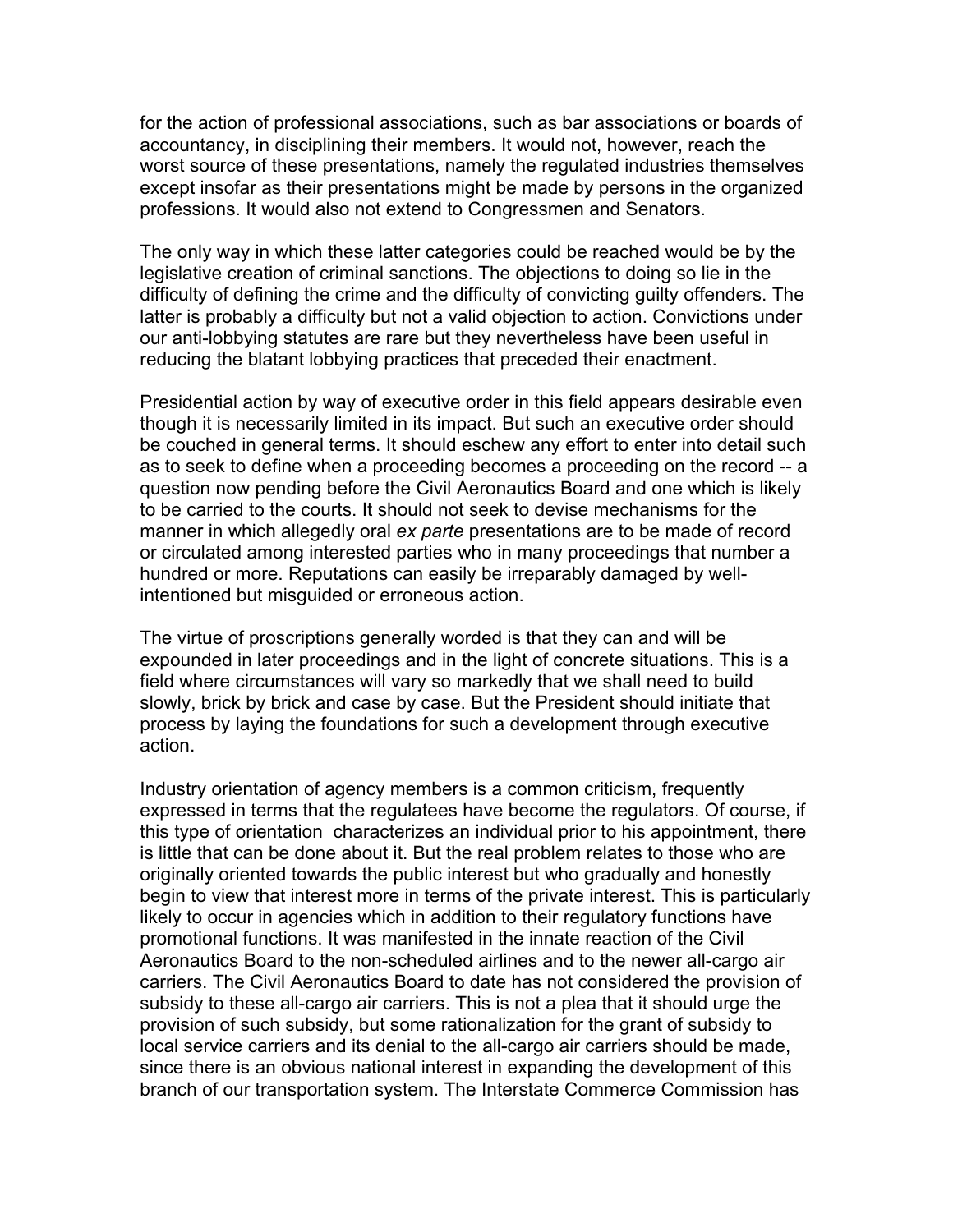frequently been characterized as railroad-minded, the Federal Communications Commission as dominated by the networks, while the actions of the Federal Power Commission speak for themselves.

This tendency toward industry orientation is subtle and difficult to deal with. It arises primarily from the fact that of necessity contacts with the industry are frequent and generally productive of intelligent ideas. Contacts with the public, however, are rare and generally unproductive of anything except complaint. For example, the public that our security legislation is designed to protect is the "investor", but the investor rarely appears and when he does he is too rarely an investor and too frequently a speculator who deserves exactly what happened to him.

Irrespective of the absence of social contacts and the acceptance of undue hospitality, it is the daily machine-gun-like impact on both agency and its staff of industry representation that makes for industry orientation on the part of many honest and capable agency members as well as agency staffs. A device,employed in some agencies, is some protection against this tendency. This is the device of the public counsel, the effectiveness of whose function is in almost direct relationship to his capacity to irritate the agency members. It should be encouraged, however, and the public counsel, in those cases where he has intervened, should be granted the right of seeking review from the decisions of trial examiners to the agency itself on terms accorded to the parties themselves, although a right to seek judicial review of decisions that have achieved finality should naturally be denied him since the public interest has presumably by that time coagulated in the agency's decision.

# **D. Administrative Procedure**

Much work has been done in the field of improving administrative procedures since the passage of the Administrative Procedure Act of 1946. These improvements were preceded by intensive research and study. The chief contributors in this field have been organizations such as the Hoover Commission and various bar associations, scholars and individual practitioners. Much of the thinking by now has been fairly well crystallized and should soon be ready for formulation into legislation and administrative rules of practice and procedure. The difficulty presently is the absence of continuing effort and the lack of a point where such effort can be focalized so that action will ensue.

in 1953, the President sent out a call for a conference on the subject of administrative procedure which was attended by representatives of the various federal regulatory agencies, and distinguished members from the bench, the bar and the universities. A report was made by this conference in 1955 containing a series of important recommendations to the agencies as well as the Judicial Conference of the United States. With the close of the conference, there was no follow-up. However, one recommendation of the conference suggested that it, or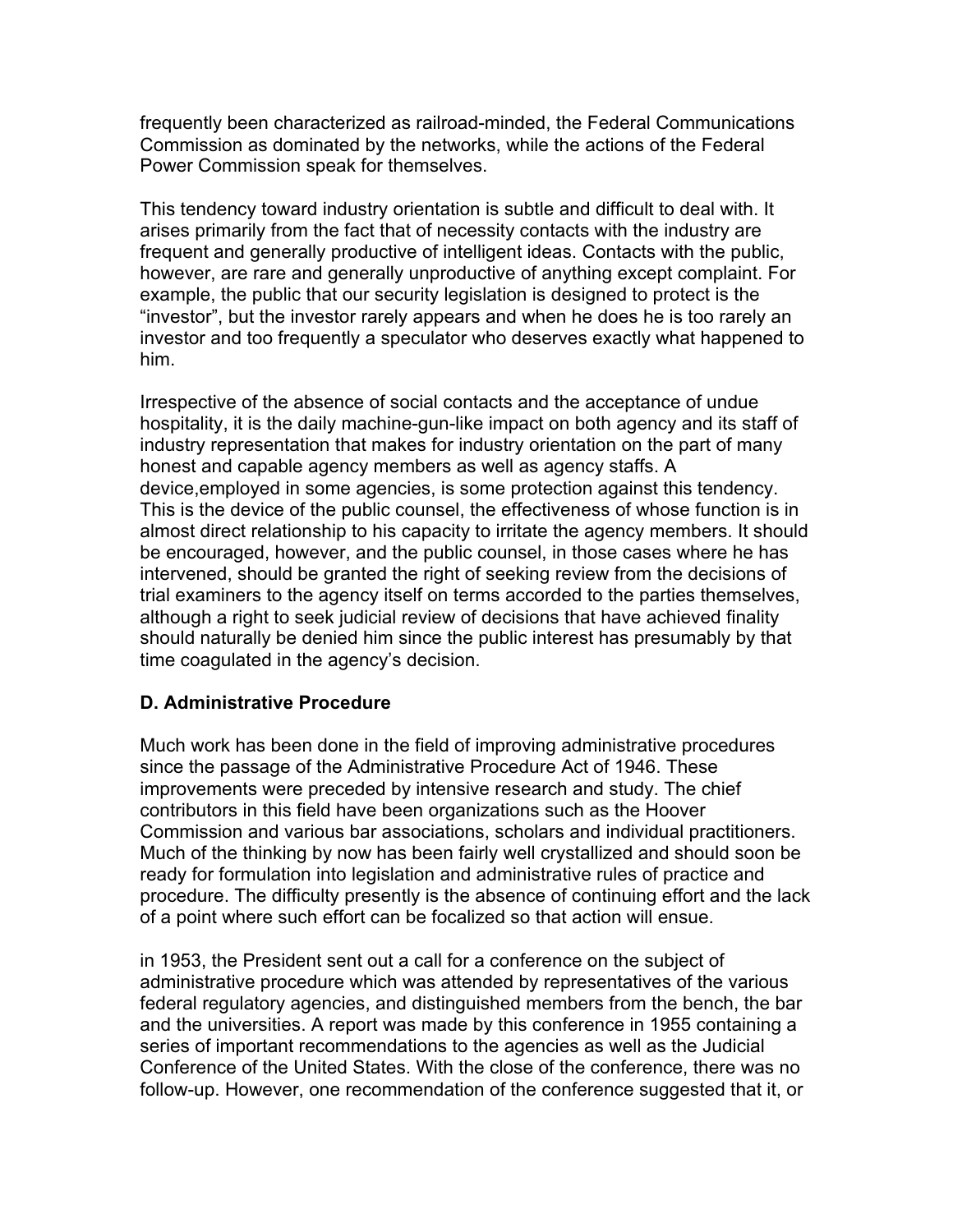something similar to it, be placed on a permanent basis and this recommendation was endorsed by the American and Federal Bar Associations as well as the Judicial Conference of the United States. On August 29, 1960, the President requested Judge Prettyman of the Court of Appeals for the District of Columbia Circuit to undertake the preliminary work of organizing such a conference. Judge Prettyman in turn appointed a committee of 14 members and has ready a preliminary draft of by-laws for such an organization.

This work should be encouraged and Judge Prettyman, whose knowledge of and devotion to the subject is well-known, should be requested to continue his efforts. Much can come from this effort, including not merely revisions in our administrative procedures but also the making of our regulatory agencies into a system just as the Judicial Conference of the United States has made a system of what were once isolated and individual federal courts. But for a conference of this type to be effective it is essential that a permanent secretariat be established, which can follow the work of various committees, break out issues and problems that require exploration and research, arrange for appropriate publications, and act as liaison agent between the conference, the Congress and the government generally.

The work and functions now lodged in the Office of Administrative Procedure in the Department of Justice should be transferred to this secretariat for the statistics can there be refined and reworked so as to make them significant to the operations of the conference. A second function now vested in the Civil Service Commission, that of the qualification and grading of hearing examiners, could also be transferred to this secretariat. The situation presently is admittedly a not too happy one. The Civil Service Commission is not fundamentally organized to handle this problem. The extremely important goals of maintaining the independence and integrity of the hearing examiners and of evolving a corps of highly qualified examiners can better be achieved through an arrangement of this character rather than leaving these problems to the Civil Service Commission.

Experiments in the flexibility of handling this corps and promoting a better use of examiners through an effort to make them at least partly fungible could be carried on by the secretariat and could make for uniformity and improvement in administrative procedures through the interchange of experience and knowledge. The secretariat could also be a central spot for the recruitment of lawyers for the government, particularly for the regulatory agencies.

The concept of an administrative Conference of the United States promises more to the improvement of administrative procedures and practices and to the systematization of the federal regulatory agencies than anything presently on the horizon. It could achieve all that the concept of the Office of Administrative Procedure envisaged by the Hoover Commission and endorsed by the American Bar Association hoped to accomplish, and can do so at a lesser cost and without the danger of treading on the toes of any of the agencies.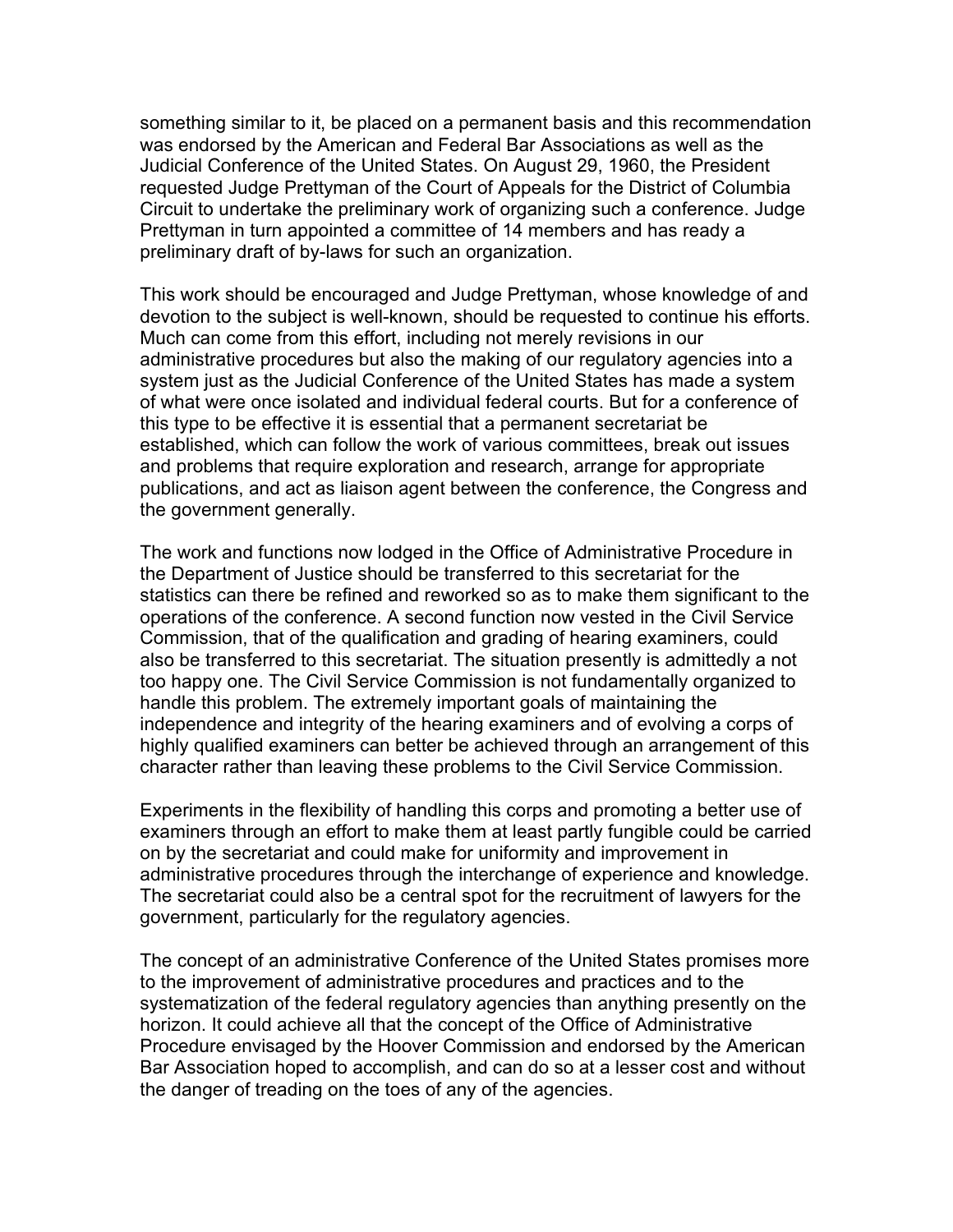# **K. The Coordination of Agency Policy**

Coordination of agency policy is meaningless in the absence of the internal development of policy by the individual agencies. The lack of such development in recent years has been commented upon and, in previous sections methods have been suggested as how that deficiency could be cured, namely the evolution of new procedures, the strengthening of planning divisions and the relief of agency members themselves from the multitudinous and frequently minor duties that they are required to perform.

In various areas, however, agency policies must be coordinated and welded into an integrated whole. Certain areas such as transportation, communication and energy are obvious areas where such coordination is essential. It has not infrequently been suggested that something akin to a Ministry or Department of Transportation with cabinet rank should be created. Many other countries have such departments and they are operated with considerable success. There are, however, striking differences between the situation in these countries and that which prevails in the United States. The area and scope of the problems differ decisively. No other nation possesses the vast network of surface transportation, both common carrier and private, that stretches over this country; nor does any nation possess the air route mileage or the vast fleet of planes maintained and operated by the people of the United States. But far more significant than this is the fact that the common carrier systems of these nations, with the exception of shipping, are generally owned and operated by their governments. We, on the other hand, have developed privately owned common carrier systems and have relied on the forces of competition to maintain these systems at their maximum efficiency. Our success in this approach has been generally recognized and, as a nation, we would be loathe to abandon it. The result is that in the transportation field our problems of controlling excessive competition, of restraining monopolistic practices, of promoting new forms of competition, do not raise controversies capable of internal settlement within the framework of a governmental bureaucracy. They present instead conflicts between various carriers interests, between carriers and the public, and between carriers and the government. Beginning in 1887, we erected tribunals or administrative commissions to resolve these various conflicts and, because of the emergence decade after decade of new means of transportation, tribunals were created to deal with problems that at the time seemed capable of being handled most efficiently by specialists in particular fields. We are scarcely ready to reverse an approach that can over the years be regarded as haying been successful simply because of the rising need for over-all planning and coordination.

Nevertheless, plans and blueprints for mechanisms such as a Department of Transportation have been in existence for years and new ones are being devised. None have as yet received substantial Congressional or Executive support. The blueprints, even the best of them, are unrealistic, beautiful in design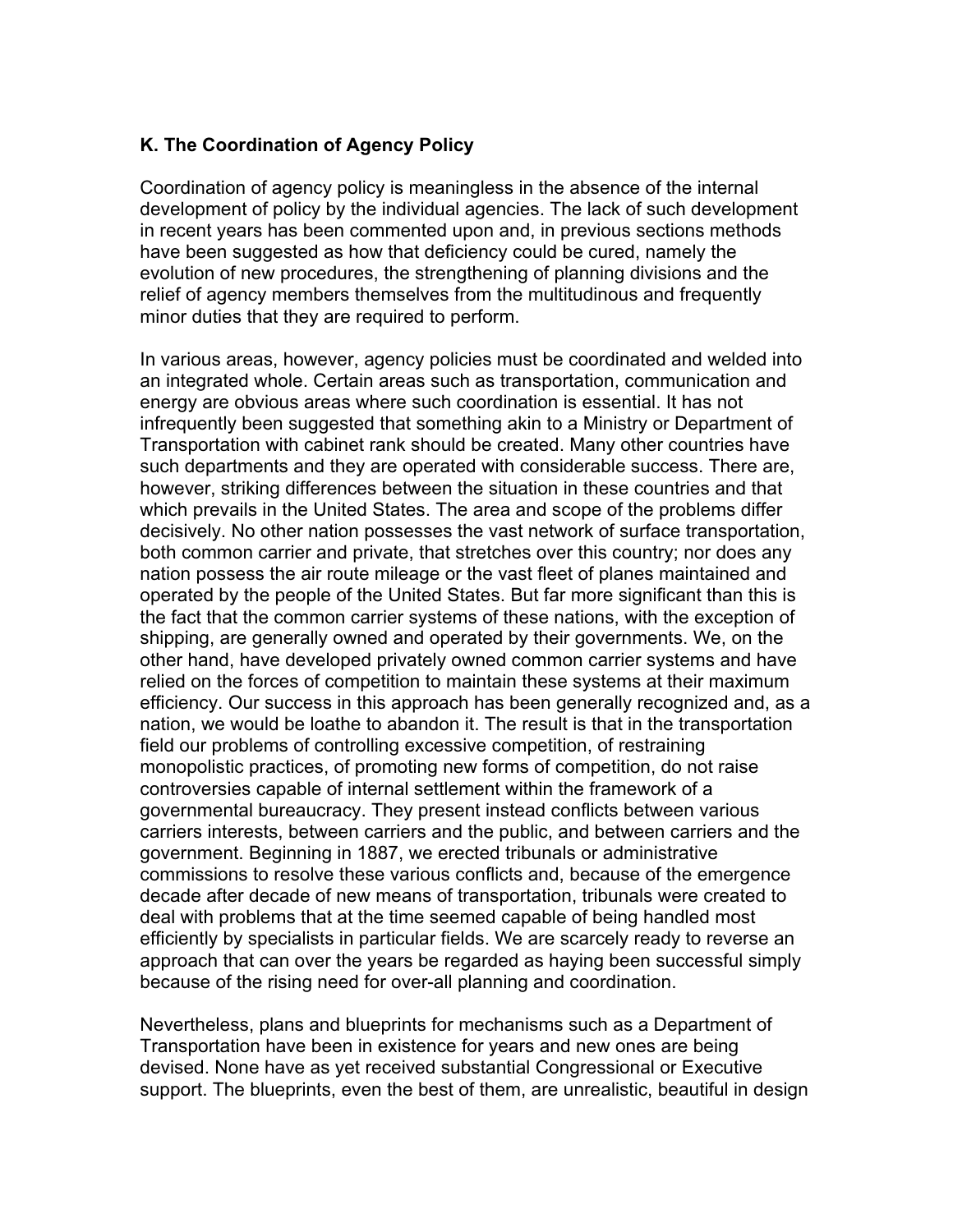but lacking in the appreciation of those earthy factors that are embedded in our regulatory transportation structure. Most of them entail the concept of some person in the nature of a czar sitting astride the whole transportation structure and exercising through subordinate bodies many of the functions now vested in the regulatory agencies. Others conceive of splitting away the adjudicatory functions but consolidating other functions in an executive department. It may be that we can eventually attain some such goal but the means of reaching it or an equally satisfactory goal must still be developed.

The history of the evolution of the War Production Board is of interest in this respect. That Board, although its machinery was not free from defects, successfully mobilized the greater part of our national productive plant for war purposes. We have had nothing in peace time that had as broad powers and as wide an area of concern as the War Production Board. It did not, however, spring Minerva-like from the brain of a Jove. Its evolution was painful and personal and institutional tragedies marked its coming into being. It had numerous antecedents such as the office of Production Management, the Supply Priorities and Allocation Board, and the National Defense Advisory Council, but eventually building upon the failures of these mechanisms, the War Production Board was brought into being and successfully survived the tremendous pressures generated by the demands of war. Similarly, the experiences of the Air Coordinating Committee laid the ground work for the Federal Aviation Act of 1958, a distinctly empiric piece of legislation.

If we would build towards the goal of coordinating our transportation system and its problems, we should do this carefully and on the basis of accumulating experience not merely as to problems but as to mechanisms to deal with these problems. A beginning along this line was made in 1953 by the creation in the Department of Commerce of an Undersecretary of Transportation. Although valuable work has been done in this office, that mechanism is probably not sufficient for the task. The reason is not necessarily the men who hold that office. It is the nature of the office itself. An office capable of doing such a task cannot be subordinate to the Secretary of Commerce, for its responsibilities are vaster and more important than all the other functions vested in the Department of Commerce. An arrangement of this nature makes achievement of these goals impossible. Such subordination destroys the very element of prestige necessary if leadership in this area is to evolve. It removes the fashioning of transportation policy one and even two steps from the President and, in so doing, permits the intrusion into that field of personages of lesser consequence weakening the sense of an authoritative approach to the problem as a whole.

The evolution of a national transportation policy must have a close and intimate relationship to the President. To do so by the creation of an executive department, however, means the imposition of presently undefined executive duties in the head of that department. These duties could probably be more defined at a later date in the light of experience and then vested without too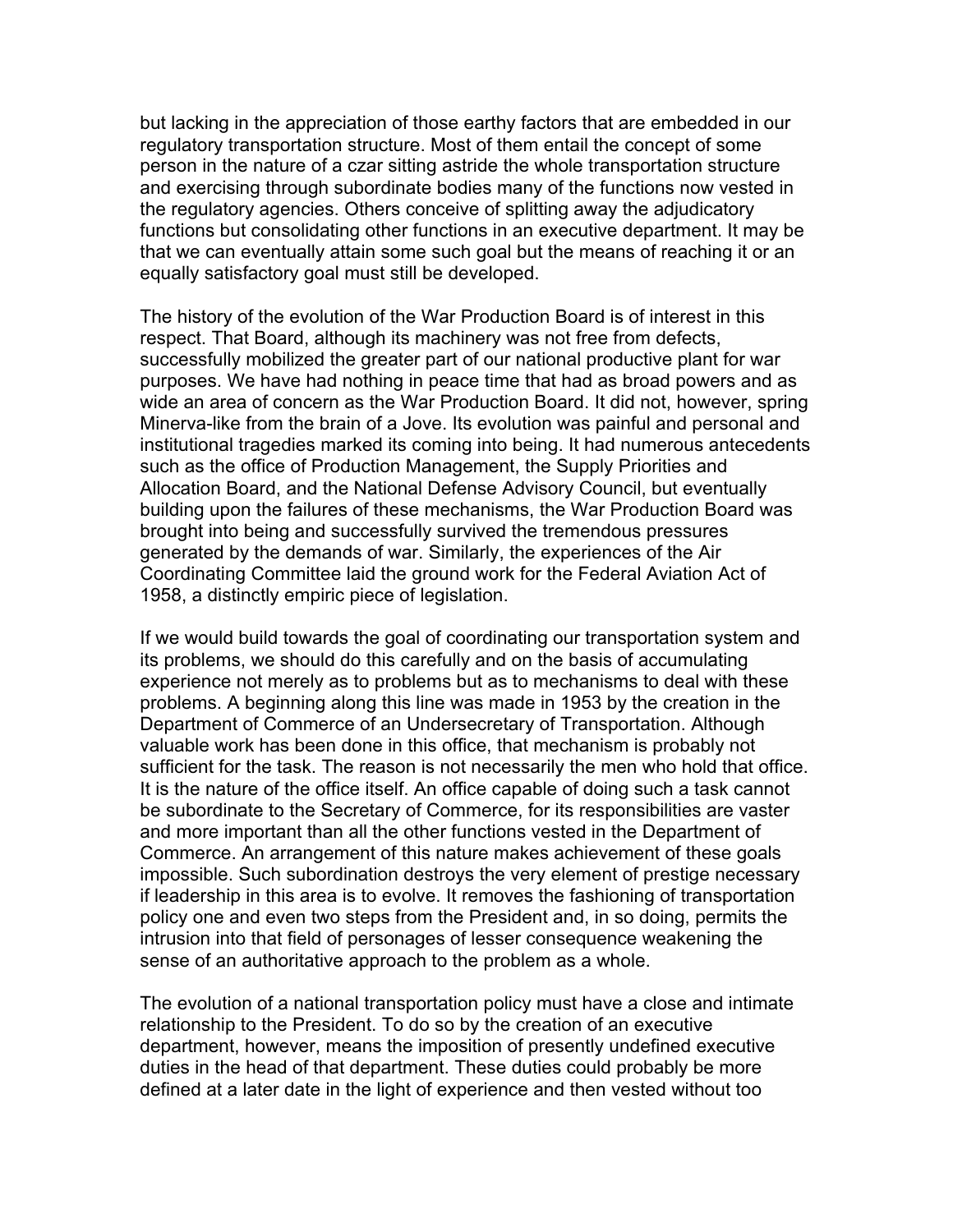much controversy in an appropriate governmental unit. Meanwhile, development of the coordinating function could be placed in the Executive Office of the President. It should not be vested in a White House assistant because such coordinating activity needs protection from trivia, from personality conflicts and even from polities, as well as the objectivity of approach that can be given the coordinating authority by vesting it in an office already constituted to perform staff and not personal functions for the President. The office would need no regulatory powers. It does need the constant personal support of the President and through him the President's Cabinet and the Bureau of the Budget. Given these, a coordination of policy can be effected by such an office among the various regulatory agencies, implemented where necessary by executive order. And, as experience demonstrates, coordination and consolidation of functions among them can be effected by the wise use of the President's power under the Reorganization Act.

A tentative program of what could be accomplished through such an office by way of immediate objectives and longer range objectives follows. A minimum of legislation is required for the immediate objectives. The longer range objectives may call for revision of policies hitherto established by Congress and fundamental legislative changes.

Among the immediate objectives are the following:

A. The achievement of a program for the amelioration of interurban public transportation, including the establishment of metropolitan transit commissions with federal aid in the form of matching guaranteed loans for the acquisition and improvement of facilities and equipment under sound engineering, operating, and financing plans.

B. Formulation of policies to coordinate Federal highway aid programs with approved metropolitan transit plans, so as to promote the economic soundness and efficiency of metropolitan public transportation systems as a whole, with emphasis on the avoidance of traffic congestion and the decline of public transportation.

C. Rationalization of government transport needs, including military transportation, so as not to compete with the commercial systems.

D. Evolution of Federal, State and local tax policies to assure that tax relief to railroads is compensated for in improved service.

E. Formulation of policies, through the establishment of joint service boards, to encourage through-routing and joint-service among and between all forms of freight transportation, with simplification of billing and freight charges.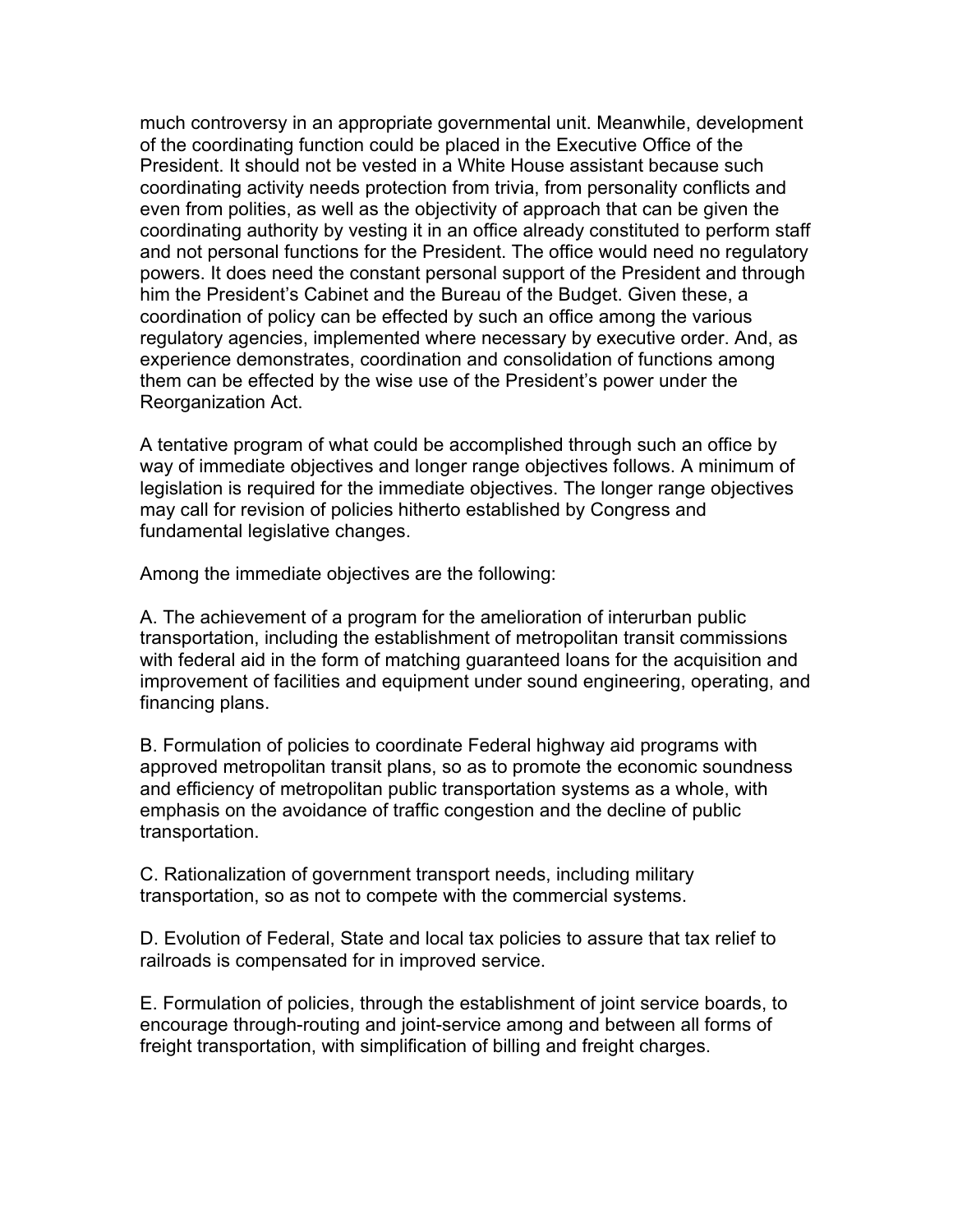F. Formulation of policies relating to approval of consolidations and unification of carriers, both within and between different modes of transportation, which give greater weight to reduction of transportation costs and improvement of service.

G. Formulation of policies with respect to the approval of abandonment of railroad routes or services, and the curtailment of service, to assure that the needs of the affected traffic are adequately served by other transportation.

H. Establishment of a coordinated statistical gathering, processing, and analytical service to provide reliable domestic transportation data for policy formulation and rate regulation. Such a service does not now exist.

I. Review and revision of the policies of the Army Corps of Engineers with respect to river and harbor maintenance and improvement to discourage the uneconomic expansion of outport facilities.

J. Re-examination of Merchant Marine subsidy policies to reduce uneconomic competition on over-expanded trade routes in foreign commerce.

Among the longer range objectives are the following:.

A. Revision of Section 4 of Part I of the Interstate Commerce Act to modify or abolish the authority of the Commission to grant railroads relief against water carrier competition.

B. Modification of the statutory powers of the Interstate Commerce Commission and the Civil Aeronautics Board in the matter of granting certificates of convenience and necessity, to require as the basis for granting or withholding certificates and permits, greater reliance upon a statistical showing of operating costs, quality of service, and ability of efficient carriers to expand, rather than mere customer support, too often artificially inspired.

C. Steps to establish cost of service, as the principal factor for determining the reasonableness of transportation rates.

D. Formulation of a policy for regulating the entry of private carriers into the field of domestic surface transportation, and revision of the present statutory exemptions.

E. Formulation of a program of financial aid to distressed railroads to take the place of Chapter 19 of the Interstate Commerce Act (49 U. S. C. 1231) with revision to ensure that the borrower will have a sound capital structure, and that improvements in equipment and service will result from the financial aid.

F. A reconsideration of the field of user charges for federal facilities, particularly as regards air carriers, trucks and inland waterways.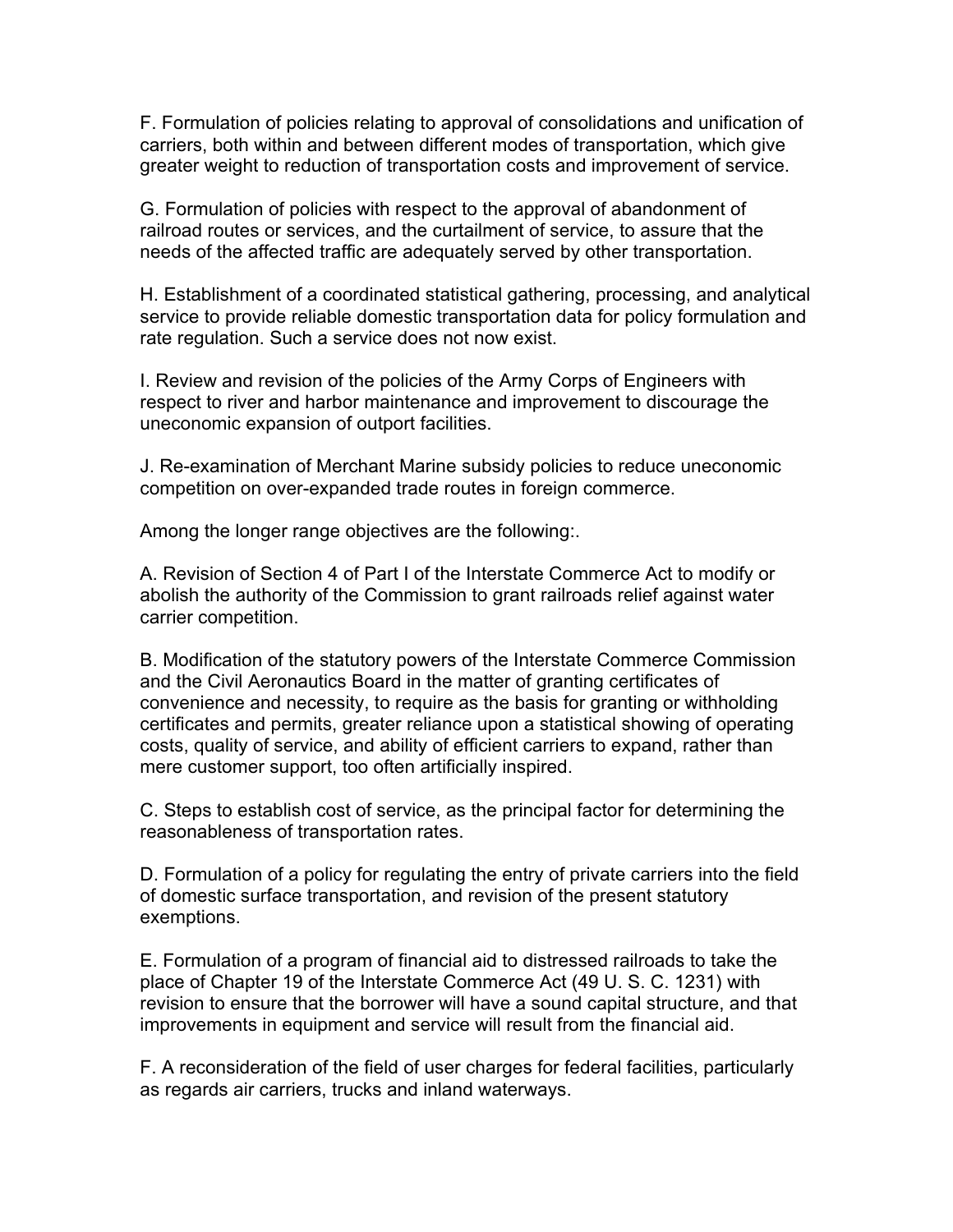G. Foreign carrier competition both by sea and by air and the evolution of policies as to the position that American carriers should rightly occupy in this field.

The equivalent of cabinet meetings at a sub-cabinet level of the more important agency chairmen would contribute to the development of a sense of cohesion among the agencies. The office in turn at stated periods would be called upon to report progress or the lack of it to the President and his Cabinet.

Similar approaches can be made by the creation of similar offices for the areas of communications and energy. In communications the lack of coordination in both the international and national field is apparent. Neither the State Department nor the Office of Civil and Defense Mobilization is capable of affording the necessary leadership. Their other activities are too varied to permit communication to reach the high level of concern that it must reach. Indeed, only this month a staff report prepared for the Senate Committee on Aeronautical and Space Services made as one of its prime recommendations: "The most careful and comprehensive study should be undertaken by the Executive Branch without delay to examine elements of public policy concerned with communications specifically as related 81 to (a) the identification of central Federal authority for communication policy . . ." Time, tide, and space wait for no man and it may be later than one thinks.

It is unnecessary here to sketch out a program of coordinating activities in the communications and energy fields. Ample need for coordinated activities exists and the objectives are reasonably clear. Indeed, stagnation is apparent in many fields because of the lack of such coordination. In the energy field, however, emphasis should be placed upon the development of new sources of energy such as the hydrogenation of coal and oil-bearing rocks and also upon the wider employment of atomic energy. In the light of our dwindling water resources the need for energy to distill fresh water from the sea to make our arid areas fertile, is a commanding objective -- a new frontier of untold significance to us and the world.

## **F. Relationship of the Agencies to the Executive and the Legislative**

Some of the relationships of the agencies to the President have been sketched out in the preceding sections of this Report. The policy planning of those agencies engaged in the areas of transportation, communications, and energy, respectively, would be geared to the President as indicated through the offices to be established in the Executive Office. These offices concern the coordination of policy.

The development of detailed plans for the reorganization of the administrative agencies and continued oversight of these activities remains to be considered. Such oversight as is exercised by the Bureau of the Budget is at too low a level and extends substantially only to managerial functioning. The areas in which the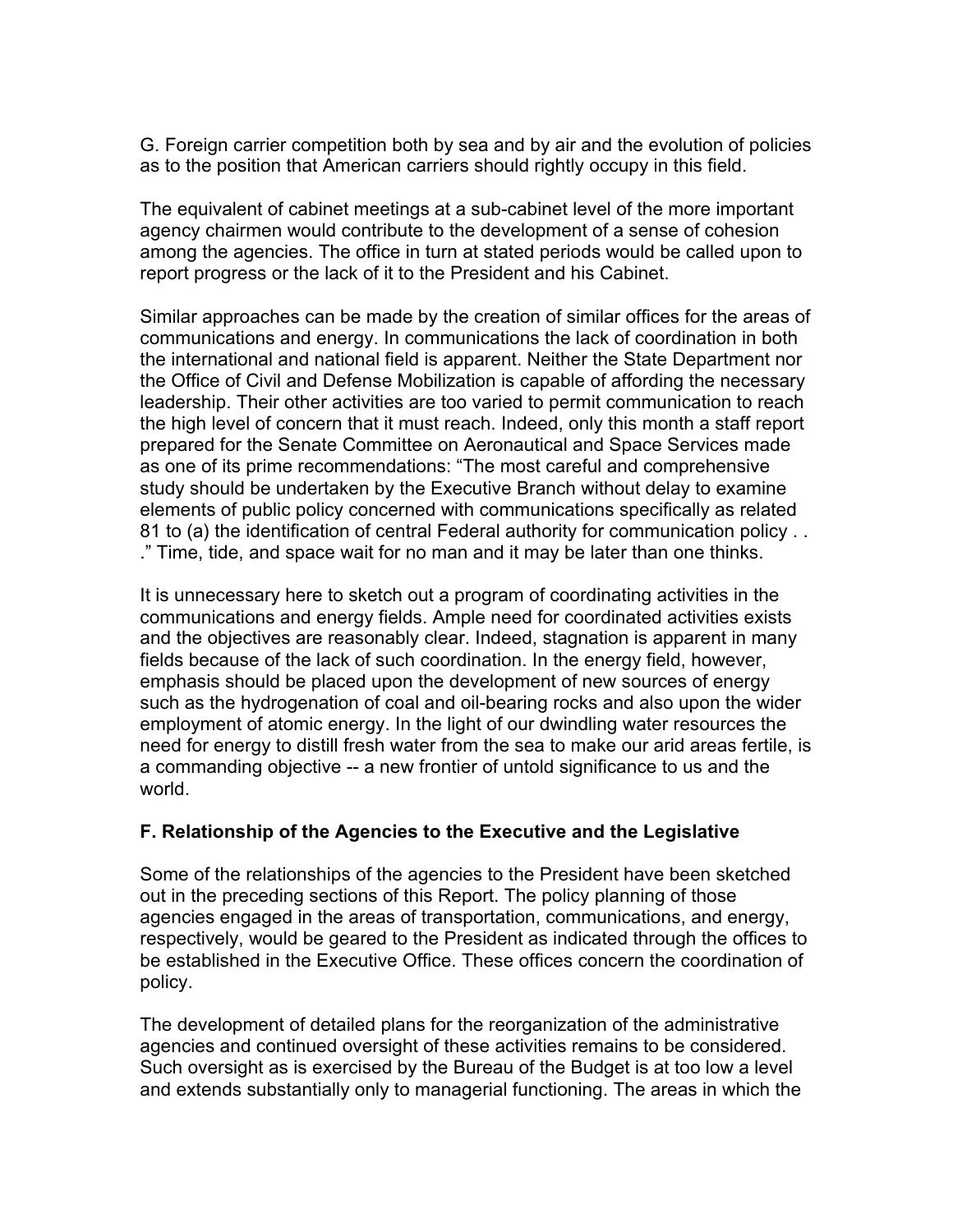agencies fail or hesitate to formulate policy presently tend to go unnoticed, as do those overlaps that have developed or are in formulation.

Congestion of dockets, time-consuming procedures, duplication of facilities and effort, and failures to delegate run-of-the-mine problems all have to be watched. This function of the President must be focused somewhere. The Bureau of the Budget is not the appropriate place. A hostility inevitably arises between the Bureau of the Budget and the agencies from the very existence of the Bureau as the watch dog of potential expenditures. What is needed is the development of an urge for adequate reorganization on the part of the agencies and to do so there must be engendered a desire to that end through the existence of a cooperative atmosphere. The function of exercising oversight should be in firm but friendly hands and the office that exercises it a protagonist of the agencies before the Bureau of the Budget, the President and the Congress. The person charged with these responsibilities should not be a mere Inspector-General but also a source of imaginative and creative activity. Lodging that function in the Executive Office of the President independently of the Bureau of the Budget and transferring to that office the functions now exercised by the Bureau of the Budget of managerial assistance is the solution.

Presidential concern, with the work of the agencies, is important both from the standpoint of the President's duty to see that the laws are faithfully executed and from the standpoint of the morale of the agencies for they will then realize how important their activities are to the national scene. To neglect these agencies is to encourage the centrifugal tendencies inherent in the "administrative branch" of the government and to lessen their capacity to draw good men into their service.

Their relationship to the Congress would similarly be improved by the suggestions heretofore made. Congress will still have to concern itself with innumerable details, for details are the grist of the legislative mill. But in exercising its general functions of oversight, the function that President Wilson termed one of the most important of the duties of the Congress, the woods are too often obscured by the trees. This is inevitable if the general design of the activity of these agencies is obscured, for then their operations are viewed in a fragmentized fashion by the various different committees and subcommittees of the Congress. It is the design that is of prime importance to the Committees on Government Operations and that design will be far more clearly and effectively comprehended if the suggestions heretofore made are carried out.

One matter needs further comment. The fact that the Executive Office of the President will play a large part in the architectonics of particular administrative programs should not be utilized as a basis forthe claim of executive immunity from Congressional scrutiny. The establishment of national goals to be effective must involve, as President Roosevelt so aptly observed, teamwork between the Executive and the Legislative. That teamwork should carry down to all levels. Weaknesses in planning or in the execution of plans are a matter of broad public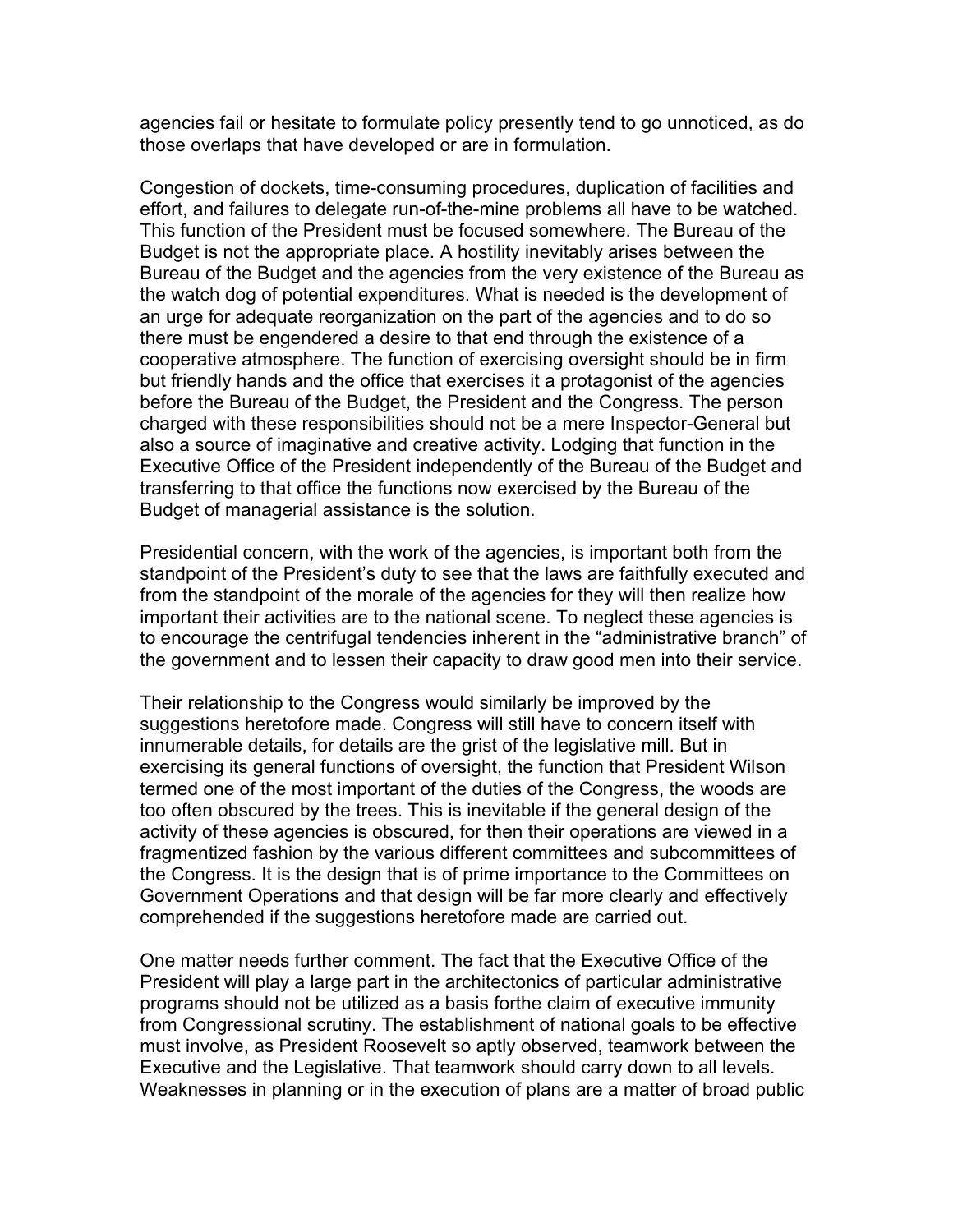concern and the Congress has its duty to discover and divulge these weaknesses, assess the blame for their occurrences, and assist in making such provisions as it can for their cure.

### **SUMMARY AND CONCLUSIONS**

A number of suggestions with reference to improving the organization and procedures of certain of the regulatory agencies are contained in the above report. Many of these recommendations can be adopted, if deemed desirable, by action of the agencies, themselves; others can be incorporated in the plans for reorganization to be prepared as suggested below and are therefore not repeated in this summary.

But there are certain matters that need immediate attention, such as administrative delays and the lack of policy formulation both within an agency and among various agencies. An answer that can be made to the co-ordination of inter-agency activities is the consolidation of their various functions within a new Department. Such an answer may eventually be the right answer to many of the situations herein detailed. It was the answer made in 1953 by the creation in the Department of Health, Education and Welfare and the consolidation within it of functions formerly widely dispersed. But the beginnings of that project go back thirty years to a recommendation by President Harding in 1923. The present needs are too pressing to await the initiation of what would be a mammoth project of consolidation in the fields of transportation, communication, and energy and even a huge project in any one of them. The prime and immediate need in these fields is for developing and coordinating policy immediately at a high staff level. Operations for the moment can be left to the existing agencies, whose conduct should in the light of these recommendations show marked improvements. If experience later would dictate the desirability of the consolidation of certain operating functions, they will then have become sufficiently identified and understood to enable their intelligent consolidation in an appropriate departmental structure. To attempt such consolidation in the absence of the experience that would be derived from determined effort to evolve policy through coordination directly under the President, would be substantially to plan *in vacuo*. The creation of a mechanism for staff coordination can and should begin now. Its staff work as envisaged herein will carry within itself means for the implementation of its directives. With this thought in mind, the following recommendations are made:

1. Secure for the President from the Congress the right to propose reorganization plans pursuant to powers heretofore granted the President under the Reorganization Act of 1949, subject to veto by a concurrent resolution of both Houses of the Congress. The powers to propose plans should be available for a minimum of two years but preferably for four years.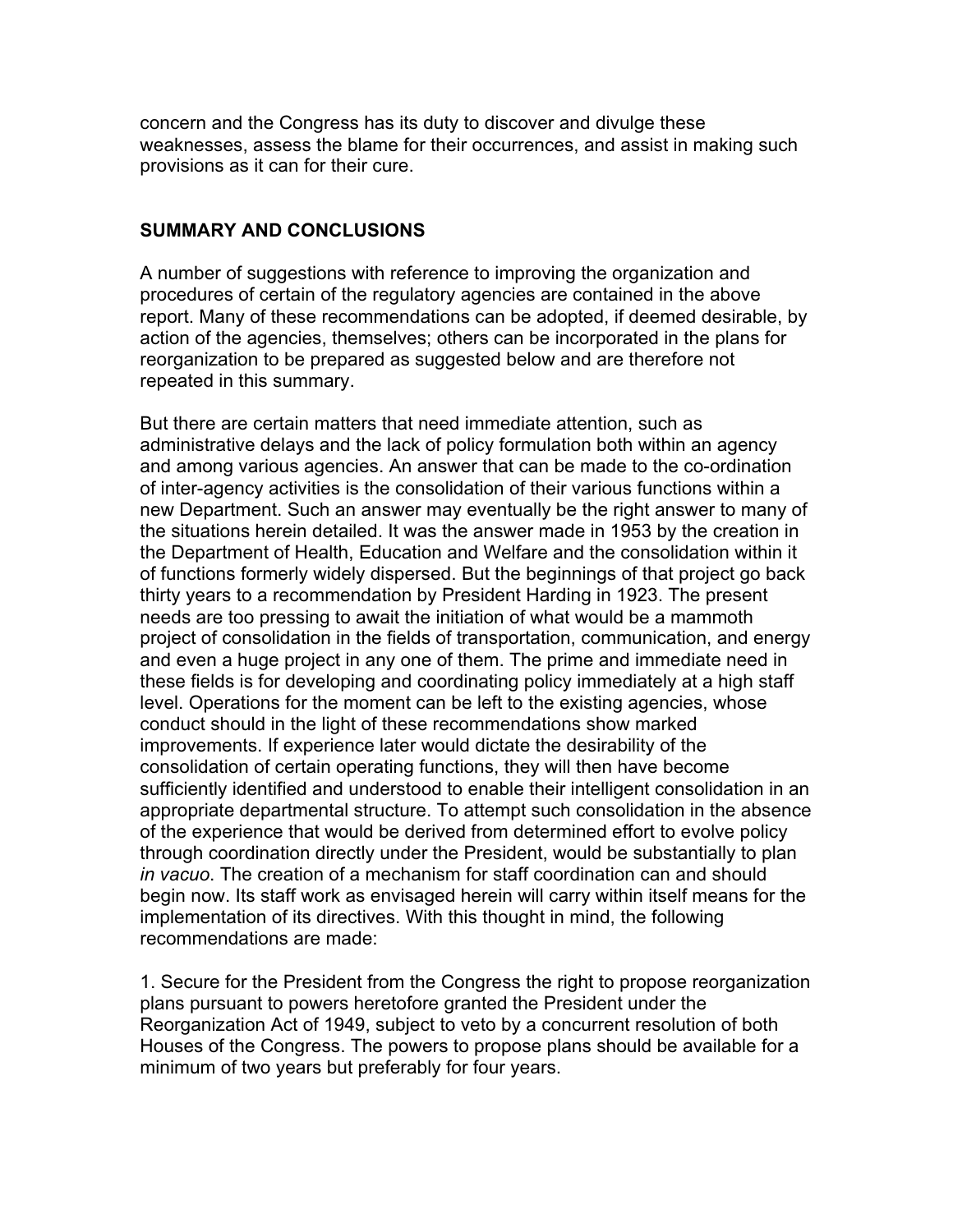2. Propose a reorganization plan for the Interstate Commerce Commission whereby its Chairman will be designated by the President and serve as Chairman at his pleasure.

3. Propose a reorganization plan for the Federal Power Commission making clear that the tenure of its Chairman is at the pleasure of the President.

4. Propose reorganization plans for the Interstate Commerce Commission, the Civil Aeronautics Board, the Federal Communications Commission, the Federal Power Commission, the National Labor Relations Board, the Federal Trade Commission, and the Securities and Exchange Commission which will make clear that the Chairman's authority extends to all administrative matters within the agency, including responsibility for the preparation and review of its budget estimates, the distribution of appropriated funds according to major programs and purposes, and the appointment of all personnel, except (i) those whose appointment is by statute vested in the President, (ii) division heads whose appointment must be confirmed by a majority of the agency members, (iii) special assistants, not in excess of three, to each of the members, which appointments shall be made by the respective members.

5. Propose reorganization plans for the same agencies providing for the delegation to panels of agency members, single agency members, hearing examiners or boards of employees for final determination all adjudicatory matters subject only to discretionary review by the agency *en banc* on petition by a party in interest.

6. Create within the Executive Office of the President with appropriate powers an office for the Coordination and Development of Transportation Policy to develop and implement a national transportation policy. This should be accomplished by a reorganization plan transferring to this Office all the responsibilities now vested in the Undersecretary of Commerce for Transportation.

7. Create within the Executive Office of the President with appropriate powers an Office for the Coordination and Development of Communications Policy and simultaneously by executive order transfer to this Office all powers relating to telecommunications now vested in the Office of Civil and Defense Mobilization.

8. Create within the Executive Office of the President with appropriate powers an Office for the Coordination and Development of Energy Policy with authority to propose to the President plans for the development of the energy resources of this nation.

9. Create within the Executive Office of the President with appropriate powers an Office for the Oversight of Regulatory Agencies which will assist the President in discharging his responsibility of assuring the efficient execution of those laws that these agencies administer.